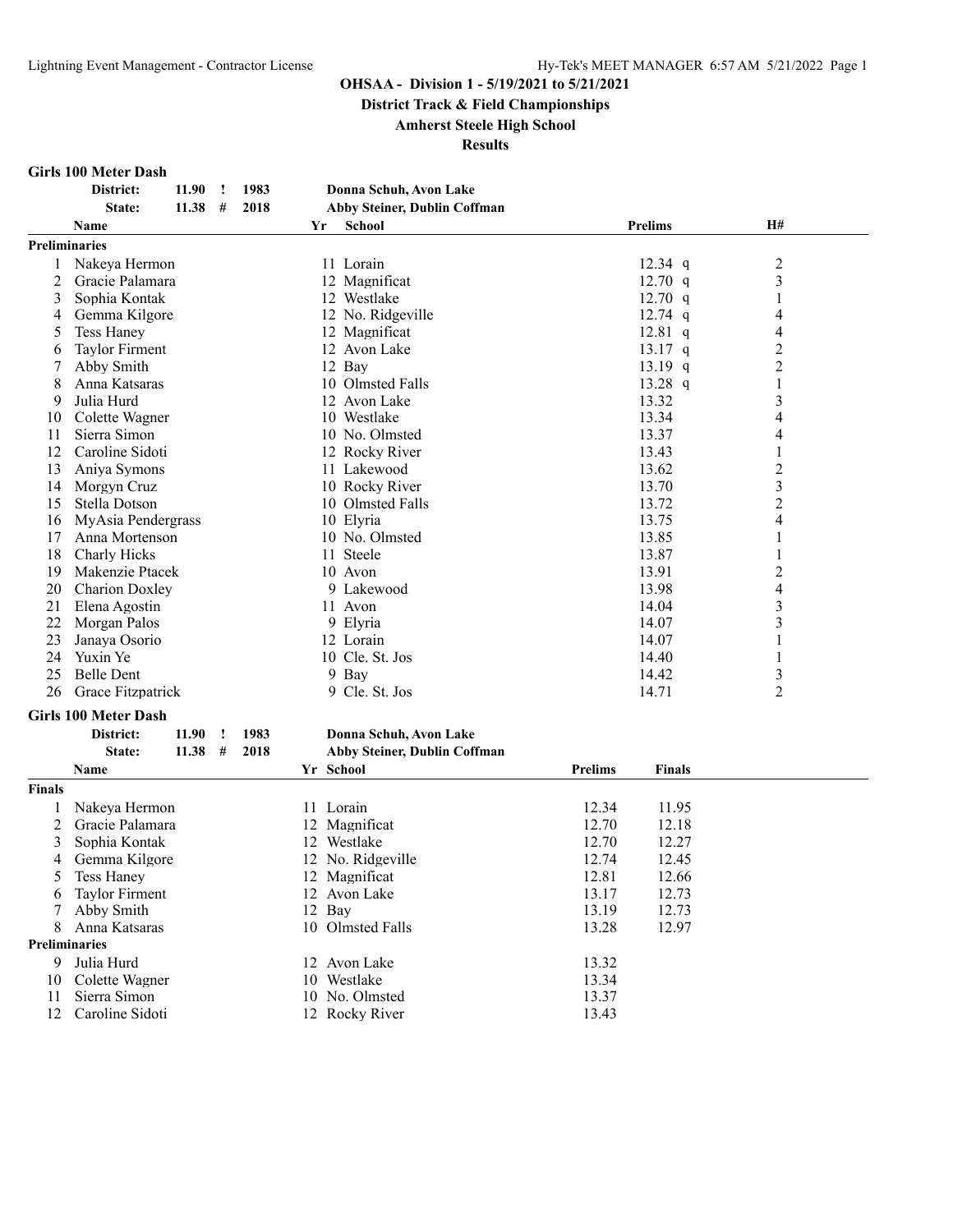**District Track & Field Championships**

**Amherst Steele High School**

**Results**

# **Preliminaries ... (Girls 100 Meter Dash)**

|                      | Name                        |                      | Yr School                           | <b>Prelims</b> | <b>Finals</b>  |                          |
|----------------------|-----------------------------|----------------------|-------------------------------------|----------------|----------------|--------------------------|
| 13                   | Aniya Symons                |                      | 11 Lakewood                         | 13.62          |                |                          |
| 14                   | Morgyn Cruz                 |                      | 10 Rocky River                      | 13.70          |                |                          |
| 15                   | Stella Dotson               |                      | 10 Olmsted Falls                    | 13.72          |                |                          |
| 16                   | MyAsia Pendergrass          |                      | 10 Elyria                           | 13.75          |                |                          |
| 17                   | Anna Mortenson              |                      | 10 No. Olmsted                      | 13.85          |                |                          |
| 18                   | Charly Hicks                |                      | Steele<br>11                        | 13.87          |                |                          |
| 19                   | Makenzie Ptacek             |                      | 10 Avon                             | 13.91          |                |                          |
| 20                   | Charion Doxley              |                      | 9 Lakewood                          | 13.98          |                |                          |
| 21                   | Elena Agostin               |                      | 11 Avon                             | 14.04          |                |                          |
| 22                   | Morgan Palos                |                      | 9 Elyria                            | 14.07          |                |                          |
| 23                   | Janaya Osorio               |                      | 12 Lorain                           | 14.07          |                |                          |
| 24                   | Yuxin Ye                    |                      | 10 Cle. St. Jos                     | 14.40          |                |                          |
| 25                   | <b>Belle Dent</b>           |                      | 9 Bay                               |                |                |                          |
|                      |                             |                      |                                     | 14.42          |                |                          |
| 26                   | Grace Fitzpatrick           |                      | 9 Cle. St. Jos                      | 14.71          |                |                          |
|                      | <b>Girls 200 Meter Dash</b> |                      |                                     |                |                |                          |
|                      | District:<br>24.50          | 1995<br>$\mathbf{I}$ | Roshell Russell, Cle. John Marshall |                |                |                          |
|                      | State:<br>22.73             | #<br>2018            | Abby Steiner, Dublin Coffman        |                |                |                          |
|                      | Name                        |                      | <b>School</b><br>Yr                 |                | <b>Prelims</b> | <b>H#</b>                |
| <b>Preliminaries</b> |                             |                      |                                     |                |                |                          |
|                      | Gemma Kilgore               |                      | 12 No. Ridgeville                   |                | $26.19$ q      | $\overline{c}$           |
| 2                    | Sophia Kontak               |                      | 12 Westlake                         |                | 26.37 q        | 1                        |
| 3                    | Gracie Palamara             |                      | 12 Magnificat                       |                | $26.62\ q$     |                          |
|                      |                             |                      |                                     |                |                | $\mathfrak{Z}$           |
| 4                    | Emma Hennessey              |                      | 12 Westlake                         |                | $26.91\ q$     | 4                        |
| 5                    | Elizabeth Schiffbauer       |                      | 11 No. Ridgeville                   |                | $26.92$ q      | 1                        |
| 6                    | <b>Tess Haney</b>           |                      | 12 Magnificat                       |                | 26.97 q        | $\overline{c}$           |
| 7                    | Kaydence Doxley             |                      | 10 Lakewood                         |                | $27.17$ q      | $\overline{c}$           |
| 8                    | Kyah Shine                  |                      | 12 Elyria                           |                | 27.40 q        | $\mathfrak{Z}$           |
| 9                    | Mary Sollars                |                      | 10 Rocky River                      |                | 27.60          | 1                        |
| 10                   | Lobobi Nasende              |                      | 11 John Marshall                    |                | 27.65          | $\overline{c}$           |
| 11                   | Sierra Simon                |                      | 10 No. Olmsted                      |                | 27.97          | 3                        |
| 12                   | Aniya Symons                |                      | 11 Lakewood                         |                | 28.19          | 3                        |
| 13                   | Sarah Saad                  |                      | 12 Rocky River                      |                | 28.44          | $\overline{\mathcal{A}}$ |
| 14                   | Clare McCarthy              |                      | 11 Cle. St. Jos                     |                | 28.45          | $\mathbf{1}$             |
| 15                   | Madison Iwanicki            |                      | 9 Avon Lake                         |                | 28.54          | $\mathfrak{Z}$           |
| 16                   | Clare Jordan                |                      | 12 Cle. St. Jos                     |                | 28.70          | $\mathfrak{Z}$           |
| 17                   | Quar'Risha Minyard          |                      | 9 Elyria                            |                | 28.76          | $\overline{c}$           |
| 18                   | Molly Geiger                |                      | 11 Avon                             |                | 28.85          | $\overline{c}$           |
| 19                   | Sophia Wilson               |                      | 11 Avon Lake                        |                | 29.02          | $\mathbf{1}$             |
| 20                   | Eleana Darroch              |                      | 10 Avon                             |                | 29.60          | 4                        |
|                      | 21 Nicole Miller            |                      | 11 No. Olmsted                      |                | 29.88          | $\overline{\mathbf{c}}$  |
| 22                   | Dalayjah Nixon              |                      | 11 Lorain                           |                | 31.76          | 3                        |
|                      |                             |                      |                                     |                |                |                          |
|                      | <b>Girls 200 Meter Dash</b> |                      |                                     |                |                |                          |
|                      | District:<br>24.50          | 1995<br>Ţ            | Roshell Russell, Cle. John Marshall |                |                |                          |
|                      | State:<br>22.73             | 2018<br>#            | Abby Steiner, Dublin Coffman        |                |                |                          |
|                      | Name                        |                      | Yr School                           | <b>Prelims</b> | <b>Finals</b>  |                          |
| <b>Finals</b>        |                             |                      |                                     |                |                |                          |
| $\mathbf{1}$         | Sophia Kontak               |                      | 12 Westlake                         | 26.37          | 25.36          |                          |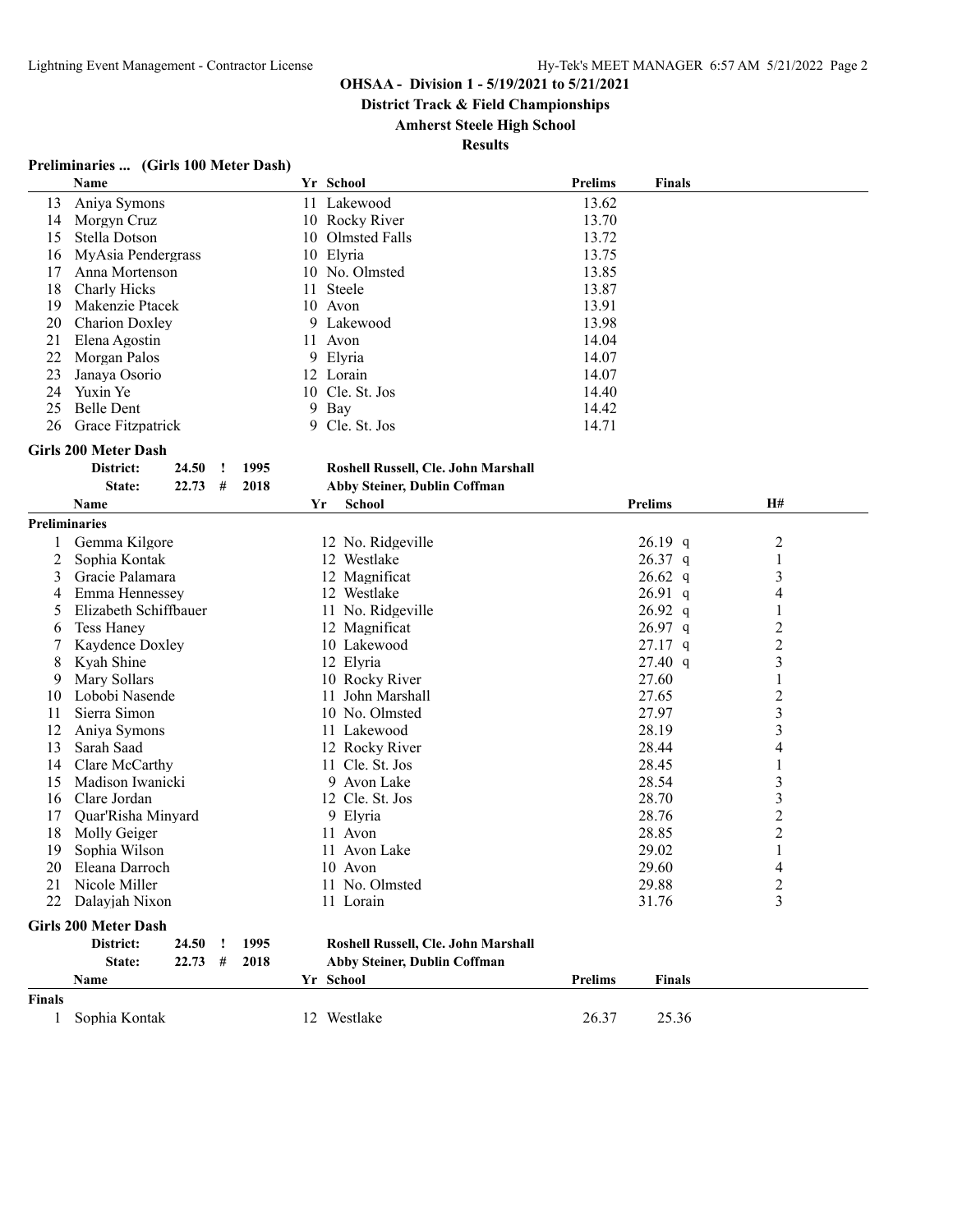**District Track & Field Championships**

# **Amherst Steele High School**

|                      | Name                                  | Yr School                           | Prelims | <b>Finals</b>      |                         |
|----------------------|---------------------------------------|-------------------------------------|---------|--------------------|-------------------------|
| 2                    | Gemma Kilgore                         | 12 No. Ridgeville                   | 26.19   | 25.38              |                         |
| 3                    | Gracie Palamara                       | 12 Magnificat                       | 26.62   | 25.59              |                         |
| 4                    | Kaydence Doxley                       | 10 Lakewood                         | 27.17   | 25.79              |                         |
| 5                    | Kyah Shine                            | 12 Elyria                           | 27.40   | 25.91              |                         |
| 6                    | Elizabeth Schiffbauer                 | 11 No. Ridgeville                   | 26.92   | 25.93              |                         |
| 7                    | Emma Hennessey                        | 12 Westlake                         | 26.91   | 26.22              |                         |
| 8                    | <b>Tess Haney</b>                     | 12 Magnificat                       | 26.97   | 26.57              |                         |
| <b>Preliminaries</b> |                                       |                                     |         |                    |                         |
| 9                    | Mary Sollars                          | 10 Rocky River                      | 27.60   |                    |                         |
| 10                   | Lobobi Nasende                        | John Marshall<br>11                 | 27.65   |                    |                         |
| 11                   | Sierra Simon                          | 10 No. Olmsted                      | 27.97   |                    |                         |
| 12                   | Aniya Symons                          | Lakewood<br>11                      | 28.19   |                    |                         |
| 13                   | Sarah Saad                            | 12 Rocky River                      | 28.44   |                    |                         |
| 14                   | Clare McCarthy                        | Cle. St. Jos<br>11                  | 28.45   |                    |                         |
| 15                   | Madison Iwanicki                      | 9 Avon Lake                         | 28.54   |                    |                         |
| 16                   | Clare Jordan                          | 12 Cle. St. Jos                     | 28.70   |                    |                         |
| 17                   | Quar'Risha Minyard                    | Elyria<br>9                         | 28.76   |                    |                         |
| 18                   | Molly Geiger                          | Avon<br>11                          | 28.85   |                    |                         |
| 19                   | Sophia Wilson                         | Avon Lake<br>11                     | 29.02   |                    |                         |
| 20                   | Eleana Darroch                        | 10<br>Avon                          | 29.60   |                    |                         |
| 21                   | Nicole Miller                         | No. Olmsted<br>11                   | 29.88   |                    |                         |
| 22                   | Dalayjah Nixon                        | 11 Lorain                           | 31.76   |                    |                         |
|                      |                                       |                                     |         |                    |                         |
|                      | <b>Girls 400 Meter Dash</b>           |                                     |         |                    |                         |
|                      | 2009<br>District:<br>55.66<br>$\cdot$ | Jade Barber, Middleburg Hts Midpark |         |                    |                         |
|                      | State:<br>$51.63$ #<br>2007           | Jessica Beard, Euclid               |         |                    |                         |
|                      | Name                                  | <b>School</b><br>Yr                 |         | <b>Prelims</b>     | H#                      |
| <b>Preliminaries</b> |                                       |                                     |         |                    |                         |
| 1                    | Gemma Kilgore                         | 12 No. Ridgeville                   |         | 57.78 q            | 1                       |
| 2                    | Sarah Colman                          | 11 Westlake                         |         | 1:00.04 $q$        | 3                       |
| 3                    | Ella Baker                            | 11 Steele                           |         | 1:00.08 $q$        | $\overline{c}$          |
| 4                    | <b>Taylor Byall</b>                   | 12 Rocky River                      |         | 1:01.79 q          | $\overline{c}$          |
| 5                    | Kate Adler                            | 11 Magnificat                       |         | $1:02.11$ q        | $\mathbf{1}$            |
| 6                    | Teeghan McGann                        | 12 Lakewood                         |         | $1:03.80$ q        | $\mathfrak{Z}$          |
| 7                    |                                       |                                     |         |                    |                         |
| 8                    |                                       |                                     |         |                    |                         |
| 9                    | Linden Ifft                           | 12 Bay                              |         | 1:04.09 $q$        | $\overline{\mathbf{c}}$ |
| 10                   | Charlotte Harter                      | 10 Magnificat                       |         | 1:04.22 $q$        | $\overline{\mathbf{c}}$ |
|                      | <b>Francesca Peters</b>               | 12 Midview                          |         | 1:04.28            | 3                       |
|                      | Annabelle Stewart                     | 10 Steele                           |         | 1:04.37            | $\mathbf{1}$            |
| 11                   | Kylie Crane                           | 10 Rocky River                      |         | 1:06.71            | 3                       |
| 12                   | Ava Kontak                            | 10 Westlake                         |         | 1:06.80            | 1                       |
| 13                   | Dalasha Pruchinsky                    | 11 Lorain                           |         | 1:07.14            | 3                       |
| 14                   | Joselyn Wilcox                        | 12 Avon Lake                        |         | 1:07.19            | 1                       |
| 15                   | Mallory Zavatchan                     | 11 Lakewood                         |         | 1:07.28            | 1                       |
| 16                   | Marissa Hernandez                     | 9 No. Olmsted                       |         | 1:07.72            | $\overline{c}$          |
| 17                   | Emily Olson                           | 12 Avon                             |         | 1:08.23            | 3                       |
| 18                   | Brianna Almasy                        | 10 Cle. St. Jos                     |         | 1:08.31            | $\mathbf{1}$            |
| 19                   | Charlotte Bynum                       | 11 Midview                          |         | 1:08.75            | $\overline{c}$          |
| 20<br>21             | Mariah Stanley<br>Shannon Gardner     | 9 No. Olmsted<br>12 Cle. St. Jos    |         | 1:09.67<br>1:10.37 | $\mathbf{1}$<br>3       |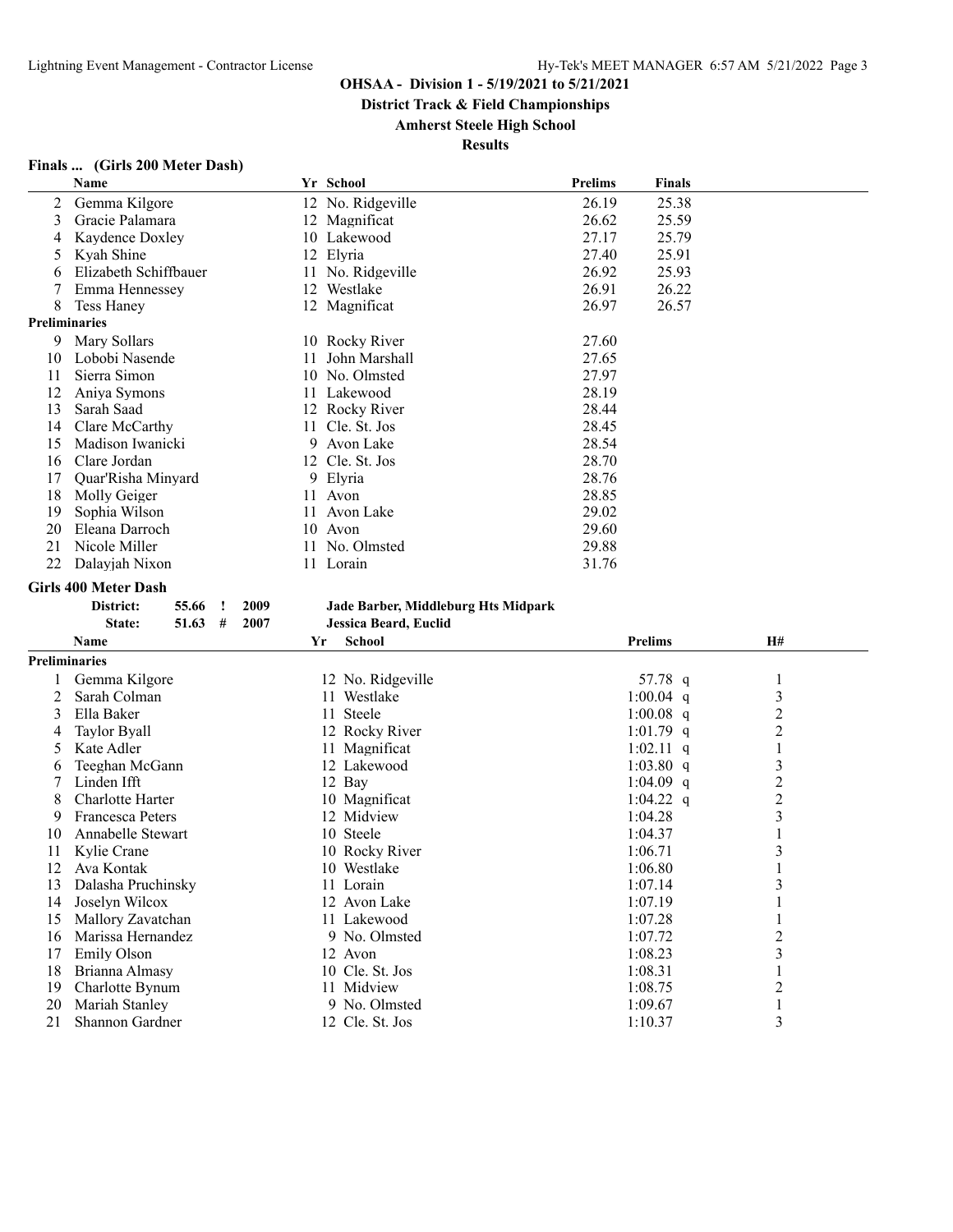**District Track & Field Championships**

**Amherst Steele High School**

**Results**

#### **Girls 400 Meter Dash**

|               | District:<br>55.66<br><u>!</u>  | 2009 |    | Jade Barber, Middleburg Hts Midpark     |                |                |                |  |
|---------------|---------------------------------|------|----|-----------------------------------------|----------------|----------------|----------------|--|
|               | State:<br>51.63<br>#            | 2007 |    | Jessica Beard, Euclid                   |                |                |                |  |
|               | Name                            |      |    | Yr School                               | <b>Prelims</b> | <b>Finals</b>  |                |  |
| <b>Finals</b> |                                 |      |    |                                         |                |                |                |  |
| 1             | Gemma Kilgore                   |      |    | 12 No. Ridgeville                       | 57.78          | 56.60          |                |  |
| 2             | Ella Baker                      |      |    | 11 Steele                               | 1:00.08        | 57.75          |                |  |
| 3             | Sarah Colman                    |      |    | 11 Westlake                             | 1:00.04        | 58.17          |                |  |
| 4             | Teeghan McGann                  |      |    | 12 Lakewood                             | 1:03.80        | 59.47          |                |  |
| 5             | <b>Taylor Byall</b>             |      |    | 12 Rocky River                          | 1:01.79        | 1:00.46        |                |  |
|               | Kate Adler                      |      |    |                                         | 1:02.11        |                |                |  |
| 6             |                                 |      | 11 | Magnificat                              |                | 1:02.00        |                |  |
|               | Charlotte Harter                |      |    | 10 Magnificat                           | 1:04.22        | 1:04.01        |                |  |
| 8             | Linden Ifft                     |      |    | 12 Bay                                  | 1:04.09        | 1:04.12        |                |  |
|               | <b>Preliminaries</b>            |      |    |                                         |                |                |                |  |
| 9             | <b>Francesca Peters</b>         |      |    | 12 Midview                              | 1:04.28        |                |                |  |
| 10            | Annabelle Stewart               |      |    | 10 Steele                               | 1:04.37        |                |                |  |
| 11            | Kylie Crane                     |      |    | 10 Rocky River                          | 1:06.71        |                |                |  |
| 12            | Ava Kontak                      |      |    | 10 Westlake                             | 1:06.80        |                |                |  |
| 13            | Dalasha Pruchinsky              |      |    | 11 Lorain                               | 1:07.14        |                |                |  |
| 14            | Joselyn Wilcox                  |      |    | 12 Avon Lake                            | 1:07.19        |                |                |  |
| 15            | Mallory Zavatchan               |      |    | 11 Lakewood                             | 1:07.28        |                |                |  |
| 16            | Marissa Hernandez               |      |    | 9 No. Olmsted                           | 1:07.72        |                |                |  |
| 17            | Emily Olson                     |      |    | 12 Avon                                 | 1:08.23        |                |                |  |
| 18            | Brianna Almasy                  |      |    | 10 Cle. St. Jos                         | 1:08.31        |                |                |  |
| 19            | Charlotte Bynum                 |      |    | 11 Midview                              | 1:08.75        |                |                |  |
| 20            | Mariah Stanley                  |      |    | 9 No. Olmsted                           | 1:09.67        |                |                |  |
| 21            | Shannon Gardner                 |      |    | 12 Cle. St. Jos                         | 1:10.37        |                |                |  |
|               |                                 |      |    |                                         |                |                |                |  |
|               | <b>Girls 800 Meter Run</b>      |      |    |                                         |                |                |                |  |
|               | 2:11.11<br>District:<br>$\cdot$ | 2001 |    | <b>Theresa Feldkamp, Amherst Steele</b> |                |                |                |  |
|               | State:<br>2:07.04<br>#          | 2016 |    | Brittany Aveni, Geneva                  |                |                |                |  |
|               | Name                            |      | Yr | School                                  |                | <b>Prelims</b> | <b>H#</b>      |  |
|               | <b>Preliminaries</b>            |      |    |                                         |                |                |                |  |
| 1             | Aurora Wilson                   |      |    | 11 Steele                               |                | $2:27.74$ Q    | 1              |  |
| 2             | Brooklyn Ramos-Kelly            |      |    | 10 Magnificat                           |                | $2:29.06$ Q    | 2              |  |
| 3             | Lexie Bechtel                   |      |    | 12 Bay                                  |                | 2:28.03 Q      | 1              |  |
| 4             | <b>Sydney Peer</b>              |      |    | 11 Westlake                             |                | 2:29.27 Q      | $\overline{c}$ |  |
| 5             | Mariella Mayer                  |      |    | 10 Magnificat                           |                | 2:28.22 Q      | $\mathbf{1}$   |  |
| 6             | Madeline Betz                   |      |    | 10 Avon Lake                            |                | 2:29.74 Q      | 2              |  |
| 7             | Rachel Sheehan                  |      |    | 11 Avon Lake                            |                | 2:28.38 Q      | $\mathbf{1}$   |  |
| 8             | Anika Singh                     |      |    | 9 Avon                                  |                | 2:29.85 Q      | 2              |  |
| 9             | Helen Roche                     |      |    | 11 Lakewood                             |                | 2:28.47 Q      | 1              |  |
| 10            | Samantha Coleman                |      |    | 12 Rocky River                          |                | 2:30.38 Q      | 2              |  |
| 11            | Maggie Hennessey                |      |    | 9 Westlake                              |                | 2:28.69 Q      | 1              |  |
|               | Anna Duesenberg                 |      |    |                                         |                |                |                |  |
| 12            | Grace Lavelle                   |      |    | 12 Cle. St. Jos                         |                | 2:30.68 Q      | 2              |  |
| 13            |                                 |      |    | 9 Rocky River                           |                | 2:28.88 Q      | $\mathbf{1}$   |  |
| 14            | Samantha Goodnough              |      |    | 10 Olmsted Falls                        |                | 2:31.66 Q      | 2              |  |
| 15            | Kylie Cope                      |      |    | 12 No. Ridgeville                       |                | 2:29.83 Q      | 1              |  |
| 16            | Helen Fraunfelder               |      |    | 9 Lakewood                              |                | 2:32.20 Q      | 2              |  |
| 17            | Carlee Blankenship              |      |    | 12 Cle. St. Jos                         |                | 2:32.58        | $\mathbf{1}$   |  |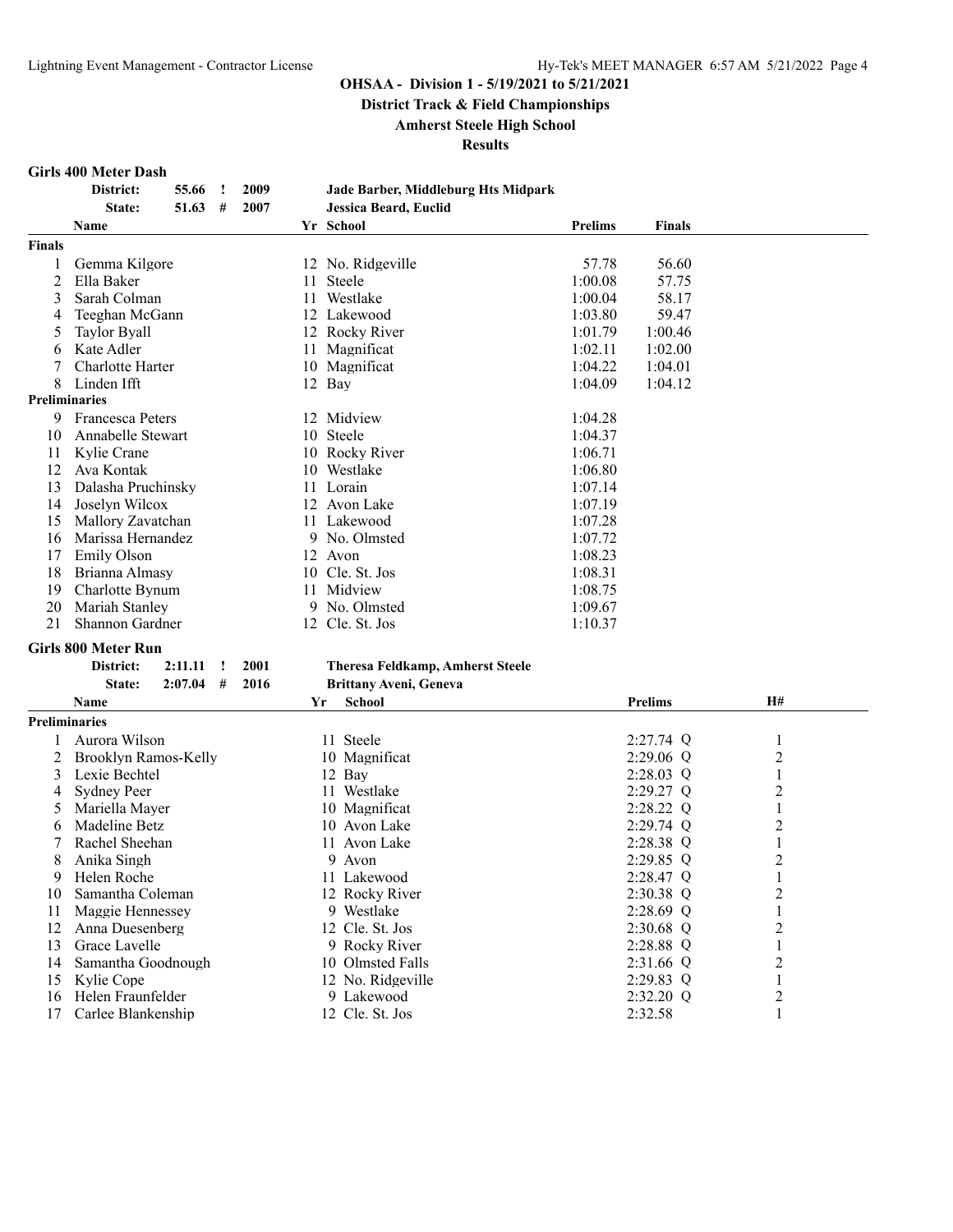**District Track & Field Championships**

**Amherst Steele High School**

**Results**

# **Preliminaries ... (Girls 800 Meter Run)**

|    | <b>Name</b>        | Yr | <b>School</b>     | <b>Prelims</b> | H# |  |
|----|--------------------|----|-------------------|----------------|----|--|
| 18 | Grace Henely       |    | 10 Midview        | 2:33.83        |    |  |
| 19 | Anna Argabright    |    | 10 Avon           | 2:34.85        |    |  |
|    | 20 Molly Rodgers   |    | 11 Bay            | 2:36.74        |    |  |
| 21 | Kendall McCray     |    | 9 Olmsted Falls   | 2:46.63        |    |  |
|    | 22 Edie Manuel     |    | 11 Elyria         | 2:50.88        |    |  |
| 23 | Winter Carrell     |    | 9 Steele          | 2:52.51        |    |  |
| 24 | Mackenzie Juntunen |    | 12 No. Ridgeville | 2:54.69        |    |  |
| 25 | Jolana Hurtos      |    | 12 No. Olmsted    | 2:56.54        |    |  |

#### **Girls 800 Meter Run**

| District: | 2:11.11 | 2001 |
|-----------|---------|------|
| State:    | 2017 NA | 2016 |

# **District: 2:11.11 ! 2001 Theresa Feldkamp, Amherst Steele**

| <b>Prelims</b><br>Yr School<br><b>Finals</b><br>Name<br><b>Finals</b><br>Samantha Coleman<br>2:30.38<br>2:18.21<br>12 Rocky River<br>1<br>$\overline{2}$<br>Aurora Wilson<br>2:27.74<br>2:19.31<br>11 Steele<br>2:28.03<br>2:20.49<br>3<br>Lexie Bechtel<br>12 Bay<br>Rachel Sheehan<br>11 Avon Lake<br>2:28.38<br>2:21.40<br>4<br>2:29.06<br>2:22.06<br>Brooklyn Ramos-Kelly<br>10 Magnificat<br>5<br>2:29.27<br>2:22.66<br><b>Sydney Peer</b><br>11 Westlake<br>6<br>2:29.74<br>Madeline Betz<br>10 Avon Lake<br>2:23.47<br>2:28.22<br>Mariella Mayer<br>2:23.71<br>8<br>10 Magnificat<br>2:29.85<br>2:27.45<br>Anika Singh<br>9 Avon<br>9<br>Olmsted Falls<br>2:31.66<br>2:28.40<br>Samantha Goodnough<br>10<br>10<br>Grace Lavelle<br>2:28.88<br>11<br>9 Rocky River<br>2:28.89<br>Anna Duesenberg<br>2:30.68<br>2:28.91<br>12<br>12 Cle. St. Jos<br>2:32.20<br>13<br>Helen Fraunfelder<br>9 Lakewood<br>2:29.02<br>2:28.69<br>Maggie Hennessey<br>9 Westlake<br>2:29.21<br>14 |
|------------------------------------------------------------------------------------------------------------------------------------------------------------------------------------------------------------------------------------------------------------------------------------------------------------------------------------------------------------------------------------------------------------------------------------------------------------------------------------------------------------------------------------------------------------------------------------------------------------------------------------------------------------------------------------------------------------------------------------------------------------------------------------------------------------------------------------------------------------------------------------------------------------------------------------------------------------------------------------|
|                                                                                                                                                                                                                                                                                                                                                                                                                                                                                                                                                                                                                                                                                                                                                                                                                                                                                                                                                                                    |
|                                                                                                                                                                                                                                                                                                                                                                                                                                                                                                                                                                                                                                                                                                                                                                                                                                                                                                                                                                                    |
|                                                                                                                                                                                                                                                                                                                                                                                                                                                                                                                                                                                                                                                                                                                                                                                                                                                                                                                                                                                    |
|                                                                                                                                                                                                                                                                                                                                                                                                                                                                                                                                                                                                                                                                                                                                                                                                                                                                                                                                                                                    |
|                                                                                                                                                                                                                                                                                                                                                                                                                                                                                                                                                                                                                                                                                                                                                                                                                                                                                                                                                                                    |
|                                                                                                                                                                                                                                                                                                                                                                                                                                                                                                                                                                                                                                                                                                                                                                                                                                                                                                                                                                                    |
|                                                                                                                                                                                                                                                                                                                                                                                                                                                                                                                                                                                                                                                                                                                                                                                                                                                                                                                                                                                    |
|                                                                                                                                                                                                                                                                                                                                                                                                                                                                                                                                                                                                                                                                                                                                                                                                                                                                                                                                                                                    |
|                                                                                                                                                                                                                                                                                                                                                                                                                                                                                                                                                                                                                                                                                                                                                                                                                                                                                                                                                                                    |
|                                                                                                                                                                                                                                                                                                                                                                                                                                                                                                                                                                                                                                                                                                                                                                                                                                                                                                                                                                                    |
|                                                                                                                                                                                                                                                                                                                                                                                                                                                                                                                                                                                                                                                                                                                                                                                                                                                                                                                                                                                    |
|                                                                                                                                                                                                                                                                                                                                                                                                                                                                                                                                                                                                                                                                                                                                                                                                                                                                                                                                                                                    |
|                                                                                                                                                                                                                                                                                                                                                                                                                                                                                                                                                                                                                                                                                                                                                                                                                                                                                                                                                                                    |
|                                                                                                                                                                                                                                                                                                                                                                                                                                                                                                                                                                                                                                                                                                                                                                                                                                                                                                                                                                                    |
|                                                                                                                                                                                                                                                                                                                                                                                                                                                                                                                                                                                                                                                                                                                                                                                                                                                                                                                                                                                    |
|                                                                                                                                                                                                                                                                                                                                                                                                                                                                                                                                                                                                                                                                                                                                                                                                                                                                                                                                                                                    |
| 11 Lakewood<br>2:28.47<br>2:29.21<br>15<br>Helen Roche                                                                                                                                                                                                                                                                                                                                                                                                                                                                                                                                                                                                                                                                                                                                                                                                                                                                                                                             |
| 2:29.83<br>2:53.47<br>16<br>Kylie Cope<br>12 No. Ridgeville                                                                                                                                                                                                                                                                                                                                                                                                                                                                                                                                                                                                                                                                                                                                                                                                                                                                                                                        |
| <b>Preliminaries</b>                                                                                                                                                                                                                                                                                                                                                                                                                                                                                                                                                                                                                                                                                                                                                                                                                                                                                                                                                               |
| Carlee Blankenship<br>12 Cle. St. Jos<br>2:32.58<br>17                                                                                                                                                                                                                                                                                                                                                                                                                                                                                                                                                                                                                                                                                                                                                                                                                                                                                                                             |
| 10 Midview<br>2:33.83<br>18<br>Grace Henely                                                                                                                                                                                                                                                                                                                                                                                                                                                                                                                                                                                                                                                                                                                                                                                                                                                                                                                                        |
| 2:34.85<br>19<br>Anna Argabright<br>10 Avon                                                                                                                                                                                                                                                                                                                                                                                                                                                                                                                                                                                                                                                                                                                                                                                                                                                                                                                                        |
| 20<br>Molly Rodgers<br>11 Bay<br>2:36.74                                                                                                                                                                                                                                                                                                                                                                                                                                                                                                                                                                                                                                                                                                                                                                                                                                                                                                                                           |
| 9 Olmsted Falls<br>21<br>Kendall McCray<br>2:46.63                                                                                                                                                                                                                                                                                                                                                                                                                                                                                                                                                                                                                                                                                                                                                                                                                                                                                                                                 |
| 22<br>Edie Manuel<br>11 Elyria<br>2:50.88                                                                                                                                                                                                                                                                                                                                                                                                                                                                                                                                                                                                                                                                                                                                                                                                                                                                                                                                          |
| Winter Carrell<br>9 Steele<br>2:52.51<br>23                                                                                                                                                                                                                                                                                                                                                                                                                                                                                                                                                                                                                                                                                                                                                                                                                                                                                                                                        |
| Mackenzie Juntunen<br>2:54.69<br>24<br>12 No. Ridgeville                                                                                                                                                                                                                                                                                                                                                                                                                                                                                                                                                                                                                                                                                                                                                                                                                                                                                                                           |
| 25<br>Jolana Hurtos<br>12 No. Olmsted<br>2:56.54                                                                                                                                                                                                                                                                                                                                                                                                                                                                                                                                                                                                                                                                                                                                                                                                                                                                                                                                   |
| Girls 1600 Meter Run                                                                                                                                                                                                                                                                                                                                                                                                                                                                                                                                                                                                                                                                                                                                                                                                                                                                                                                                                               |
| District:<br>4:50.94<br>2012<br>Ţ<br>Anna Boyert, Medina                                                                                                                                                                                                                                                                                                                                                                                                                                                                                                                                                                                                                                                                                                                                                                                                                                                                                                                           |
| $4:41.37$ #<br>2007<br>Emily Infeld, Cleveland Hts. Beaumont<br>State:                                                                                                                                                                                                                                                                                                                                                                                                                                                                                                                                                                                                                                                                                                                                                                                                                                                                                                             |
| <b>School</b><br>Name<br>Yr<br><b>Finals</b>                                                                                                                                                                                                                                                                                                                                                                                                                                                                                                                                                                                                                                                                                                                                                                                                                                                                                                                                       |
| <b>Finals</b>                                                                                                                                                                                                                                                                                                                                                                                                                                                                                                                                                                                                                                                                                                                                                                                                                                                                                                                                                                      |
| Katie Clute<br>11 Olmsted Falls<br>4:54.57                                                                                                                                                                                                                                                                                                                                                                                                                                                                                                                                                                                                                                                                                                                                                                                                                                                                                                                                         |
| Sarah Peer<br>10 Westlake<br>2<br>4:56.62                                                                                                                                                                                                                                                                                                                                                                                                                                                                                                                                                                                                                                                                                                                                                                                                                                                                                                                                          |
| 3<br>12 Rocky River<br>5:13.81<br>Samantha Coleman                                                                                                                                                                                                                                                                                                                                                                                                                                                                                                                                                                                                                                                                                                                                                                                                                                                                                                                                 |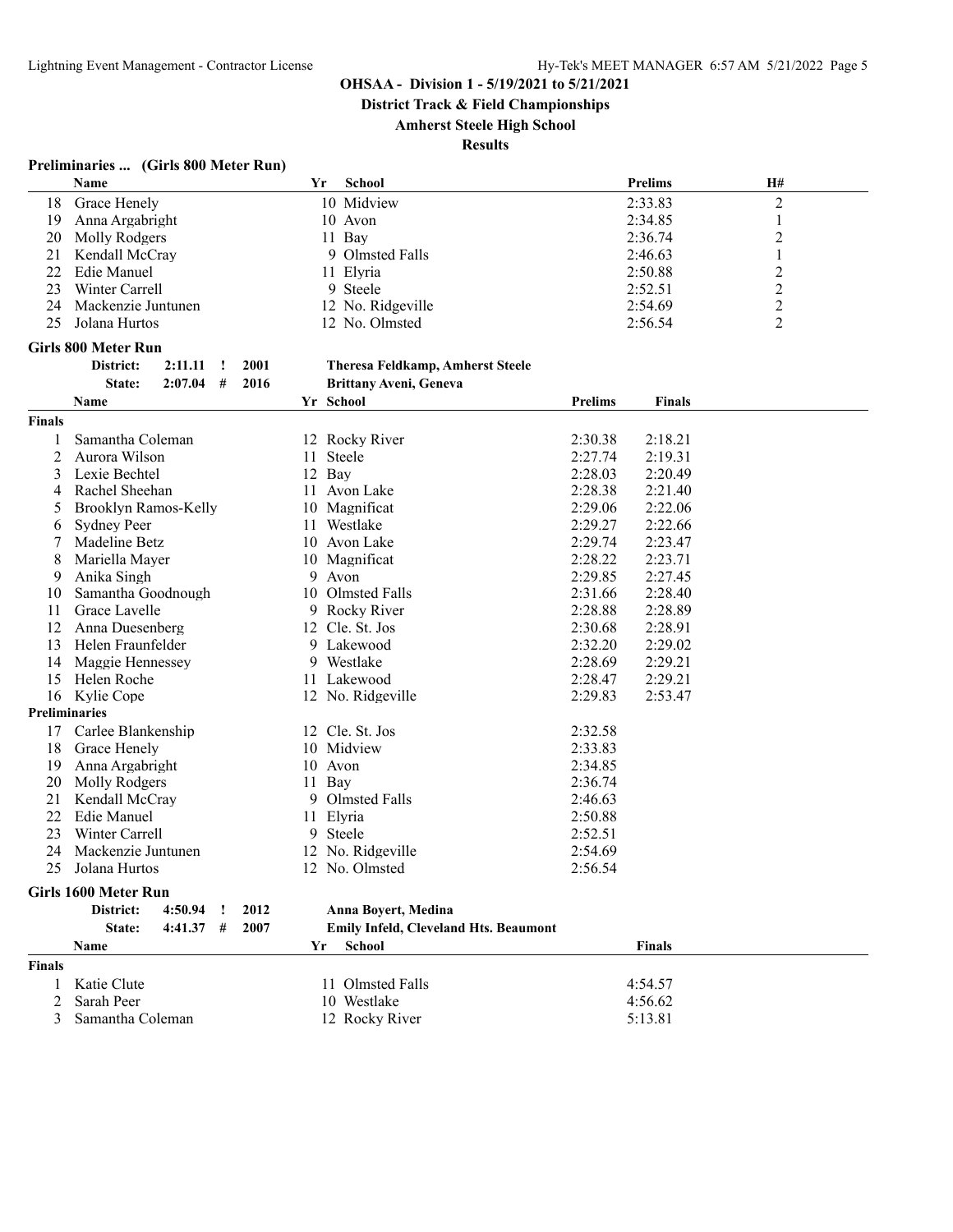**District Track & Field Championships**

**Amherst Steele High School**

**Results**

|        | $\frac{1}{2}$<br>Name                                            | Yr | <b>School</b>                                             | <b>Finals</b>        |
|--------|------------------------------------------------------------------|----|-----------------------------------------------------------|----------------------|
| 4      | Maeve Ransom                                                     |    | 11 Bay                                                    | 5:18.16              |
| 5      | Katie Stirm                                                      |    | 9 Rocky River                                             | 5:18.72              |
| 6      | Maddie Harrington                                                |    | 10 Avon                                                   | 5:24.43              |
|        | Catherine Turner                                                 |    | 11 Steele                                                 | 5:28.19              |
| 8      | Ellie Irwin                                                      |    | 10 Westlake                                               | 5:30.57              |
| 9      | Erin Boland                                                      |    | 12 Avon Lake                                              | 5:35.83              |
| 10     | Emma Hvizdos                                                     |    | 12 Cle. St. Jos                                           | 5:40.02              |
| 11     | Abbie Dent                                                       |    | 11 Bay                                                    | 5:42.42              |
| 12     | Ruby Mitchell                                                    |    | 11 No. Ridgeville                                         | 5:45.78              |
| 13     | <b>Audrey Sanzone</b>                                            |    | 12 Midview                                                | 5:47.38              |
| 14     | Rachel Delap                                                     |    | 10 Olmsted Falls                                          | 5:47.74              |
| 15     | Jane Rini                                                        |    | 11 Avon                                                   | 5:48.54              |
| 16     | Julia Kavc                                                       |    | 12 Lakewood                                               | 5:49.85              |
| 17     | Anna Daso                                                        |    | 9 Lakewood                                                | 5:51.29              |
| 18     | Termeh Shahmir                                                   |    | 9 Avon Lake                                               | 5:54.24              |
| 19     | Naomi Peters                                                     |    | 10 Midview                                                | 5:54.42              |
| 20     | Kayla Simon                                                      |    | 12 No. Olmsted                                            | 5:56.63              |
| 21     | Chloe Hickey                                                     |    | 12 Magnificat                                             | 5:58.61              |
| 22     | <b>Allison Sanchez</b>                                           |    | 9 Magnificat                                              | 6:06.89              |
| 23     | Grace Harris                                                     |    | 9 Cle. St. Jos                                            | 6:09.61              |
| 24     | Faith Schneider                                                  |    | 10 No. Ridgeville                                         | 6:18.97              |
|        | Edie Manuel                                                      |    | 11 Elyria                                                 | 6:23.83              |
| 25     |                                                                  |    |                                                           |                      |
|        |                                                                  |    |                                                           |                      |
|        | Girls 3200 Meter Run<br>2012<br>District:<br>10:49.13<br>$\cdot$ |    |                                                           |                      |
|        | 10:14.91<br>#<br>2013<br>State:                                  |    | <b>Elyse Bierut, Rocky River</b>                          |                      |
|        | Name                                                             | Yr | Annie Heffernam, Cin. St. Ursula Academy<br><b>School</b> | <b>Finals</b>        |
| Finals |                                                                  |    |                                                           |                      |
|        |                                                                  |    |                                                           |                      |
| 1      | Katie Clute                                                      |    | 11 Olmsted Falls                                          | 11:00.68             |
| 2      | Lillie Katsaras                                                  |    | 12 Olmsted Falls                                          | 11:26.66             |
| 3      | Liz White                                                        |    | 12 Avon                                                   | 11:42.30             |
| 4      | Brianna Chaves                                                   | 9  | 10 Rocky River                                            | 11:42.76             |
| 5      | Kate Leininger                                                   |    | Avon Lake                                                 | 12:06.31             |
| 6<br>7 | Carolina Reed                                                    | 9  | Avon                                                      | 12:07.65             |
|        | Marisa Del Valle                                                 |    | 12 Steele                                                 | 12:20.56             |
| 8      | Grace Rowell                                                     |    | 10 Cle. St. Jos                                           | 12:29.14             |
| 9      | Christina Ware                                                   |    | 10 Westlake                                               | 12:35.86             |
| 10     | Marisa Cutter                                                    |    | 10 Westlake                                               | 12:36.23             |
| 11     | Erin Belveal                                                     |    | 9 Bay                                                     | 12:36.60             |
| 12     | Erin Hvizdos                                                     |    | 10 Cle. St. Jos                                           | 12:36.83             |
| 13     | <b>Brooklyn Marriott</b>                                         |    | 9 Bay                                                     | 12:37.13             |
| 14     | Allie Dewey                                                      |    | 9 Rocky River                                             | 12:37.20             |
| 15     | Emily O'Brien                                                    |    | 11 Magnificat                                             | 12:41.83             |
| 16     | Caroline Donnelly                                                |    | 11 Magnificat                                             | 12:49.06             |
| 17     | Leah Gerke                                                       |    | 12 Steele                                                 | 12:58.13             |
| 18     | Sadie Gregg                                                      |    | 11 Lakewood                                               | 13:03.18             |
| 19     | Josie Kavc                                                       |    | 9 Lakewood                                                | 13:27.40             |
| 20     | Madelyn Palcic<br>21 Kellie Kennedy                              |    | 10 No. Ridgeville<br>10 No. Olmsted                       | 13:37.88<br>14:05.02 |

## **Finals ... (Girls 1600 Meter Run)**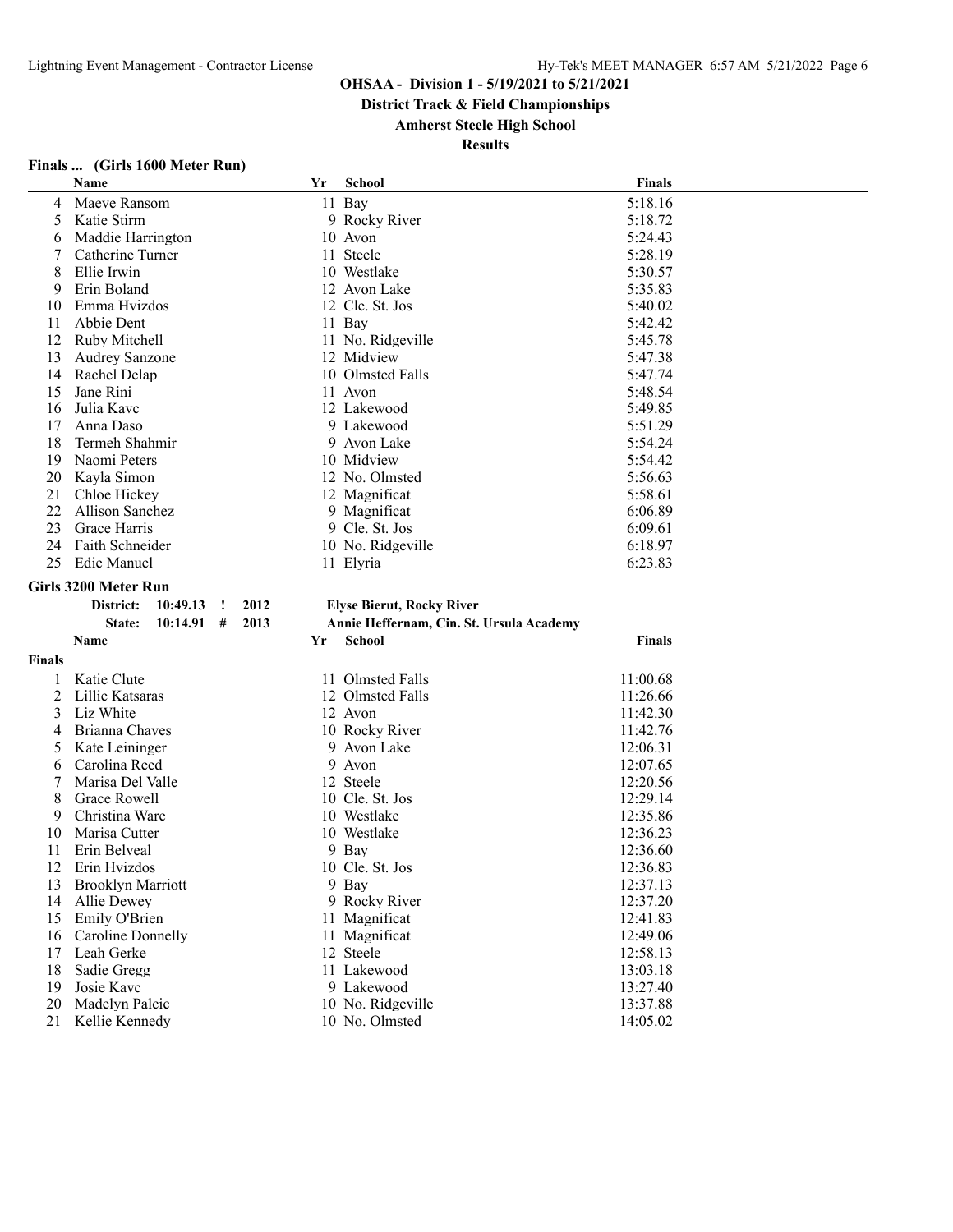**District Track & Field Championships**

#### **Amherst Steele High School**

| <b>School</b><br>Finals<br>Name<br>Yr<br>11 No. Ridgeville<br>14:06.74<br>Isabella Reed<br>22<br>Kiera Byrne<br>9 Avon Lake<br>14:11.31<br>23<br>12 Midview<br>14:24.84<br>24<br>Lydia Henley<br><b>Girls 100 Meter Hurdles</b><br>District:<br>14.09<br>2004<br>Christina Madison, Elyria<br>!<br>#<br>2000<br>State:<br>13.64<br>Dalanda Jackson, Shaker Heights<br><b>Prelims</b><br>H#<br>Name<br><b>School</b><br>Yr<br><b>Preliminaries</b><br>10 Rocky River<br>$16.17$ q<br>$\overline{c}$<br>Morgyn Cruz<br>1<br>11 Avon Lake<br>16.22 $q$<br>1<br>2<br>Elizabeth Manly<br>10 Steele<br>3<br>3<br>Natalie Pleban<br>16.29 $q$<br>$\overline{c}$<br>16.80 q<br>Megan Mahaffey<br>10 Olmsted Falls<br>4<br>16.80 q<br>3<br>Alexis Titas<br>11 Avon<br>5<br>$16.81\ q$<br>Margaret Calabrise<br>11 No. Ridgeville<br>1<br>6<br>2<br>Payton Krafchek<br>10 Bay<br>$17.17$ q<br>7<br>Mary Sollars<br>10 Rocky River<br>$17.17$ q<br>8<br>1<br>Tanisha Llanos<br>12 Lorain<br>17.64<br>9<br>1<br>11 Olmsted Falls<br>3<br>Gabby Pellerite<br>17.65<br>10<br>9 Avon<br>Kayla DeLury<br>17.68<br>$\mathbf{1}$<br>11<br>$\overline{c}$<br>Alex Vargo<br>10 Steele<br>17.69<br>12<br>$\overline{c}$<br>Anna Mortenson<br>10 No. Olmsted<br>17.89<br>13<br>3<br><b>Charion Doxley</b><br>9 Lakewood<br>17.90<br>14<br>Holly McNeil<br>10 Westlake<br>17.93<br>1<br>15<br>9 No. Ridgeville<br>17.95<br>$\mathfrak{Z}$<br>Alyssa Hlavacs<br>16<br>$\overline{c}$<br>18.35<br>Eleanor Mitchell<br>10 Magnificat<br>17<br>18.50<br>3<br>11 Magnificat<br>18<br>Abby LaPorte<br>Julia Rocco<br>9 Bay<br>19.08<br>19<br>1<br>9 Avon Lake<br>$\overline{c}$<br>Abby Henry<br>19.57<br>20<br>10 Lakewood<br>1<br>21<br>Lily Winters<br>19.59<br><b>Girls 100 Meter Hurdles</b><br>14.09<br>2004<br>Christina Madison, Elyria<br>District:<br>1<br>State:<br>13.64<br>#<br><b>2000</b><br>Dalanda Jackson, Shaker Heights<br>Yr School<br><b>Prelims</b><br>Name<br><b>Finals</b><br>Finals<br>11 Avon Lake<br>16.22<br>14.83<br>Elizabeth Manly<br>1<br>16.29<br>2<br>Natalie Pleban<br>10 Steele<br>15.42<br>3<br>16.17<br>10 Rocky River<br>15.64<br>Morgyn Cruz<br>Alexis Titas<br>11 Avon<br>16.80<br>15.83<br>4<br>Mary Sollars<br>10 Rocky River<br>15.85<br>17.17<br>5<br>Margaret Calabrise<br>11 No. Ridgeville<br>16.81<br>16.21<br>6<br>Payton Krafchek<br>$10$ Bay<br>17.17<br>16.27<br>7<br>10 Olmsted Falls<br>8 Megan Mahaffey<br>16.80<br>16.28<br>Preliminaries<br>12 Lorain<br>9<br>Tanisha Llanos<br>17.64<br>10<br>Gabby Pellerite<br>11 Olmsted Falls<br>17.65<br>Kayla DeLury<br>9 Avon<br>17.68<br>11 | Finals  (Girls 3200 Meter Run) |  |  |  |       |  |  |
|--------------------------------------------------------------------------------------------------------------------------------------------------------------------------------------------------------------------------------------------------------------------------------------------------------------------------------------------------------------------------------------------------------------------------------------------------------------------------------------------------------------------------------------------------------------------------------------------------------------------------------------------------------------------------------------------------------------------------------------------------------------------------------------------------------------------------------------------------------------------------------------------------------------------------------------------------------------------------------------------------------------------------------------------------------------------------------------------------------------------------------------------------------------------------------------------------------------------------------------------------------------------------------------------------------------------------------------------------------------------------------------------------------------------------------------------------------------------------------------------------------------------------------------------------------------------------------------------------------------------------------------------------------------------------------------------------------------------------------------------------------------------------------------------------------------------------------------------------------------------------------------------------------------------------------------------------------------------------------------------------------------------------------------------------------------------------------------------------------------------------------------------------------------------------------------------------------------------------------------------------------------------------------------------------------------------------------------------------------------------------------------------------------------------------------------------------------------------------------------------------------------------------------------------------------------------------------------------------------------------|--------------------------------|--|--|--|-------|--|--|
|                                                                                                                                                                                                                                                                                                                                                                                                                                                                                                                                                                                                                                                                                                                                                                                                                                                                                                                                                                                                                                                                                                                                                                                                                                                                                                                                                                                                                                                                                                                                                                                                                                                                                                                                                                                                                                                                                                                                                                                                                                                                                                                                                                                                                                                                                                                                                                                                                                                                                                                                                                                                                    |                                |  |  |  |       |  |  |
|                                                                                                                                                                                                                                                                                                                                                                                                                                                                                                                                                                                                                                                                                                                                                                                                                                                                                                                                                                                                                                                                                                                                                                                                                                                                                                                                                                                                                                                                                                                                                                                                                                                                                                                                                                                                                                                                                                                                                                                                                                                                                                                                                                                                                                                                                                                                                                                                                                                                                                                                                                                                                    |                                |  |  |  |       |  |  |
|                                                                                                                                                                                                                                                                                                                                                                                                                                                                                                                                                                                                                                                                                                                                                                                                                                                                                                                                                                                                                                                                                                                                                                                                                                                                                                                                                                                                                                                                                                                                                                                                                                                                                                                                                                                                                                                                                                                                                                                                                                                                                                                                                                                                                                                                                                                                                                                                                                                                                                                                                                                                                    |                                |  |  |  |       |  |  |
|                                                                                                                                                                                                                                                                                                                                                                                                                                                                                                                                                                                                                                                                                                                                                                                                                                                                                                                                                                                                                                                                                                                                                                                                                                                                                                                                                                                                                                                                                                                                                                                                                                                                                                                                                                                                                                                                                                                                                                                                                                                                                                                                                                                                                                                                                                                                                                                                                                                                                                                                                                                                                    |                                |  |  |  |       |  |  |
|                                                                                                                                                                                                                                                                                                                                                                                                                                                                                                                                                                                                                                                                                                                                                                                                                                                                                                                                                                                                                                                                                                                                                                                                                                                                                                                                                                                                                                                                                                                                                                                                                                                                                                                                                                                                                                                                                                                                                                                                                                                                                                                                                                                                                                                                                                                                                                                                                                                                                                                                                                                                                    |                                |  |  |  |       |  |  |
|                                                                                                                                                                                                                                                                                                                                                                                                                                                                                                                                                                                                                                                                                                                                                                                                                                                                                                                                                                                                                                                                                                                                                                                                                                                                                                                                                                                                                                                                                                                                                                                                                                                                                                                                                                                                                                                                                                                                                                                                                                                                                                                                                                                                                                                                                                                                                                                                                                                                                                                                                                                                                    |                                |  |  |  |       |  |  |
|                                                                                                                                                                                                                                                                                                                                                                                                                                                                                                                                                                                                                                                                                                                                                                                                                                                                                                                                                                                                                                                                                                                                                                                                                                                                                                                                                                                                                                                                                                                                                                                                                                                                                                                                                                                                                                                                                                                                                                                                                                                                                                                                                                                                                                                                                                                                                                                                                                                                                                                                                                                                                    |                                |  |  |  |       |  |  |
|                                                                                                                                                                                                                                                                                                                                                                                                                                                                                                                                                                                                                                                                                                                                                                                                                                                                                                                                                                                                                                                                                                                                                                                                                                                                                                                                                                                                                                                                                                                                                                                                                                                                                                                                                                                                                                                                                                                                                                                                                                                                                                                                                                                                                                                                                                                                                                                                                                                                                                                                                                                                                    |                                |  |  |  |       |  |  |
|                                                                                                                                                                                                                                                                                                                                                                                                                                                                                                                                                                                                                                                                                                                                                                                                                                                                                                                                                                                                                                                                                                                                                                                                                                                                                                                                                                                                                                                                                                                                                                                                                                                                                                                                                                                                                                                                                                                                                                                                                                                                                                                                                                                                                                                                                                                                                                                                                                                                                                                                                                                                                    |                                |  |  |  |       |  |  |
|                                                                                                                                                                                                                                                                                                                                                                                                                                                                                                                                                                                                                                                                                                                                                                                                                                                                                                                                                                                                                                                                                                                                                                                                                                                                                                                                                                                                                                                                                                                                                                                                                                                                                                                                                                                                                                                                                                                                                                                                                                                                                                                                                                                                                                                                                                                                                                                                                                                                                                                                                                                                                    |                                |  |  |  |       |  |  |
|                                                                                                                                                                                                                                                                                                                                                                                                                                                                                                                                                                                                                                                                                                                                                                                                                                                                                                                                                                                                                                                                                                                                                                                                                                                                                                                                                                                                                                                                                                                                                                                                                                                                                                                                                                                                                                                                                                                                                                                                                                                                                                                                                                                                                                                                                                                                                                                                                                                                                                                                                                                                                    |                                |  |  |  |       |  |  |
|                                                                                                                                                                                                                                                                                                                                                                                                                                                                                                                                                                                                                                                                                                                                                                                                                                                                                                                                                                                                                                                                                                                                                                                                                                                                                                                                                                                                                                                                                                                                                                                                                                                                                                                                                                                                                                                                                                                                                                                                                                                                                                                                                                                                                                                                                                                                                                                                                                                                                                                                                                                                                    |                                |  |  |  |       |  |  |
|                                                                                                                                                                                                                                                                                                                                                                                                                                                                                                                                                                                                                                                                                                                                                                                                                                                                                                                                                                                                                                                                                                                                                                                                                                                                                                                                                                                                                                                                                                                                                                                                                                                                                                                                                                                                                                                                                                                                                                                                                                                                                                                                                                                                                                                                                                                                                                                                                                                                                                                                                                                                                    |                                |  |  |  |       |  |  |
|                                                                                                                                                                                                                                                                                                                                                                                                                                                                                                                                                                                                                                                                                                                                                                                                                                                                                                                                                                                                                                                                                                                                                                                                                                                                                                                                                                                                                                                                                                                                                                                                                                                                                                                                                                                                                                                                                                                                                                                                                                                                                                                                                                                                                                                                                                                                                                                                                                                                                                                                                                                                                    |                                |  |  |  |       |  |  |
|                                                                                                                                                                                                                                                                                                                                                                                                                                                                                                                                                                                                                                                                                                                                                                                                                                                                                                                                                                                                                                                                                                                                                                                                                                                                                                                                                                                                                                                                                                                                                                                                                                                                                                                                                                                                                                                                                                                                                                                                                                                                                                                                                                                                                                                                                                                                                                                                                                                                                                                                                                                                                    |                                |  |  |  |       |  |  |
|                                                                                                                                                                                                                                                                                                                                                                                                                                                                                                                                                                                                                                                                                                                                                                                                                                                                                                                                                                                                                                                                                                                                                                                                                                                                                                                                                                                                                                                                                                                                                                                                                                                                                                                                                                                                                                                                                                                                                                                                                                                                                                                                                                                                                                                                                                                                                                                                                                                                                                                                                                                                                    |                                |  |  |  |       |  |  |
|                                                                                                                                                                                                                                                                                                                                                                                                                                                                                                                                                                                                                                                                                                                                                                                                                                                                                                                                                                                                                                                                                                                                                                                                                                                                                                                                                                                                                                                                                                                                                                                                                                                                                                                                                                                                                                                                                                                                                                                                                                                                                                                                                                                                                                                                                                                                                                                                                                                                                                                                                                                                                    |                                |  |  |  |       |  |  |
|                                                                                                                                                                                                                                                                                                                                                                                                                                                                                                                                                                                                                                                                                                                                                                                                                                                                                                                                                                                                                                                                                                                                                                                                                                                                                                                                                                                                                                                                                                                                                                                                                                                                                                                                                                                                                                                                                                                                                                                                                                                                                                                                                                                                                                                                                                                                                                                                                                                                                                                                                                                                                    |                                |  |  |  |       |  |  |
|                                                                                                                                                                                                                                                                                                                                                                                                                                                                                                                                                                                                                                                                                                                                                                                                                                                                                                                                                                                                                                                                                                                                                                                                                                                                                                                                                                                                                                                                                                                                                                                                                                                                                                                                                                                                                                                                                                                                                                                                                                                                                                                                                                                                                                                                                                                                                                                                                                                                                                                                                                                                                    |                                |  |  |  |       |  |  |
|                                                                                                                                                                                                                                                                                                                                                                                                                                                                                                                                                                                                                                                                                                                                                                                                                                                                                                                                                                                                                                                                                                                                                                                                                                                                                                                                                                                                                                                                                                                                                                                                                                                                                                                                                                                                                                                                                                                                                                                                                                                                                                                                                                                                                                                                                                                                                                                                                                                                                                                                                                                                                    |                                |  |  |  |       |  |  |
|                                                                                                                                                                                                                                                                                                                                                                                                                                                                                                                                                                                                                                                                                                                                                                                                                                                                                                                                                                                                                                                                                                                                                                                                                                                                                                                                                                                                                                                                                                                                                                                                                                                                                                                                                                                                                                                                                                                                                                                                                                                                                                                                                                                                                                                                                                                                                                                                                                                                                                                                                                                                                    |                                |  |  |  |       |  |  |
|                                                                                                                                                                                                                                                                                                                                                                                                                                                                                                                                                                                                                                                                                                                                                                                                                                                                                                                                                                                                                                                                                                                                                                                                                                                                                                                                                                                                                                                                                                                                                                                                                                                                                                                                                                                                                                                                                                                                                                                                                                                                                                                                                                                                                                                                                                                                                                                                                                                                                                                                                                                                                    |                                |  |  |  |       |  |  |
|                                                                                                                                                                                                                                                                                                                                                                                                                                                                                                                                                                                                                                                                                                                                                                                                                                                                                                                                                                                                                                                                                                                                                                                                                                                                                                                                                                                                                                                                                                                                                                                                                                                                                                                                                                                                                                                                                                                                                                                                                                                                                                                                                                                                                                                                                                                                                                                                                                                                                                                                                                                                                    |                                |  |  |  |       |  |  |
|                                                                                                                                                                                                                                                                                                                                                                                                                                                                                                                                                                                                                                                                                                                                                                                                                                                                                                                                                                                                                                                                                                                                                                                                                                                                                                                                                                                                                                                                                                                                                                                                                                                                                                                                                                                                                                                                                                                                                                                                                                                                                                                                                                                                                                                                                                                                                                                                                                                                                                                                                                                                                    |                                |  |  |  |       |  |  |
|                                                                                                                                                                                                                                                                                                                                                                                                                                                                                                                                                                                                                                                                                                                                                                                                                                                                                                                                                                                                                                                                                                                                                                                                                                                                                                                                                                                                                                                                                                                                                                                                                                                                                                                                                                                                                                                                                                                                                                                                                                                                                                                                                                                                                                                                                                                                                                                                                                                                                                                                                                                                                    |                                |  |  |  |       |  |  |
|                                                                                                                                                                                                                                                                                                                                                                                                                                                                                                                                                                                                                                                                                                                                                                                                                                                                                                                                                                                                                                                                                                                                                                                                                                                                                                                                                                                                                                                                                                                                                                                                                                                                                                                                                                                                                                                                                                                                                                                                                                                                                                                                                                                                                                                                                                                                                                                                                                                                                                                                                                                                                    |                                |  |  |  |       |  |  |
|                                                                                                                                                                                                                                                                                                                                                                                                                                                                                                                                                                                                                                                                                                                                                                                                                                                                                                                                                                                                                                                                                                                                                                                                                                                                                                                                                                                                                                                                                                                                                                                                                                                                                                                                                                                                                                                                                                                                                                                                                                                                                                                                                                                                                                                                                                                                                                                                                                                                                                                                                                                                                    |                                |  |  |  |       |  |  |
|                                                                                                                                                                                                                                                                                                                                                                                                                                                                                                                                                                                                                                                                                                                                                                                                                                                                                                                                                                                                                                                                                                                                                                                                                                                                                                                                                                                                                                                                                                                                                                                                                                                                                                                                                                                                                                                                                                                                                                                                                                                                                                                                                                                                                                                                                                                                                                                                                                                                                                                                                                                                                    |                                |  |  |  |       |  |  |
|                                                                                                                                                                                                                                                                                                                                                                                                                                                                                                                                                                                                                                                                                                                                                                                                                                                                                                                                                                                                                                                                                                                                                                                                                                                                                                                                                                                                                                                                                                                                                                                                                                                                                                                                                                                                                                                                                                                                                                                                                                                                                                                                                                                                                                                                                                                                                                                                                                                                                                                                                                                                                    |                                |  |  |  |       |  |  |
|                                                                                                                                                                                                                                                                                                                                                                                                                                                                                                                                                                                                                                                                                                                                                                                                                                                                                                                                                                                                                                                                                                                                                                                                                                                                                                                                                                                                                                                                                                                                                                                                                                                                                                                                                                                                                                                                                                                                                                                                                                                                                                                                                                                                                                                                                                                                                                                                                                                                                                                                                                                                                    |                                |  |  |  |       |  |  |
|                                                                                                                                                                                                                                                                                                                                                                                                                                                                                                                                                                                                                                                                                                                                                                                                                                                                                                                                                                                                                                                                                                                                                                                                                                                                                                                                                                                                                                                                                                                                                                                                                                                                                                                                                                                                                                                                                                                                                                                                                                                                                                                                                                                                                                                                                                                                                                                                                                                                                                                                                                                                                    |                                |  |  |  |       |  |  |
|                                                                                                                                                                                                                                                                                                                                                                                                                                                                                                                                                                                                                                                                                                                                                                                                                                                                                                                                                                                                                                                                                                                                                                                                                                                                                                                                                                                                                                                                                                                                                                                                                                                                                                                                                                                                                                                                                                                                                                                                                                                                                                                                                                                                                                                                                                                                                                                                                                                                                                                                                                                                                    |                                |  |  |  |       |  |  |
|                                                                                                                                                                                                                                                                                                                                                                                                                                                                                                                                                                                                                                                                                                                                                                                                                                                                                                                                                                                                                                                                                                                                                                                                                                                                                                                                                                                                                                                                                                                                                                                                                                                                                                                                                                                                                                                                                                                                                                                                                                                                                                                                                                                                                                                                                                                                                                                                                                                                                                                                                                                                                    |                                |  |  |  |       |  |  |
|                                                                                                                                                                                                                                                                                                                                                                                                                                                                                                                                                                                                                                                                                                                                                                                                                                                                                                                                                                                                                                                                                                                                                                                                                                                                                                                                                                                                                                                                                                                                                                                                                                                                                                                                                                                                                                                                                                                                                                                                                                                                                                                                                                                                                                                                                                                                                                                                                                                                                                                                                                                                                    |                                |  |  |  |       |  |  |
|                                                                                                                                                                                                                                                                                                                                                                                                                                                                                                                                                                                                                                                                                                                                                                                                                                                                                                                                                                                                                                                                                                                                                                                                                                                                                                                                                                                                                                                                                                                                                                                                                                                                                                                                                                                                                                                                                                                                                                                                                                                                                                                                                                                                                                                                                                                                                                                                                                                                                                                                                                                                                    |                                |  |  |  |       |  |  |
|                                                                                                                                                                                                                                                                                                                                                                                                                                                                                                                                                                                                                                                                                                                                                                                                                                                                                                                                                                                                                                                                                                                                                                                                                                                                                                                                                                                                                                                                                                                                                                                                                                                                                                                                                                                                                                                                                                                                                                                                                                                                                                                                                                                                                                                                                                                                                                                                                                                                                                                                                                                                                    |                                |  |  |  |       |  |  |
|                                                                                                                                                                                                                                                                                                                                                                                                                                                                                                                                                                                                                                                                                                                                                                                                                                                                                                                                                                                                                                                                                                                                                                                                                                                                                                                                                                                                                                                                                                                                                                                                                                                                                                                                                                                                                                                                                                                                                                                                                                                                                                                                                                                                                                                                                                                                                                                                                                                                                                                                                                                                                    |                                |  |  |  |       |  |  |
|                                                                                                                                                                                                                                                                                                                                                                                                                                                                                                                                                                                                                                                                                                                                                                                                                                                                                                                                                                                                                                                                                                                                                                                                                                                                                                                                                                                                                                                                                                                                                                                                                                                                                                                                                                                                                                                                                                                                                                                                                                                                                                                                                                                                                                                                                                                                                                                                                                                                                                                                                                                                                    |                                |  |  |  |       |  |  |
|                                                                                                                                                                                                                                                                                                                                                                                                                                                                                                                                                                                                                                                                                                                                                                                                                                                                                                                                                                                                                                                                                                                                                                                                                                                                                                                                                                                                                                                                                                                                                                                                                                                                                                                                                                                                                                                                                                                                                                                                                                                                                                                                                                                                                                                                                                                                                                                                                                                                                                                                                                                                                    |                                |  |  |  |       |  |  |
|                                                                                                                                                                                                                                                                                                                                                                                                                                                                                                                                                                                                                                                                                                                                                                                                                                                                                                                                                                                                                                                                                                                                                                                                                                                                                                                                                                                                                                                                                                                                                                                                                                                                                                                                                                                                                                                                                                                                                                                                                                                                                                                                                                                                                                                                                                                                                                                                                                                                                                                                                                                                                    |                                |  |  |  |       |  |  |
|                                                                                                                                                                                                                                                                                                                                                                                                                                                                                                                                                                                                                                                                                                                                                                                                                                                                                                                                                                                                                                                                                                                                                                                                                                                                                                                                                                                                                                                                                                                                                                                                                                                                                                                                                                                                                                                                                                                                                                                                                                                                                                                                                                                                                                                                                                                                                                                                                                                                                                                                                                                                                    |                                |  |  |  |       |  |  |
|                                                                                                                                                                                                                                                                                                                                                                                                                                                                                                                                                                                                                                                                                                                                                                                                                                                                                                                                                                                                                                                                                                                                                                                                                                                                                                                                                                                                                                                                                                                                                                                                                                                                                                                                                                                                                                                                                                                                                                                                                                                                                                                                                                                                                                                                                                                                                                                                                                                                                                                                                                                                                    |                                |  |  |  |       |  |  |
|                                                                                                                                                                                                                                                                                                                                                                                                                                                                                                                                                                                                                                                                                                                                                                                                                                                                                                                                                                                                                                                                                                                                                                                                                                                                                                                                                                                                                                                                                                                                                                                                                                                                                                                                                                                                                                                                                                                                                                                                                                                                                                                                                                                                                                                                                                                                                                                                                                                                                                                                                                                                                    |                                |  |  |  |       |  |  |
|                                                                                                                                                                                                                                                                                                                                                                                                                                                                                                                                                                                                                                                                                                                                                                                                                                                                                                                                                                                                                                                                                                                                                                                                                                                                                                                                                                                                                                                                                                                                                                                                                                                                                                                                                                                                                                                                                                                                                                                                                                                                                                                                                                                                                                                                                                                                                                                                                                                                                                                                                                                                                    |                                |  |  |  |       |  |  |
|                                                                                                                                                                                                                                                                                                                                                                                                                                                                                                                                                                                                                                                                                                                                                                                                                                                                                                                                                                                                                                                                                                                                                                                                                                                                                                                                                                                                                                                                                                                                                                                                                                                                                                                                                                                                                                                                                                                                                                                                                                                                                                                                                                                                                                                                                                                                                                                                                                                                                                                                                                                                                    |                                |  |  |  |       |  |  |
|                                                                                                                                                                                                                                                                                                                                                                                                                                                                                                                                                                                                                                                                                                                                                                                                                                                                                                                                                                                                                                                                                                                                                                                                                                                                                                                                                                                                                                                                                                                                                                                                                                                                                                                                                                                                                                                                                                                                                                                                                                                                                                                                                                                                                                                                                                                                                                                                                                                                                                                                                                                                                    |                                |  |  |  |       |  |  |
|                                                                                                                                                                                                                                                                                                                                                                                                                                                                                                                                                                                                                                                                                                                                                                                                                                                                                                                                                                                                                                                                                                                                                                                                                                                                                                                                                                                                                                                                                                                                                                                                                                                                                                                                                                                                                                                                                                                                                                                                                                                                                                                                                                                                                                                                                                                                                                                                                                                                                                                                                                                                                    |                                |  |  |  |       |  |  |
|                                                                                                                                                                                                                                                                                                                                                                                                                                                                                                                                                                                                                                                                                                                                                                                                                                                                                                                                                                                                                                                                                                                                                                                                                                                                                                                                                                                                                                                                                                                                                                                                                                                                                                                                                                                                                                                                                                                                                                                                                                                                                                                                                                                                                                                                                                                                                                                                                                                                                                                                                                                                                    |                                |  |  |  |       |  |  |
|                                                                                                                                                                                                                                                                                                                                                                                                                                                                                                                                                                                                                                                                                                                                                                                                                                                                                                                                                                                                                                                                                                                                                                                                                                                                                                                                                                                                                                                                                                                                                                                                                                                                                                                                                                                                                                                                                                                                                                                                                                                                                                                                                                                                                                                                                                                                                                                                                                                                                                                                                                                                                    |                                |  |  |  |       |  |  |
| 12 Alex Vargo<br>10 Steele                                                                                                                                                                                                                                                                                                                                                                                                                                                                                                                                                                                                                                                                                                                                                                                                                                                                                                                                                                                                                                                                                                                                                                                                                                                                                                                                                                                                                                                                                                                                                                                                                                                                                                                                                                                                                                                                                                                                                                                                                                                                                                                                                                                                                                                                                                                                                                                                                                                                                                                                                                                         |                                |  |  |  | 17.69 |  |  |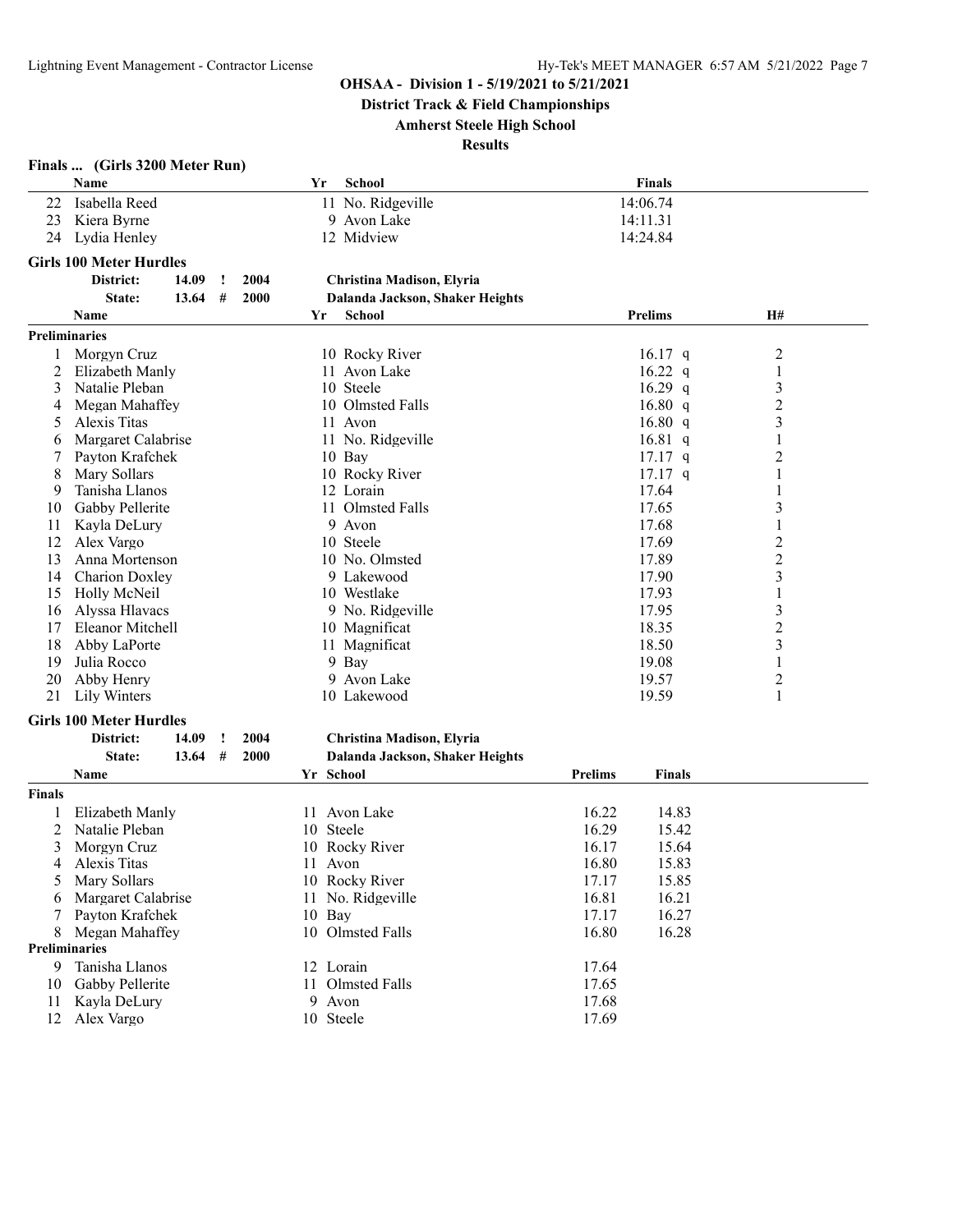**District Track & Field Championships**

**Amherst Steele High School**

**Results**

|             | Preliminaries  (Girls 100 Meter Hurdles) |           |
|-------------|------------------------------------------|-----------|
| <b>Name</b> |                                          | Yr School |

|                      | Name                            |    | Yr School                               | <b>Prelims</b> | <b>Finals</b>  |                  |  |
|----------------------|---------------------------------|----|-----------------------------------------|----------------|----------------|------------------|--|
| 13                   | Anna Mortenson                  |    | 10 No. Olmsted                          | 17.89          |                |                  |  |
| 14                   | <b>Charion Doxley</b>           |    | 9 Lakewood                              | 17.90          |                |                  |  |
| 15                   | Holly McNeil                    |    | 10 Westlake                             | 17.93          |                |                  |  |
| 16                   | Alyssa Hlavacs                  | 9  | No. Ridgeville                          | 17.95          |                |                  |  |
| 17                   | Eleanor Mitchell                | 10 | Magnificat                              | 18.35          |                |                  |  |
| 18                   | Abby LaPorte                    | 11 | Magnificat                              | 18.50          |                |                  |  |
| 19                   | Julia Rocco                     | 9  | Bay                                     | 19.08          |                |                  |  |
| 20                   | Abby Henry                      | 9  | Avon Lake                               | 19.57          |                |                  |  |
| 21                   | Lily Winters                    |    | 10 Lakewood                             | 19.59          |                |                  |  |
|                      | <b>Girls 300 Meter Hurdles</b>  |    |                                         |                |                |                  |  |
|                      | District:<br>42.07<br>2011<br>1 |    | Kaila Barber, Middleburg H              |                |                |                  |  |
|                      | 2000<br>State:<br>40.79<br>#    |    | <b>Tiffany Flomo, Groveport-Madison</b> |                |                |                  |  |
|                      | <b>Name</b>                     | Yr | <b>School</b>                           |                | <b>Prelims</b> | H#               |  |
| <b>Preliminaries</b> |                                 |    |                                         |                |                |                  |  |
|                      | Emma Hennessey                  |    | 12 Westlake                             |                | 48.74 q        | 1                |  |
| 2                    | Maeve Kelly                     |    | 10 Rocky River                          |                | 49.37 q        | 1                |  |
| 3                    | Hannah Mahoney                  |    | 12 Olmsted Falls                        |                | 49.51 q        | 3                |  |
| 4                    | Alexis Titas                    |    | 11 Avon                                 |                | 49.78 q        | 3                |  |
| 5                    | Elizabeth Manly                 |    | 11 Avon Lake                            |                | 49.82 q        | 2                |  |
| 6                    | Aniya Johnson                   |    | 10 Lakewood                             |                | 49.89 q        | 1                |  |
|                      | Kayla DeLury                    |    | 9 Avon                                  |                | 50.28 $q$      | 1                |  |
| 8                    | Ellie Harkins                   |    | 10 Rocky River                          |                | 51.10 q        | 2                |  |
| 9                    | <b>Charion Doxley</b>           |    | 9 Lakewood                              |                | 51.95          | 3                |  |
| 10                   | Gabby Pellerite                 |    | 11 Olmsted Falls                        |                | 52.88          | $\overline{c}$   |  |
| 11                   | <b>Ashley Grapes</b>            |    | 10 Steele                               |                | 53.09          | 3                |  |
| 12                   | Eleanor Mitchell                |    | 10 Magnificat                           |                | 53.36          | $\overline{c}$   |  |
| 13                   | Margaret Calabrise              |    | 11 No. Ridgeville                       |                | 53.43          | $\boldsymbol{2}$ |  |
| 14                   | <b>Brooke Hill</b>              |    | 9.<br>Avon Lake                         |                | 53.43          | $\mathbf{1}$     |  |
| 15                   | Anna Williams                   |    | 12 Westlake                             |                | 53.88          | 3                |  |
| 16                   | Alyssa Hlavacs                  |    | 9 No. Ridgeville                        |                | 54.04          | 3                |  |
| 17                   | Jaidyn McKee                    |    | 12 Steele                               |                | 54.25          | 1                |  |
| 18                   | Izzy Henely                     |    | 9 Midview                               |                | 54.55          | 1                |  |
| 19                   | Mia Gulley                      |    | 11 Bay                                  |                | 54.78          | 2                |  |
| 20                   | Allison Eppich                  |    | 10 Magnificat                           |                | 55.02          | $\mathbf{1}$     |  |
| 21                   | Julia Rocco                     |    | 9 Bay                                   |                | 55.73          | 3                |  |

# **Girls 300 Meter Hurdles**

| District: | 42.07 | $\frac{1}{2011}$ |  |
|-----------|-------|------------------|--|
| State:    | 40.79 | # 2000           |  |

**District: 42.07 ! 2011 Kaila Barber, Middleburg H**

**State: 40.79 # 2000 Tiffany Flomo, Groveport-Madison**

|               | <b>Name</b>       | Yr School        | <b>Prelims</b> | <b>Finals</b> |  |
|---------------|-------------------|------------------|----------------|---------------|--|
| <b>Finals</b> |                   |                  |                |               |  |
|               | Emma Hennessey    | 12 Westlake      | 48.74          | 45.93         |  |
|               | 2 Alexis Titas    | 11 Avon          | 49.78          | 47.96         |  |
| 3             | Hannah Mahoney    | 12 Olmsted Falls | 49.51          | 48.14         |  |
|               | 4 Elizabeth Manly | 11 Avon Lake     | 49.82          | 48.32         |  |
|               | 5 Ellie Harkins   | 10 Rocky River   | 51.10          | 49.24         |  |
|               | 6 Maeve Kelly     | 10 Rocky River   | 49.37          | 49.59         |  |
|               | Aniva Johnson     | 10 Lakewood      | 49.89          | 49.61         |  |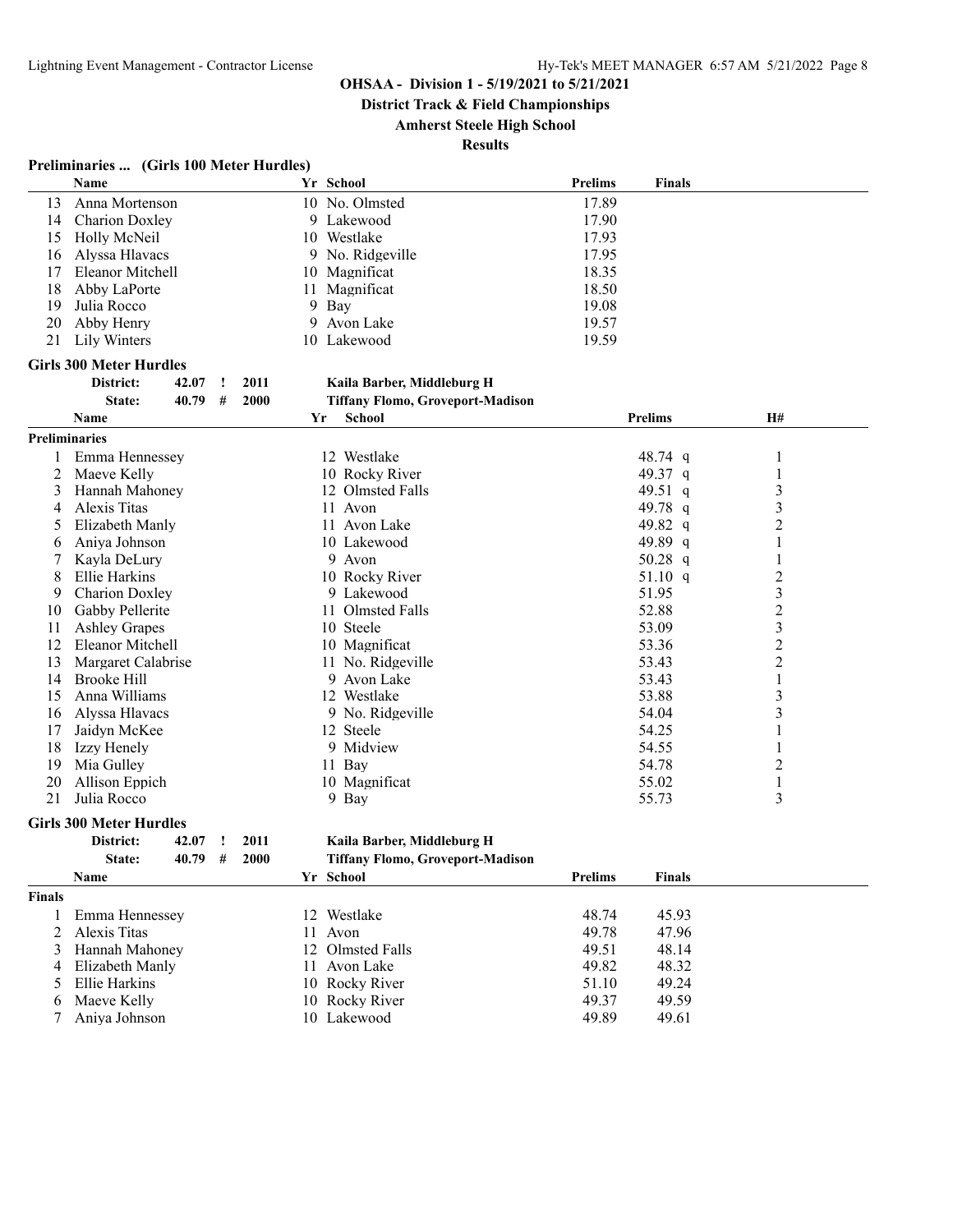**District Track & Field Championships**

**Amherst Steele High School**

| <b>Finals</b> |  |  |  | (Girls 300 Meter Hurdles) |  |
|---------------|--|--|--|---------------------------|--|
|---------------|--|--|--|---------------------------|--|

|    | Name                    |      |    | Yr School                                     | <b>Prelims</b>                           | Finals                               |
|----|-------------------------|------|----|-----------------------------------------------|------------------------------------------|--------------------------------------|
| 8  | Kayla DeLury            |      |    | 9 Avon                                        | 50.28                                    | 50.05                                |
|    | <b>Preliminaries</b>    |      |    |                                               |                                          |                                      |
| 9  | Charion Doxley          |      |    | 9 Lakewood                                    | 51.95                                    |                                      |
| 10 | Gabby Pellerite         |      | 11 | Olmsted Falls                                 | 52.88                                    |                                      |
| 11 | <b>Ashley Grapes</b>    |      | 10 | Steele                                        | 53.09                                    |                                      |
| 12 | Eleanor Mitchell        |      |    | 10 Magnificat                                 | 53.36                                    |                                      |
| 13 | Margaret Calabrise      |      |    | 11 No. Ridgeville                             | 53.43                                    |                                      |
| 14 | <b>Brooke Hill</b>      |      | 9  | Avon Lake                                     | 53.43                                    |                                      |
| 15 | Anna Williams           |      |    | 12 Westlake                                   | 53.88                                    |                                      |
| 16 | Alyssa Hlavacs          |      |    | 9 No. Ridgeville                              | 54.04                                    |                                      |
| 17 | Jaidyn McKee            |      |    | 12 Steele                                     | 54.25                                    |                                      |
| 18 | Izzy Henely             |      | 9  | Midview                                       | 54.55                                    |                                      |
| 19 | Mia Gulley              |      | 11 | Bay                                           | 54.78                                    |                                      |
| 20 | Allison Eppich          |      |    | 10 Magnificat                                 | 55.02                                    |                                      |
| 21 | Julia Rocco             |      |    | 9 Bay                                         | 55.73                                    |                                      |
|    | Girls 4x100 Meter Relay |      |    |                                               |                                          |                                      |
|    | District:<br>47.76<br>Ţ | 2012 |    |                                               |                                          |                                      |
|    |                         |      |    | Lorain, Lorain                                |                                          |                                      |
|    |                         |      |    |                                               | M Farris, J Rogers, A De'Armas, A Arnold |                                      |
|    | 45.82<br>#<br>State:    | 2019 |    | Lakota East, Lakota East                      |                                          |                                      |
|    | Team                    |      |    | D Hilton, K Heath, A Bryant, S Clark<br>Relay |                                          | H#<br><b>Prelims</b>                 |
|    |                         |      |    |                                               |                                          |                                      |
|    | <b>Preliminaries</b>    |      |    |                                               |                                          |                                      |
|    | Magnificat              |      |    |                                               |                                          | 50.81 q<br>2<br>4) Caitlin Martin 10 |
|    | 1) Tess Haney 12        |      |    | 2) Becky Butler 11                            | 3) Gracie Palamara 12                    |                                      |
| 2  | Avon Lake               |      |    |                                               |                                          | $51.12$ q                            |
|    | 1) Julia Hurd 12        |      |    | 2) Elizabeth Manly 11                         | 3) Taylor Firment 12                     | 4) Olivia Lengel 9                   |
| 3  | Elyria                  |      |    |                                               |                                          | 51.33 q<br>2                         |
|    | 1) Angelina Coleman 11  |      |    | 2) Quar'Risha Minyard 9                       | 3) Reginae Swanson 11                    | 4) Kyah Shine 12                     |
|    | 4 Lakewood              |      |    |                                               |                                          | 51.40 q                              |
|    | 1) Kaydence Doxley 10   |      |    | 2) Aniya Symons 11                            | 3) Elliot Snyder 11                      | 4) McKenna Hunt 10                   |
| 5  | Lorain                  |      |    |                                               |                                          | $51.77$ q                            |
|    | 1) Tanisha Llanos 12    |      |    | 2) Talayiah Brooks 11                         | 3) Natalie Patterson 11                  | 4) Nakeya Hermon 11                  |
| 6  | Westlake                |      |    |                                               |                                          | 2<br>52.30 q                         |
|    | 1) Madison Shami 11     |      |    | 2) Colette Wagner 10                          | 3) Kylie King 11                         | 4) Anna Williams 12                  |
| 7  | Steele                  |      |    |                                               |                                          | 2<br>52.53 q                         |
|    | 1) Natalie Pleban 10    |      |    | 2) Megan Ciura 12                             | 3) Alanna Woodworth 12                   | 4) Charly Hicks 11                   |
| 8  | Avon                    |      |    |                                               |                                          | 2<br>52.62 q                         |
|    | 1) Alison Krischer 9    |      |    | 2) Molly Geiger 11                            | 3) Makenzie Ptacek 10                    | 4) Alexis Titas 11                   |
| 9  | Midview                 |      |    |                                               |                                          | 52.81                                |
|    | 1) Mara Hamm 12         |      |    | 2) Madison Morris 12                          | 3) Jolee Mitchell 12                     | 4) Erica Baldoza 10                  |
|    | 10 Rocky River          |      |    |                                               |                                          | 52.89                                |
|    | 1) Mary Sollars 10      |      |    | 2) Caroline Sidoti 12                         | 3) Sarah Saad 12                         | 4) Morgyn Cruz 10                    |
|    | 11 No. Ridgeville       |      |    |                                               |                                          | 53.15<br>2                           |
|    | 1) Sarah Miller 12      |      |    | 2) Payton Palcisko 11                         | 3) Kailey Schulz 10                      | 4) Elizabeth Schiffbauer 11          |
|    | 12 Bay                  |      |    |                                               |                                          | 53.57<br>1                           |
|    | 1) Linden Ifft 12       |      |    | 2) Payton Krafchek 10                         | 3) Gigi McQueen 10                       | 4) Abby Smith 12                     |
| 13 | Olmsted Falls           |      |    |                                               |                                          | 53.81                                |
|    | 1) Gabby Pellerite 11   |      |    | 2) Anna Katsaras 10                           | 3) Stella Dotson 10                      | 4) Hailey Johnston 10                |
|    |                         |      |    |                                               |                                          |                                      |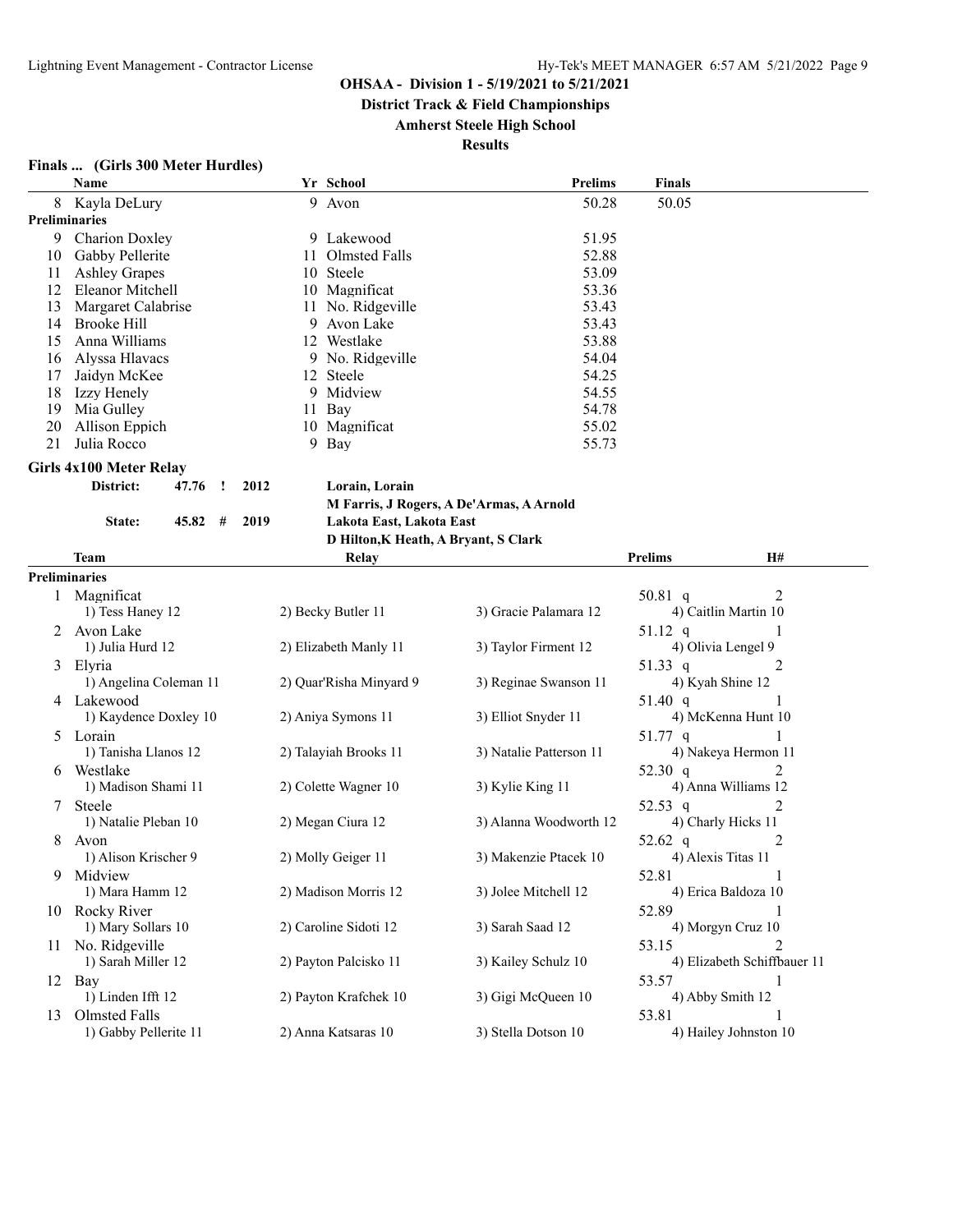**District Track & Field Championships**

# **Amherst Steele High School**

|               | Preliminaries  (Girls 4x100 Meter Relay) |                                      |                                           |                  |                          |
|---------------|------------------------------------------|--------------------------------------|-------------------------------------------|------------------|--------------------------|
|               | Team                                     | Relay                                |                                           | <b>Prelims</b>   | H#                       |
| 14            | Cle. St. Jos                             |                                      |                                           | 54.96            | 2                        |
|               | 1) Clare Jordan 12                       | 2) Clare McCarthy 11                 | 3) Maeve Kelley 9                         |                  | 4) Abby Synk 12          |
| 15            | No. Olmsted                              |                                      |                                           | 56.01            | 2                        |
|               | 1) Ashley Valco 12                       | 2) Anna Mortenson 10                 | 3) Trisha Yarian 11                       |                  | 4) Nicole Miller 11      |
|               | Girls 4x100 Meter Relay                  |                                      |                                           |                  |                          |
|               | District:<br>47.76<br>2012<br><u>!</u>   | Lorain, Lorain                       |                                           |                  |                          |
|               |                                          |                                      | M Farris, J Rogers, A De'Armas, A Arnold  |                  |                          |
|               | 45.82<br>2019<br>State:<br>#             | Lakota East, Lakota East             |                                           |                  |                          |
|               |                                          | D Hilton, K Heath, A Bryant, S Clark |                                           |                  |                          |
|               | Team                                     | Relay                                | Prelims                                   | <b>Finals</b>    |                          |
| <b>Finals</b> |                                          |                                      |                                           |                  |                          |
| 1             | Avon Lake                                |                                      | 51.12                                     | 49.22            |                          |
|               | 1) Julia Hurd 12                         | 2) Elizabeth Manly 11                | 3) Taylor Firment 12                      |                  | 4) Olivia Lengel 9       |
|               | 2 Elyria                                 |                                      | 51.33                                     | 49.93            |                          |
|               | 1) Quar'Risha Minyard 9                  | 2) Reginae Swanson 11                | 3) Kyah Shine 12                          |                  | 4) MyAsia Pendergrass 10 |
|               | 3 Lorain                                 |                                      | 51.77                                     | 50.14            |                          |
|               | 1) Tanisha Llanos 12                     | 2) Talayiah Brooks 11                | 3) Natalie Patterson 11                   |                  | 4) Nakeya Hermon 11      |
|               | 4 Magnificat                             |                                      | 50.81                                     | 50.19            |                          |
|               | 1) Tess Haney 12                         | 2) Becky Butler 11                   | 3) Gracie Palamara 12                     |                  | 4) Caitlin Martin 10     |
|               | 5 Lakewood                               |                                      | 51.40                                     | 50.52            |                          |
|               | 1) Kaydence Doxley 10                    | 2) Aniya Symons 11                   | 3) Elliot Snyder 11                       |                  | 4) McKenna Hunt 10       |
|               | 6 Westlake                               |                                      | 52.30                                     | 50.99            |                          |
|               | 1) Madison Shami 11                      | 2) Colette Wagner 10                 | 3) Kylie King 11                          |                  | 4) Anna Williams 12      |
| 7             | Avon                                     |                                      | 52.62                                     | 51.54            |                          |
|               | 1) Alison Krischer 9                     | 2) Molly Geiger 11                   | 3) Makenzie Ptacek 10                     |                  | 4) Alexis Titas 11       |
| 8             | Steele                                   |                                      | 52.53                                     | 51.95            |                          |
|               | 1) Natalie Pleban 10                     | 2) Megan Ciura 12                    | 3) Alanna Woodworth 12                    |                  | 4) Charly Hicks 11       |
|               | <b>Preliminaries</b>                     |                                      |                                           |                  |                          |
| 9.            | Midview                                  |                                      | 52.81                                     |                  |                          |
| 10            | Rocky River                              |                                      | 52.89                                     |                  |                          |
| 11            | No. Ridgeville                           |                                      | 53.15                                     |                  |                          |
| 12            | Bay                                      |                                      | 53.57                                     |                  |                          |
| 13            | Olmsted Falls                            |                                      | 53.81                                     |                  |                          |
| 14            | Cle. St. Jos                             |                                      | 54.96                                     |                  |                          |
| 15            | No. Olmsted                              |                                      | 56.01                                     |                  |                          |
|               | Girls 4x200 Meter Relay                  |                                      |                                           |                  |                          |
|               | District: 1:42.17 ! 2013                 | Lorain, Lorain                       |                                           |                  |                          |
|               |                                          |                                      | J Rogers, A Dearmas, L Scott, T Goodman   |                  |                          |
|               | 2009<br>$1:37.02$ #<br>State:            | Reynoldsburg, Reynoldsburg           |                                           |                  |                          |
|               |                                          |                                      | F Washington, T Ingram, A Walker, D Gause |                  |                          |
|               | Team                                     | Relay                                |                                           | <b>Prelims</b>   | H#                       |
|               | <b>Preliminaries</b>                     |                                      |                                           |                  |                          |
| 1             | Westlake                                 |                                      |                                           | 1:47.43 q        |                          |
|               | 1) Sydney Peer 11                        | 2) Emma Hennessey 12                 | 3) Madison Shami 11                       |                  | 4) Sophia Kontak 12      |
| 2             | Steele                                   |                                      |                                           | 1:47.64 q        | 2                        |
|               | 1) Megan Ciura 12                        | 2) Alanna Woodworth 12               | 3) Annabelle Stewart 10                   | 4) Ella Baker 11 |                          |
| 3             | Lakewood                                 |                                      |                                           | 1:48.56 $q$      | 2                        |
|               | 1) Kaydence Doxley 10                    | 2) McKenna Hunt 10                   | 3) Elliot Snyder 11                       |                  | 4) Teeghan McGann 12     |
|               |                                          |                                      |                                           |                  |                          |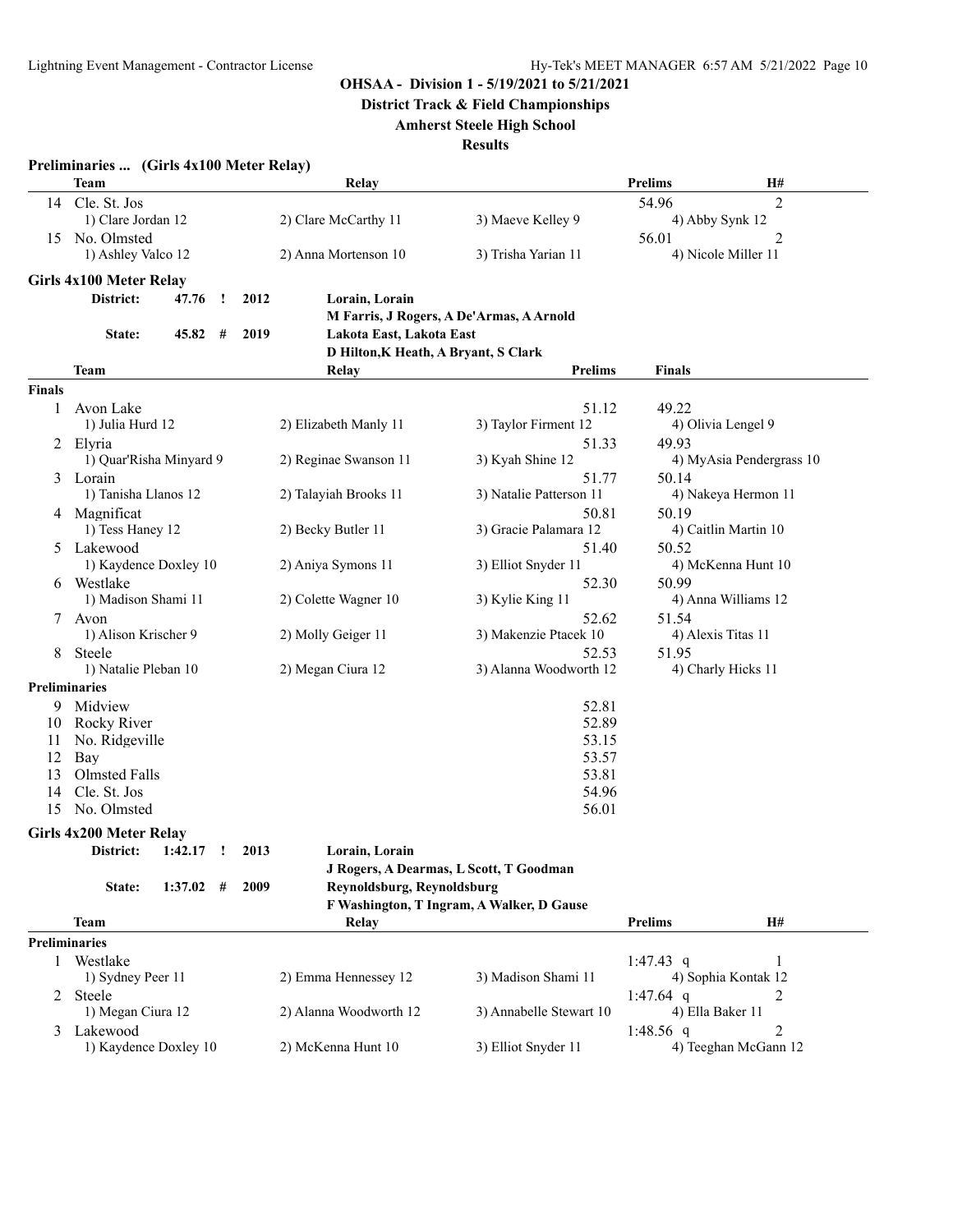**District Track & Field Championships**

# **Amherst Steele High School**

| Preliminaries  (Girls 4x200 Meter Relay) |
|------------------------------------------|
|                                          |

|                      | Team                                         | Relay                                     |                         | <b>Prelims</b><br>H#                              |
|----------------------|----------------------------------------------|-------------------------------------------|-------------------------|---------------------------------------------------|
| 4                    | Rocky River<br>1) Caroline Sidoti 12         | 2) Sarah Saad 12                          | 3) Mary Sollars 10      | $\overline{2}$<br>1:49.21 q<br>4) Taylor Byall 12 |
| 5                    | Avon Lake                                    |                                           |                         | 2<br>1:49.43 q                                    |
|                      | 1) Taylor Firment 12                         | 2) Madeline Betz 10                       | 3) Elizabeth Manly 11   | 4) Olivia Lengel 9                                |
| 6                    | Elyria                                       |                                           |                         | 1:49.45 q<br>1                                    |
|                      | 1) Angelina Coleman 11                       | 2) Quar'Risha Minyard 9                   | 3) Reginae Swanson 11   | 4) Kyah Shine 12                                  |
| 7                    | Magnificat                                   |                                           |                         | 1:49.91 q<br>2                                    |
|                      | 1) Sara Gerard 10                            | 2) Mollie La Spisa 12                     | 3) Caroline Terrell 10  | 4) Kate Adler 11                                  |
| 8                    | No. Ridgeville                               |                                           |                         | $1:51.75$ q                                       |
|                      | 1) Payton Palcisko 11                        | 2) Kailey Schulz 10                       | 3) Sarah Miller 12      | 4) Elizabeth Schiffbauer 11                       |
| 9                    | Avon                                         |                                           |                         | 1:52.02                                           |
|                      | 1) Alison Krischer 9                         | 2) Loida Diaz 10                          | 3) Molly Geiger 11      | 4) layan odeh 10                                  |
| 10                   | Midview                                      |                                           |                         | 1:52.08                                           |
|                      | 1) Mara Hamm 12                              | 2) Madison Morris 12                      | 3) Jolee Mitchell 12    | 4) Erica Baldoza 10                               |
| 11.                  | Cle. St. Jos                                 |                                           |                         | 1:55.02                                           |
|                      | 1) Clare Jordan 12                           | 2) Clare McCarthy 11                      | 3) Stephanie Hwodeky 11 | 4) Abby Synk 12                                   |
|                      | 12 No. Olmsted                               |                                           |                         | 1:56.47<br>1                                      |
|                      | 1) Ashley Valco 12                           | 2) Nicole Miller 11                       | 3) Janelle Gioia 10     | 4) Sierra Simon 10                                |
| 13                   | Olmsted Falls                                |                                           |                         | 1:57.28<br>2                                      |
|                      | 1) Mia Vojtech 12                            | 2) Hayden Hess 9                          | 3) Kiley Talbert 9      | 4) Emily Krofta 9                                 |
|                      | <b>Girls 4x200 Meter Relay</b>               |                                           |                         |                                                   |
|                      | District:<br>1:42.17<br>2013<br>$\mathbf{I}$ | Lorain, Lorain                            |                         |                                                   |
|                      |                                              | J Rogers, A Dearmas, L Scott, T Goodman   |                         |                                                   |
|                      | 1:37.02<br>#<br>2009<br>State:               | Reynoldsburg, Reynoldsburg                |                         |                                                   |
|                      |                                              | F Washington, T Ingram, A Walker, D Gause |                         |                                                   |
|                      | <b>Team</b>                                  | <b>Relay</b>                              | Prelims                 | <b>Finals</b>                                     |
| Finals               |                                              |                                           |                         |                                                   |
| 1                    | Westlake                                     |                                           | 1:47.43                 | 1:43.55                                           |
|                      | 1) Sydney Peer 11                            | 2) Emma Hennessey 12                      | 3) Madison Shami 11     | 4) Sophia Kontak 12                               |
|                      | 2 Steele                                     |                                           | 1:47.64                 |                                                   |
|                      |                                              |                                           |                         | 1:44.39                                           |
|                      | 1) Megan Ciura 12                            | 2) Alanna Woodworth 12                    | 3) Annabelle Stewart 10 | 4) Ella Baker 11                                  |
|                      | 3 Lakewood                                   |                                           | 1:48.56                 | 1:44.59                                           |
|                      | 1) Kaydence Doxley 10                        | 2) McKenna Hunt 10                        | 3) Elliot Snyder 11     | 4) Teeghan McGann 12                              |
|                      | 4 Elyria                                     |                                           | 1:49.45                 | 1:45.82                                           |
|                      | 1) Angelina Coleman 11                       | 2) Quar'Risha Minyard 9                   | 3) Reginae Swanson 11   | 4) Kyah Shine 12                                  |
| 5                    | Rocky River                                  |                                           | 1:49.21                 | 1:46.93                                           |
|                      | 1) Caroline Sidoti 12                        | 2) Sarah Saad 12                          | 3) Mary Sollars 10      | 4) Taylor Byall 12                                |
| 6                    | Avon Lake                                    |                                           | 1:49.43                 | 1:47.25                                           |
|                      | 1) Taylor Firment 12                         | 2) Madeline Betz 10                       | 3) Elizabeth Manly 11   | 4) Olivia Lengel 9                                |
|                      | 7 Magnificat                                 |                                           | 1:49.91                 | 1:47.88                                           |
|                      | 1) Sara Gerard 10                            | 2) Mollie La Spisa 12                     | 3) Caroline Terrell 10  | 4) Kate Adler 11                                  |
|                      | 8 No. Ridgeville                             |                                           | 1:51.75                 | 1:50.86                                           |
|                      | 1) Payton Palcisko 11                        | 2) Kailey Schulz 10                       | 3) Sarah Miller 12      | 4) Elizabeth Schiffbauer 11                       |
| <b>Preliminaries</b> |                                              |                                           |                         |                                                   |
|                      | 9 Avon                                       |                                           | 1:52.02                 |                                                   |
| 10<br>11             | Midview                                      |                                           | 1:52.08                 |                                                   |
| 12                   | Cle. St. Jos<br>No. Olmsted                  |                                           | 1:55.02<br>1:56.47      |                                                   |
| 13                   | Olmsted Falls                                |                                           | 1:57.28                 |                                                   |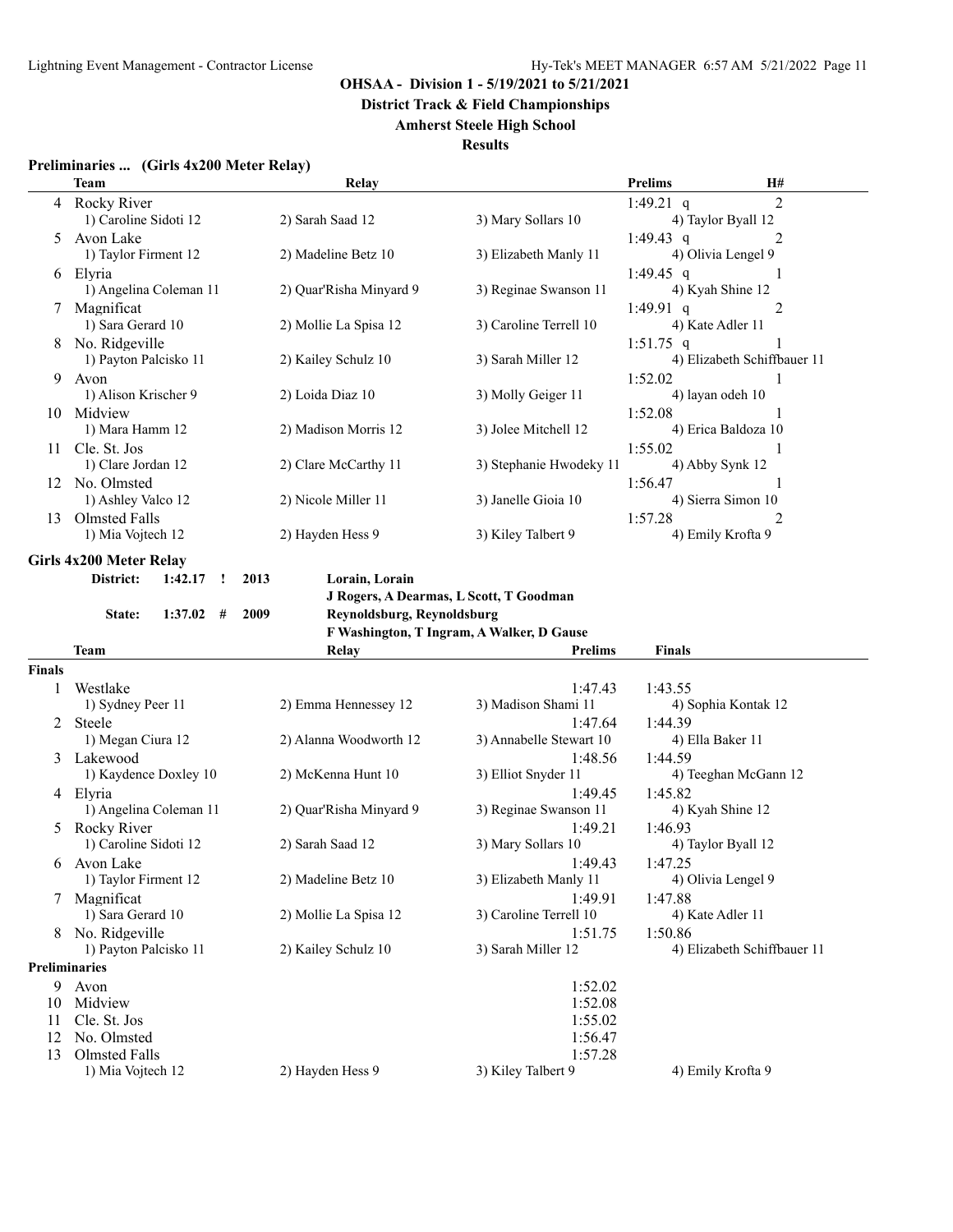**District Track & Field Championships**

**Amherst Steele High School**

#### **Results**

#### **Girls 4x400 Meter Relay**

| District: 3:52.12 ! 2012 |                         |  |
|--------------------------|-------------------------|--|
|                          | State: $3:43.83$ # 2009 |  |

| $\mathbf{I}$ | 2012 | Lorain, Lorain                             |
|--------------|------|--------------------------------------------|
|              |      | A De'Armas, A Arnold, J Rogers, M Farris   |
| #            | 2009 | Reynoldsburg, Reynoldsburg                 |
|              |      | F Washington, D Gause, T Cordell, A Walker |

**Team Relay Prelims H#**

|                | <b>Preliminaries</b>               |                                                                                                                                                                         |                        |                             |
|----------------|------------------------------------|-------------------------------------------------------------------------------------------------------------------------------------------------------------------------|------------------------|-----------------------------|
|                | 1 Steele                           |                                                                                                                                                                         |                        | $\mathfrak{D}$<br>4:10.28 q |
|                | 1) Aurora Wilson 11                | 2) Annabelle Stewart 10                                                                                                                                                 | 3) Ella Baker 11       | 4) Catherine Turner 11      |
| $\mathfrak{D}$ | Westlake                           |                                                                                                                                                                         |                        | 4:10.53 q                   |
|                | 1) Sydney Peer 11                  | 2) Sarah Peer 10                                                                                                                                                        | 3) Sarah Colman 11     | 4) Emma Hennessey 12        |
| 3              | Rocky River                        |                                                                                                                                                                         |                        | 4:12.09 q                   |
|                | 1) Kylie Crane 10                  | 2) Keira Arnold 10                                                                                                                                                      | 3) Samantha Coleman 12 | 4) Taylor Byall 12          |
| 4              | Magnificat                         |                                                                                                                                                                         |                        | 4:13.88 q<br>2              |
|                | 1) Brooklyn Ramos-Kelly 10         | 2) Mariella Mayer 10                                                                                                                                                    | 3) Charlotte Harter 10 | 4) Kate Adler 11            |
| 5              | Bay                                |                                                                                                                                                                         |                        | 4:17.51 q                   |
|                | 1) Linden Ifft 12                  | 2) Maeve Ransom 11                                                                                                                                                      | 3) Molly Rodgers 11    | 4) Lexie Bechtel 12         |
| 6              | Avon Lake                          |                                                                                                                                                                         |                        | $4:17.72$ q                 |
|                | 1) Olivia Lengel 9                 | 2) Kate Leininger 9                                                                                                                                                     | 3) Joselyn Wilcox 12   | 4) Rachel Sheehan 11        |
|                | No. Ridgeville                     |                                                                                                                                                                         |                        | 4:18.46 q<br>$\mathfrak{D}$ |
|                | 1) Kylie Cope 12                   | 2) Payton Palcisko 11                                                                                                                                                   | 3) Ruby Mitchell 11    | 4) Gemma Kilgore 12         |
| 8              | Lakewood                           |                                                                                                                                                                         |                        | 4:18.98 q<br>$\mathfrak{D}$ |
|                | 1) Elliot Snyder 11                | 2) McKenna Hunt 10                                                                                                                                                      | 3) Helen Roche 11      | 4) Teeghan McGann 12        |
| 9              | Cle. St. Jos                       |                                                                                                                                                                         |                        | 4:23.69                     |
|                | 1) Carlee Blankenship 12           | 2) Erin Hyland 11                                                                                                                                                       | 3) Bridget Mullen 9    | 4) Anna Duesenberg 12       |
| 10             | Olmsted Falls                      |                                                                                                                                                                         |                        | 4:28.42<br>$\overline{2}$   |
|                | 1) Hannah Mahoney 12               | 2) Samantha Goodnough 10                                                                                                                                                | 3) Kiley Talbert 9     | 4) Emily Krofta 9           |
| 11             | Avon                               |                                                                                                                                                                         |                        | 4:28.92<br>2                |
|                | 1) Kendall Ostrander 10            | 2) Emily Olson 12                                                                                                                                                       | 3) layan odeh 10       | 4) madison flynn 10         |
| 12             | Midview                            |                                                                                                                                                                         |                        | 4:35.47                     |
|                | 1) Sydney Nowak 12                 | 2) Charlotte Bynum 11                                                                                                                                                   | 3) Grace Henley 10     | 4) Francesca Peters 12      |
| 13             | Lorain                             |                                                                                                                                                                         |                        | 4:51.13<br>$\overline{2}$   |
|                | 1) Dalasha Pruchinsky 11           | 2) Dalayjah Nixon 11                                                                                                                                                    | 3) Tanisha Llanos 12   | 4) Mariana Rios 9           |
|                | Girls 4x400 Meter Relay            |                                                                                                                                                                         |                        |                             |
|                | District:<br>3:52.12<br>2012<br>J. | Lorain, Lorain                                                                                                                                                          |                        |                             |
|                |                                    | $\mathbf{1} \mathbf{R}$ $\mathbf{1} \mathbf{1}$ $\mathbf{1} \mathbf{1}$ $\mathbf{1} \mathbf{R}$ $\mathbf{1} \mathbf{R}$ $\mathbf{1} \mathbf{R}$ $\mathbf{1} \mathbf{R}$ |                        |                             |

**A De'Armas, A Arnold, J Rogers, M Farris**

**State: 3:43.83 # 2009 Reynoldsburg, Reynoldsburg**

**F Washington, D Gause, T Cordell, A Walker**

|               | Team                       | Relay                   | <b>Prelims</b>         | <b>Finals</b>          |
|---------------|----------------------------|-------------------------|------------------------|------------------------|
| <b>Finals</b> |                            |                         |                        |                        |
|               | Westlake                   |                         | 4:10.53                | 4:01.89                |
|               | 1) Sydney Peer 11          | 2) Sarah Peer 10        | 3) Sarah Colman 11     | 4) Emma Hennessey 12   |
| 2             | Steele                     |                         | 4:10.28                | 4:03.46                |
|               | 1) Aurora Wilson 11        | 2) Annabelle Stewart 10 | 3) Ella Baker 11       | 4) Catherine Turner 11 |
| 3             | Magnificat                 |                         | 4:13.88                | 4:05.49                |
|               | 1) Brooklyn Ramos-Kelly 10 | 2) Mariella Mayer 10    | 3) Charlotte Harter 10 | 4) Kate Adler 11       |
|               | 4 Rocky River              |                         | 4:12.09                | 4:08.06                |
|               | 1) Kylie Crane 10          | 2) Keira Arnold 10      | 3) Samantha Coleman 12 | 4) Taylor Byall 12     |
| 5.            | Avon Lake                  |                         | 4:17.72                | 4:10.13                |
|               | 1) Olivia Lengel 9         | 2) Joselyn Wilcox 12    | 3) Rachel Sheehan 11   | 4) Madeline Betz 10    |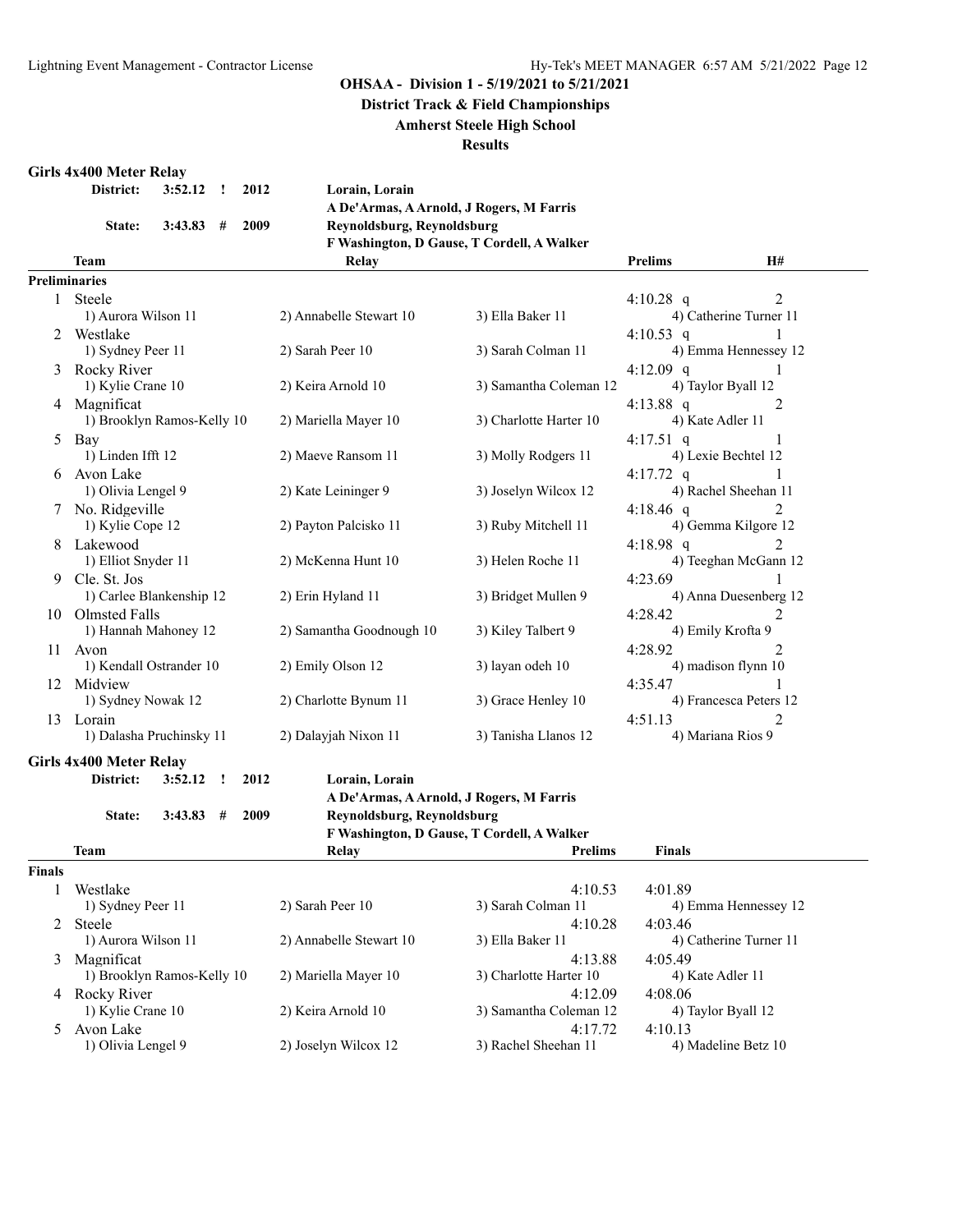**District Track & Field Championships**

# **Amherst Steele High School**

|               | Finals  (Girls 4x400 Meter Relay) |             |              |      |                                             |                          |                          |
|---------------|-----------------------------------|-------------|--------------|------|---------------------------------------------|--------------------------|--------------------------|
|               | <b>Team</b>                       |             |              |      | Relay                                       | <b>Prelims</b>           | Finals                   |
| 6             | Lakewood                          |             |              |      |                                             | 4:18.98                  | 4:12.47                  |
|               | 1) Elliot Snyder 11               |             |              |      | 2) McKenna Hunt 10                          | 3) Helen Roche 11        | 4) Teeghan McGann 12     |
|               | 7 Bay                             |             |              |      |                                             | 4:17.51                  | 4:19.50                  |
|               | 1) Linden Ifft 12                 |             |              |      | 2) Maeve Ransom 11                          | 3) Molly Rodgers 11      | 4) Lexie Bechtel 12      |
|               | <b>Preliminaries</b>              |             |              |      |                                             |                          |                          |
|               | 7 No. Ridgeville                  |             |              |      |                                             | 4:18.46                  |                          |
|               | 1) Kylie Cope 12                  |             |              |      | 2) Payton Palcisko 11                       | 3) Ruby Mitchell 11      | 4) Gemma Kilgore 12      |
|               | 9 Cle. St. Jos                    |             |              |      |                                             | 4:23.69                  |                          |
| 10            | Olmsted Falls                     |             |              |      |                                             | 4:28.42                  |                          |
| 11            | Avon                              |             |              |      |                                             | 4:28.92                  |                          |
| 12            | Midview                           |             |              |      |                                             | 4:35.47                  |                          |
| 13            | Lorain                            |             |              |      |                                             | 4:51.13                  |                          |
|               | Girls 4x800 Meter Relay           |             |              |      |                                             |                          |                          |
|               | District:                         | 9:16.78     | $\mathbf{r}$ | 2012 | Medina, Medina                              |                          |                          |
|               |                                   |             |              |      | A Smith, S Pack, T Wickey, A Boyert         |                          |                          |
|               | State:                            | 8:53.49     | #            | 2018 | Gahanna Lincoln, Gahanna Lincoln            |                          |                          |
|               |                                   |             |              |      | S.Deas, A.Groves, C.Strigerwald, M.Martinez |                          |                          |
|               | <b>Team</b>                       |             |              |      | Relay                                       |                          | <b>Finals</b>            |
| <b>Finals</b> |                                   |             |              |      |                                             |                          |                          |
| 1             | Westlake                          |             |              |      |                                             |                          | 9:23.71                  |
|               | 1) Ellie Irwin 10                 |             |              |      | 2) Sarah Colman 11                          | 3) Sydney Peer 11        | 4) Sarah Peer 10         |
|               |                                   |             |              |      |                                             |                          | 9:35.02                  |
|               | 2 Rocky River<br>1) Katie Stirm 9 |             |              |      | 2) Keira Arnold 10                          | 3) Grace Lavelle 9       | 4) Samantha Coleman 12   |
|               |                                   |             |              |      |                                             |                          |                          |
|               | 3 Olmsted Falls                   |             |              |      |                                             |                          | 9:38.87                  |
|               | 1) Hannah Mahoney 12              |             |              |      | 2) Lillie Katsaras 12                       | 3) Samantha Goodnough 10 | 4) Katie Clute 11        |
|               | 4 Avon Lake                       |             |              |      |                                             |                          | 9:44.17                  |
|               | 1) Kate Leininger 9               |             |              |      | 2) Madeline Betz 10                         | 3) Erin Boland 12        | 4) Rachel Sheehan 11     |
|               | 5 Bay                             |             |              |      |                                             |                          | 9:50.17                  |
|               | 1) Lexie Bechtel 12               |             |              |      | 2) Molly Rodgers 11                         | 3) Phoebe Sutherland 11  | 4) Maeve Ransom 11       |
| 6             | Steele                            |             |              |      |                                             |                          | 9:57.73                  |
|               | 1) Aurora Wilson 11               |             |              |      | 2) Marisa Del Valle 12                      | 3) Leah Gerke 12         | 4) Catherine Turner 11   |
|               | 7 Magnificat                      |             |              |      |                                             |                          | 9:59.00                  |
|               | 1) Brooklyn Ramos-Kelly 10        |             |              |      | 2) Chloe Hickey 12                          | 3) Charlotte Harter 10   | 4) Mariella Mayer 10     |
|               | 8 Cle. St. Jos                    |             |              |      |                                             |                          | 10:04.55                 |
|               | 1) Bridget Mullen 9               |             |              |      | 2) Anna Duesenberg 12                       | 3) Keira Leneghan 10     | 4) Carlee Blankenship 12 |
| 9             | Midview                           |             |              |      |                                             |                          | 10:07.57                 |
|               | 1) Grace Henely 10                |             |              |      | 2) Naomi Peters 10                          | 3) Audrey Sanzone 12     | 4) Francesca Peters 12   |
|               | 10 Avon                           |             |              |      |                                             |                          | 10:07.87                 |
|               | 1) Anika Singh 9                  |             |              |      | 2) Maddie Harrington 10                     | 3) Anna Argabright 10    | 4) Carolina Reed 9       |
|               | 11 Lakewood                       |             |              |      |                                             |                          | 10:37.03                 |
|               | 1) Anna Daso 9                    |             |              |      | 2) Mallory Zavatchan 11                     | 3) Julia Kavc 12         | 4) Mae Mohar 9           |
|               | 12 No. Ridgeville                 |             |              |      | 10:45.33                                    |                          |                          |
|               | 1) Kylie Cope 12                  |             |              |      | 2) Mackenzie Juntunen 12                    | 3) Ruby Mitchell 11      | 4) Madelyn Palcic 10     |
|               |                                   |             |              |      |                                             |                          |                          |
|               | <b>Girls High Jump</b>            |             |              |      |                                             |                          |                          |
|               | District:                         | 5-09.75     | $\cdot$      | 2011 | <b>Taylor Burke, Medina</b>                 |                          |                          |
|               | State:                            | $6-01.25$ # |              | 2011 | <b>Taylor Burke, Mednia</b>                 |                          |                          |
|               | Name                              |             |              |      | School<br>Yr                                |                          | Finals                   |
| <b>Finals</b> |                                   |             |              |      |                                             |                          |                          |
| 1             | Alexis Weber                      |             |              |      | 11 Midview                                  |                          | 5-05.00                  |
|               |                                   |             |              |      |                                             |                          |                          |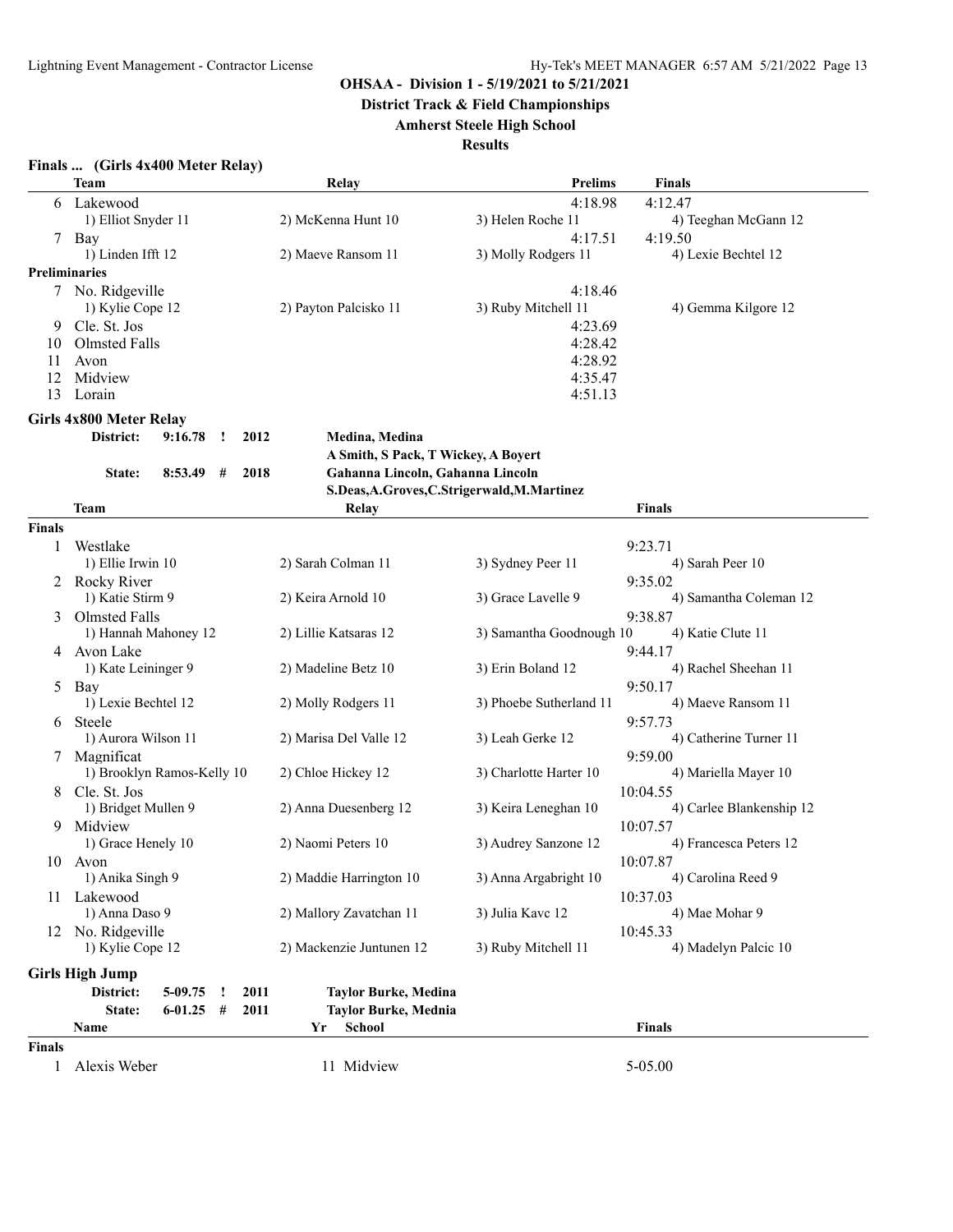**District Track & Field Championships**

# **Amherst Steele High School**

| Finals |  | (Girls High Jump) |  |
|--------|--|-------------------|--|
|        |  |                   |  |

|               | Name                                | Yr | <b>School</b>                 | <b>Finals</b>         |  |
|---------------|-------------------------------------|----|-------------------------------|-----------------------|--|
| 2             | Madison Miller                      |    | 10 Magnificat                 | 5-04.00               |  |
| 3             | Ella Bochenek                       |    | 12 Magnificat                 | $5 - 02.00$           |  |
| 4             | Julianne D'Acunzo                   |    | 12 Avon Lake                  | $5 - 00.00$           |  |
| 5             | Natalie Pleban                      |    | 10 Steele                     | $4 - 10.00$           |  |
| 6             | Grace Van Niel                      |    | 12 Steele                     | 4-08.00               |  |
|               | Elizabeth Schiffbauer               |    | 11 No. Ridgeville             | J4-08.00              |  |
| 8             | Caroline Sidoti                     |    | 12 Rocky River                | J4-08.00              |  |
| 8             | Brianna Jones                       |    | 9 Avon Lake                   | J4-08.00              |  |
| 10            | Makenzie Ptacek                     |    | 10 Avon                       | J4-08.00              |  |
| 10            | Elliot Snyder                       |    | 11 Lakewood                   | J4-08.00              |  |
| 12            | <b>ME</b> Hargett                   |    | 11 Westlake                   | J4-08.00              |  |
| 13            | <b>Lilly Burns</b>                  |    | 9 Lakewood                    | $4 - 06.00$           |  |
| 13            | <b>Reilly Elbert</b>                |    | 11 No. Ridgeville             | $4 - 06.00$           |  |
| 15            | Grace Busold                        |    | 10 Avon                       | J4-06.00              |  |
| 15            | Mia Gulley                          |    | 11 Bay                        | J4-06.00              |  |
| 15            | Morgan Riley                        |    | 10 Cle. St. Jos               | J4-06.00              |  |
| 18            | Janelle Gioia                       |    | 10 No. Olmsted                | 4-03.00               |  |
| 19            | Megan Mahaffey                      |    | 10 Olmsted Falls              | J4-03.00              |  |
| 20            | Hayden Hess                         |    | 9 Olmsted Falls               | J4-03.00              |  |
| ---           | Amelia Stalzer                      |    | 11 Rocky River                | NH                    |  |
|               |                                     |    |                               |                       |  |
|               | <b>Girls Pole Vault</b>             |    |                               |                       |  |
|               | District:<br>2015<br>$13 - 01$<br>Ţ |    | Kristen Denk, No. Royalton    |                       |  |
|               | #<br>2019<br>State:<br>13-07        |    | <b>Riley Hunt, Greenville</b> |                       |  |
|               | Name                                | Yr | <b>School</b>                 | <b>Finals</b>         |  |
| <b>Finals</b> |                                     |    |                               |                       |  |
|               | Veronica Waugaman                   |    | 12 No. Ridgeville             | $11 - 00.00$          |  |
| 2             | Sarah Connor                        |    | 9 Avon                        | $10 - 00.00$          |  |
| 3             | Tia Miller                          |    | 12 Avon                       | J10-00.00             |  |
| 4             | Nadia Aponte                        |    | 11 Midview                    | $9 - 00.00$           |  |
| 5             | Justine Prete                       |    | 12 Steele                     | J9-00.00              |  |
| 5             | Emily Allman                        |    | 10 Magnificat                 | J9-00.00              |  |
|               | Alex Palmer                         |    | 11 Olmsted Falls              | J9-00.00              |  |
| 8             | Maeve Kelly                         |    | 10 Rocky River                | 8-00.00               |  |
| 8             | Melissa Maline                      |    | 10 Cle. St. Jos               | 8-00.00               |  |
| 8             | Juliana Seide                       |    | 12 Avon Lake                  | 8-00.00               |  |
| 8             | Annie Dubecky                       |    | 11 Cle. St. Jos               | 8-00.00               |  |
| 8             | Sophia Hoffman                      |    | 10 Avon Lake                  |                       |  |
| 13            | Kenna Faulk                         |    | Olmsted Falls                 | 8-00.00<br>$J8-00.00$ |  |
|               |                                     | 10 |                               |                       |  |
| 13            | Emma Maher                          |    | 11 Rocky River                | J8-00.00<br>7-00.00   |  |
| 15            | Marin Tellier                       |    | 9 Steele                      |                       |  |
| 15            | Allison Eppich                      |    | 10 Magnificat                 | $7 - 00.00$           |  |
| 15            | Madeline Waddell                    |    | 10 No. Olmsted                | $7 - 00.00$           |  |
| 15            | Anna Petroff                        |    | 12 Lakewood                   | $7 - 00.00$           |  |
|               | <b>Brooke Rhea</b>                  |    | 9 Bay                         | NH                    |  |
| ---           | Kellie Kennedy                      |    | 10 No. Olmsted                | NH                    |  |
| $---$         | Alysa Gelske                        |    | 11 No. Ridgeville             | NH                    |  |
| $---$         | Lydianna Trudel                     |    |                               |                       |  |
|               | Rian Nicholl                        |    | 11 Lakewood<br>9 Bay          | NH<br><b>NH</b>       |  |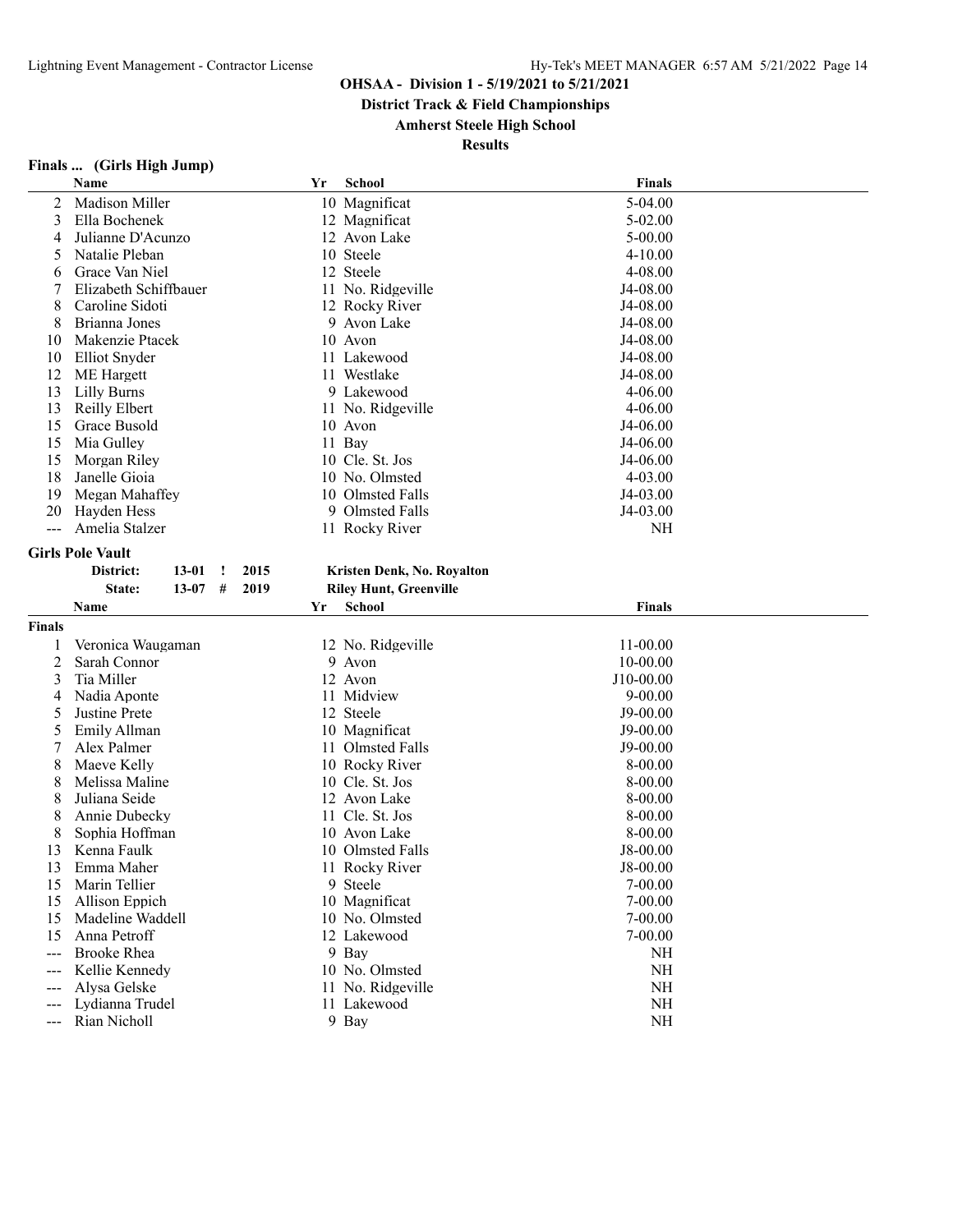**District Track & Field Championships**

#### **Amherst Steele High School**

**Results**

# **Girls Long Jump**

|               | 19-05.50<br>2003<br>District:<br>$\cdot$ | <b>Tianna Madison, Elyria</b>            |               |                         |  |
|---------------|------------------------------------------|------------------------------------------|---------------|-------------------------|--|
|               | 20-05.75<br>2003<br>State:<br>#          | Tianna Madison, Elyria                   |               |                         |  |
|               | Name                                     | <b>School</b><br>Yr                      | <b>Finals</b> | Н#                      |  |
| <b>Finals</b> |                                          |                                          |               |                         |  |
| 1             | Kaydence Doxley                          | 10 Lakewood                              | 17-07.50      | $\overline{c}$          |  |
| 2             | Morgyn Cruz                              | 10 Rocky River                           | 17-07.00      | 4                       |  |
| 3             | Alexis Weber                             | 11 Midview                               | 17-03.00      | 3                       |  |
| 4             | Megan Mahaffey                           | 10 Olmsted Falls                         | 16-07.50      | 1                       |  |
| 5             | Aniya Symons                             | 11 Lakewood                              | 16-07.00      | 1                       |  |
| 6             | Ella Bochenek                            | 12 Magnificat                            | 16-04.50      | 2                       |  |
| 7             | Payton Krafchek                          | 10 Bay                                   | $16-04.00$    | 1                       |  |
| 8             | Erica Baldoza                            | 10 Midview                               | 16-02.50      | 2                       |  |
| 9             | Catherine McGuire                        | 10 Magnificat                            | 15-03.50      | 4                       |  |
| 10            | Mia Williams                             | 10 Westlake                              | 15-02.00      | 1                       |  |
| 11            | Sophia Wilson                            | 11 Avon Lake                             | 15-01.00      | 3                       |  |
| 12            | Makenzie Ptacek                          | 10 Avon                                  | 15-00.50      | 2                       |  |
| 12            | Grace Busold                             | 10 Avon                                  | 15-00.50      | 1                       |  |
| 12            | Keira Jansen                             | 9 Bay                                    | 15-00.50      | 2                       |  |
| 15            | Clare Duffy                              | 11 Rocky River                           | 14-10.50      | 3                       |  |
| 16            | Stella Dotson                            | 10 Olmsted Falls                         | 14-10.00      | 4                       |  |
| 17            | Payton Palcisko                          | 11 No. Ridgeville                        | 14-08.25      | 3                       |  |
| 18            | Janaya Osorio                            | 12 Lorain                                | 14-06.00      | 3                       |  |
| 19            | Mariah Stanley                           | 9 No. Olmsted                            | 14-05.75      | 3                       |  |
| 20            | Kailey Schulz                            | 10 No. Ridgeville                        | 14-03.00      | 4                       |  |
| 21            | Kylie Kimmich                            | 11 Steele                                | 14-02.25      | $\overline{c}$          |  |
| 22            | Melissa Maline                           | 10 Cle. St. Jos                          | 14-00.50      | 4                       |  |
| 23            | Alex Vargo                               | 10 Steele                                | 13-08.25      | 3                       |  |
| 24            | Caitlyn Coulter                          | 12 Westlake                              | 13-07.00      | 3                       |  |
| 24            | Ja'Neja Nelson-Riley                     | 11 Lorain                                | 13-07.00      | 4                       |  |
| 26            | Teresa Taylor                            | 12 Cle. St. Jos                          | 12-03.25      | 2                       |  |
| $---$         | <b>Audrey Schanz</b>                     | 12 Avon Lake                             | <b>FOUL</b>   | 1                       |  |
|               |                                          |                                          |               |                         |  |
|               | <b>Girls Shot Put</b>                    |                                          |               |                         |  |
|               | 46-06.75<br>2021<br>District:<br>$\cdot$ | <b>Brooke Lumpkin, Avon Lake</b>         |               |                         |  |
|               | State:<br>$51-02$<br>#<br>2013           | <b>Katelyn Daniels, Olentangy Orange</b> |               |                         |  |
|               | Name                                     | School<br>Yr                             | <b>Finals</b> | H#                      |  |
| <b>Finals</b> |                                          |                                          |               |                         |  |
| 1             | Samone Whitt                             | 9 Lorain                                 | 39-02.00      | 4                       |  |
| 2             | Ava Luczak                               | 9 Avon Lake                              | 35-08.00      | 3                       |  |
| 3             | Megan White                              | 11 Magnificat                            | 35-06.75      | $\overline{c}$          |  |
| 4             | Emily Agostin                            | 11 Avon                                  | 33-11.00      | 2                       |  |
| 5             | Claire Springer                          | 10 Avon Lake                             | 33-07.00      | $\overline{\mathbf{c}}$ |  |
| 6             | Adrianna Ruble                           | 11 John Marshall                         | 33-02.50      |                         |  |
| 7             | Doris Kale                               | 10 Rocky River                           | 32-02.75      | 3                       |  |
| 8             | Alex Palmer                              | 11 Olmsted Falls                         | 30-06.50      |                         |  |
| 9             | Zamiere Cannon                           | 11 Elyria                                | 30-04.75      | 4                       |  |
| 10            | Ella Horvath                             | 10 Westlake                              | 30-01.00      | 2                       |  |
| 11            | Reagan Masterson                         | 11 No. Ridgeville                        | 29-11.00      | 4                       |  |
| 12            | Arianna Rivera                           | 10 Westlake                              | 29-04.75      | 1                       |  |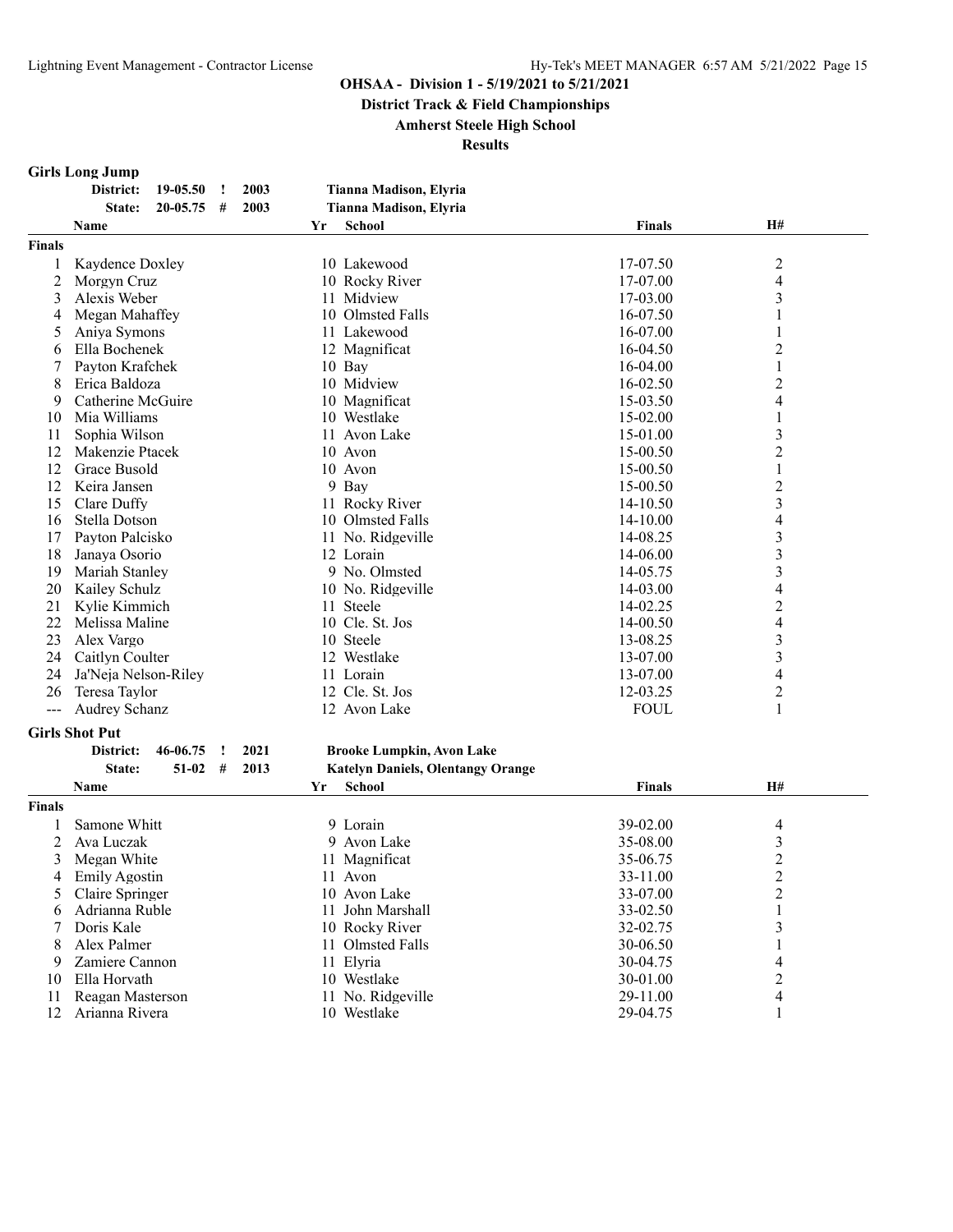**District Track & Field Championships**

# **Amherst Steele High School**

| Finals<br>(Girls Shot Put) |
|----------------------------|
|----------------------------|

|               | Name                      | Yr   | <b>School</b>                  | <b>Finals</b>  | H#               |  |
|---------------|---------------------------|------|--------------------------------|----------------|------------------|--|
| 13            | Brynn Willard             |      | 11 Midview                     | 29-02.50       | 3                |  |
| 14            | Katie Vosinet             |      | 12 Olmsted Falls               | 29-01.50       | 4                |  |
| 15            | Meghan Hubbard            |      | 11 Midview                     | 29-00.50       | 4                |  |
| 16            | Maddie Knaack             |      | 9 Bay                          | 28-05.00       | 1                |  |
| 17            | Dezire Tinsley-Lumpkin    |      | 12 Lorain                      | 28-00.75       | 3                |  |
| 18            | CeCi Miller               |      | 11 Lakewood                    | 27-11.00       | 4                |  |
| 19            | Anaula Simpson            |      | 10 Lakewood                    | 27-02.50       | 1                |  |
| 20            | Lexi Krych                |      | 11 Cle. St. Jos                | 27-01.50       | 3                |  |
| 21            | <b>Emily Morris</b>       |      | 12 Rocky River                 | 26-06.75       | $\overline{c}$   |  |
| 22            | Havilah Shell             |      | 10 No. Olmsted                 | 26-02.50       | 1                |  |
| 22            | Emma Grigsby              |      | 12 No. Ridgeville              | 26-02.50       | 3                |  |
| 24            | Sydney Tabor              |      | 12 No. Olmsted                 | 25-08.00       | $\overline{c}$   |  |
| 25            | Jaidyn McKee              |      | 12 Steele                      | 24-10.00       | $\boldsymbol{2}$ |  |
| 26            | Ashleigh Gibbs            |      | 11 Magnificat                  | 24-03.00       | 3                |  |
| 27            | Delaney Carter            |      | 10 Bay                         | 23-05.25       | 4                |  |
| 28            | Claire Bedo               |      | 10 Steele                      | 22-00.00       | 1                |  |
| $---$         | Rania Brown               |      | 9 Avon                         | N <sub>D</sub> | 1                |  |
| $---$         | Cailynn Cho               |      | 10 Cle. St. Jos                | <b>FOUL</b>    | 2                |  |
|               |                           |      |                                |                |                  |  |
|               | <b>Girls Discus Throw</b> |      |                                |                |                  |  |
|               | District:<br>148-11<br>!  | 2021 | <b>Molly Radcliffe, Avon</b>   |                |                  |  |
|               | State:<br>176-05<br>#     | 1997 | Krista Keir, Westerville South |                |                  |  |
|               | Name                      | Yr   | <b>School</b>                  | <b>Finals</b>  | H#               |  |
| <b>Finals</b> |                           |      |                                |                |                  |  |
| 1             | Rania Brown               |      | 9 Avon                         | 126-11         | $\overline{c}$   |  |
| 2             | Kate Radca                |      | 12 Avon Lake                   | 118-02         | $\overline{c}$   |  |
| 3             | Macy Brennan              |      | 11 Westlake                    | 116-09         | 3                |  |
| 4             | Madie Shoaf               |      | 11 Rocky River                 | 110-06         | 3                |  |
| 5             | Annika Norris             |      | 11 Westlake                    | 109-03         | $\overline{c}$   |  |
| 6             | <b>Bridget Bergen</b>     |      | 10 Avon                        | 107-01         | 4                |  |
| 7             | Megan White               |      | 11 Magnificat                  | 106-00         | 4                |  |
| 8             | <b>Addison Bartal</b>     |      | 10 Olmsted Falls               | 98-11          |                  |  |
| 9             | Mary Grace Hedberg        |      | 10 No. Ridgeville              | $94-10$        | 4                |  |
| 10            | Mariel Drost              |      | 11 Cle. St. Jos                | 94-03          | $\overline{c}$   |  |
| 11            | Meghan Hubbard            |      | 11 Midview                     | 93-05          | 3                |  |
| 12            | Claire Springer           |      | 10 Avon Lake                   | 91-05          | 1                |  |
| 13            | <b>Emily Morris</b>       |      | 12 Rocky River                 | 89-11          | $\overline{c}$   |  |
| 14            | Maggie Maline             |      | 12 Cle. St. Jos                | 87-00          | $\mathfrak{Z}$   |  |
| 15            | Delaney Carter            |      | 10 Bay                         | 86-09          | 3                |  |
| 16            | Emma Grigsby              |      | 12 No. Ridgeville              | 84-05          | 1                |  |
| 17            | Sydney Tabor              |      | 12 No. Olmsted                 | 83-00          | $\overline{c}$   |  |
| 18            | Anna Weiss                |      | 12 Lakewood                    | 82-06          | 4                |  |
| 19            | Mary Cox                  |      | 12 Midview                     | 81-06          |                  |  |
| 20            | Adrianna Ruble            |      | 11 John Marshall               | 80-08          | 4                |  |
| 21            | Breahna Nalle             |      | 9 Elyria                       | 80-06          | 4                |  |
| 22            | Samone Whitt              |      | 9 Lorain                       | 79-11          | 3                |  |
| 23            | Gianna Chisholm           |      | 10 Lakewood                    | 79-10          | 1                |  |
| 24            | Dezire Tinsley-Lumpkin    |      | 12 Lorain                      | 78-05          | 1                |  |
| 25            | Maddie Knaack             |      | 9 Bay                          | 76-06          |                  |  |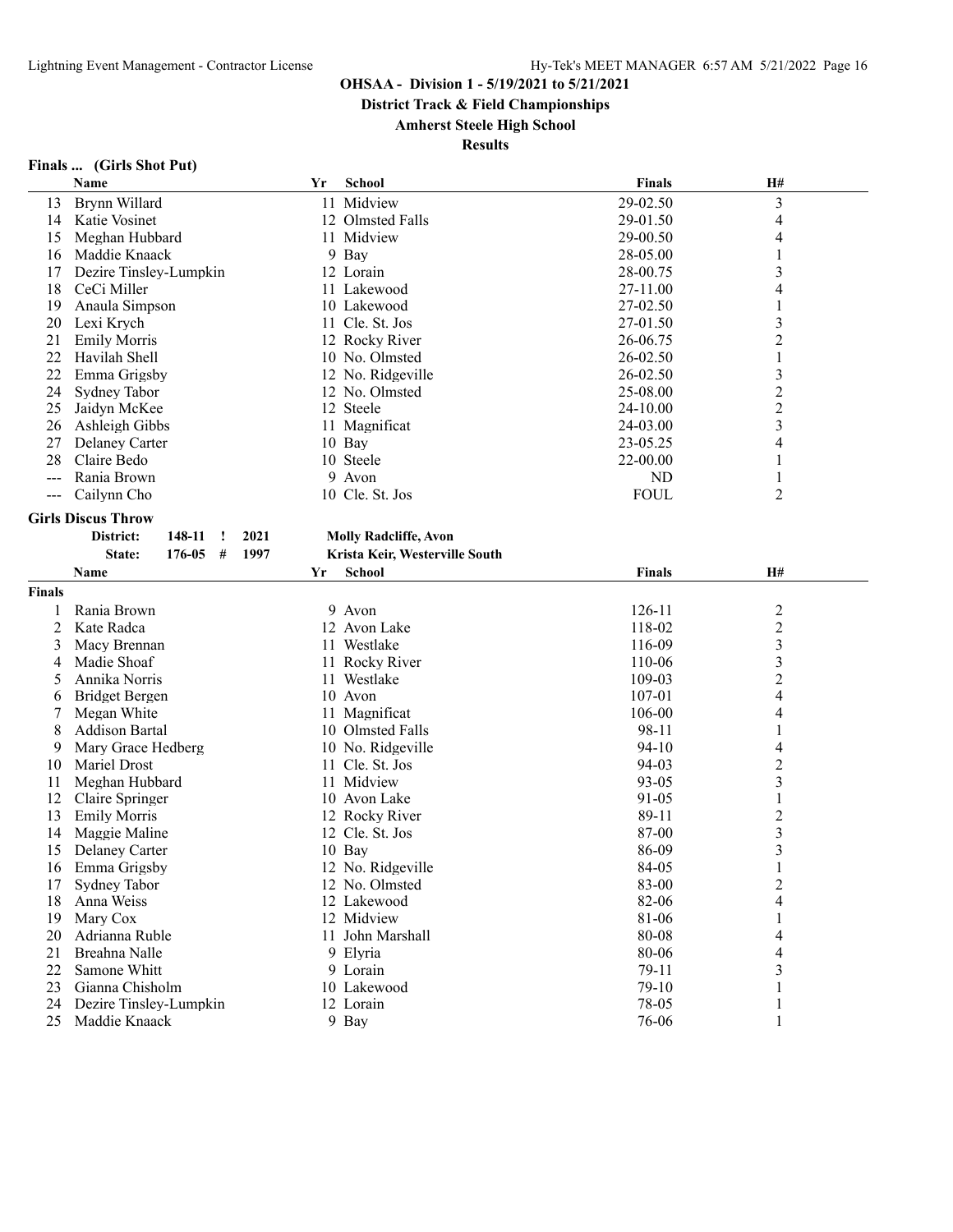**District Track & Field Championships**

**Amherst Steele High School**

**Results**

# **Finals ... (Girls Discus Throw)**

|                      | Name                                 |       |          |      | Yr        | <b>School</b>                   |                | <b>Finals</b>  | H#             |  |
|----------------------|--------------------------------------|-------|----------|------|-----------|---------------------------------|----------------|----------------|----------------|--|
| 26                   | Havilah Shell                        |       |          |      |           | 10 No. Olmsted                  |                | $74 - 10$      | 3              |  |
| 27                   | Jaidyn McKee                         |       |          |      |           | 12 Steele                       |                | 74-08          | 3              |  |
| 28                   | Madeline Jeffries                    |       |          |      |           | 9 Steele                        |                | 65-01          | 4              |  |
| 29                   | Lauren Buettner                      |       |          |      |           | 10 Magnificat                   |                | 64-09          | 2              |  |
| 30                   | Abigail Clayton                      |       |          |      |           | 11 Elyria                       |                | $61 - 04$      | 1              |  |
| 31                   | Molly Kramer                         |       |          |      |           | 9 Olmsted Falls                 |                | 57-07          | 4              |  |
|                      |                                      |       |          |      |           |                                 |                |                |                |  |
|                      | <b>Boys 100 Meter Dash</b>           |       |          |      |           |                                 |                |                |                |  |
|                      | District:                            | 10.50 | <u>!</u> | 1991 |           | Jonathan Burrell, John Marshall |                |                |                |  |
|                      | State:                               | 10.38 | #        | 2006 |           | <b>Brandon Saine, Piqua</b>     |                |                |                |  |
|                      | Name                                 |       |          |      | Yr        | <b>School</b>                   |                | <b>Prelims</b> | <b>H#</b>      |  |
| <b>Preliminaries</b> |                                      |       |          |      |           |                                 |                |                |                |  |
| 1                    | Colin Kaufmann                       |       |          |      |           | 12 Avon                         |                | $10.94$ q      | $\mathbf{1}$   |  |
| 2                    | Jared Kelley                         |       |          |      |           | 11 No. Olmsted                  |                | $11.01$ q      | 3              |  |
| 3                    | Carlton Landingham                   |       |          |      |           | 12 St. Edward                   |                | 11.13 q        | 4              |  |
| 4                    | Michael Bissler                      |       |          |      |           | 11 St. Edward                   |                | $11.14$ q      | 2              |  |
| 5                    | Shane Morrison                       |       |          |      |           | 11 St. Ignatius                 |                | 11.30 $q$      | 1              |  |
| 6                    | Collin Willard                       |       |          |      |           | 10 No. Olmsted                  |                | 11.35 $q$      | 4              |  |
| 7                    | Cole Sigan                           |       |          |      |           | 11 Olmsted Falls                |                | $11.56$ q      | 3              |  |
| 8                    | Nick Hille                           |       |          |      |           | 11 St. Ignatius                 |                | 11.64 q        | 2              |  |
| 9                    | Sam Ferrone                          |       |          |      |           | 9 Avon Lake                     |                | 11.70          | 4              |  |
| 10                   | Daniel Colburn                       |       |          |      |           | 9 Avon                          |                | 11.79          | 3              |  |
| 11                   | Michael Seth                         |       |          |      |           | 9 Rocky River                   |                | 11.91          | 2              |  |
| 12                   | Patrick Harayda                      |       |          |      |           | 11 Avon Lake                    |                | 11.96          | 1              |  |
| 13                   | Isaac Craciun                        |       |          |      |           | 9 Lakewood                      |                | 12.00          | 1              |  |
| 14                   | Kevin Coffman                        |       |          |      |           | 11 Lakewood                     |                | 12.03          | 2              |  |
| 15                   | Liam Shields                         |       |          |      |           | 11 Westlake                     |                | 12.04          | $\overline{c}$ |  |
| 16                   | Hogan Kern                           |       |          |      |           | 12 Rocky River                  |                | 12.04          | 3              |  |
| 17                   | Luke Schreiber                       |       |          |      |           | 9 Steele                        |                | 12.05          | 4              |  |
| 18                   | K.C Erkins                           |       |          |      |           | 12 Lorain                       |                | 12.06          | 1              |  |
| 19                   | Christian Heckmann                   |       |          |      |           | 11 Steele                       |                |                |                |  |
| 20                   | <b>Emere Atkins</b>                  |       |          |      |           |                                 |                | 12.09          | 3              |  |
| 21                   | <b>Charles Rice</b>                  |       |          |      |           | 9 John Marshall                 |                | 12.21          | 2              |  |
|                      |                                      |       |          |      |           | 10 Bay                          |                | 12.26          | 3              |  |
| 22                   | Steven Goodnough                     |       |          |      |           | 10 Olmsted Falls                |                | 12.43          | $\overline{c}$ |  |
| 23                   | Rodney Osorio                        |       |          |      |           | 9 Lorain                        |                | 13.14          | 4              |  |
|                      | <b>Boys 100 Meter Dash</b>           |       |          |      |           |                                 |                |                |                |  |
|                      | District:                            | 10.50 | !        | 1991 |           | Jonathan Burrell, John Marshall |                |                |                |  |
|                      | State:                               | 10.38 | #        | 2006 |           | <b>Brandon Saine, Piqua</b>     |                |                |                |  |
|                      | Name                                 |       |          |      | Yr School |                                 | <b>Prelims</b> | <b>Finals</b>  |                |  |
| <b>Finals</b>        |                                      |       |          |      |           |                                 |                |                |                |  |
| 1                    | Colin Kaufmann                       |       |          |      | 12 Avon   |                                 | 10.94          | 10.57          |                |  |
| 2                    | Michael Bissler                      |       |          |      | 11        | St. Edward                      | 11.14          | 10.69          |                |  |
| 3                    | Jared Kelley                         |       |          |      |           | 11 No. Olmsted                  | 11.01          | 10.70          |                |  |
| 4                    | Collin Willard                       |       |          |      |           | 10 No. Olmsted                  | 11.35          | 10.88          |                |  |
|                      |                                      |       |          |      |           | St. Edward                      |                | 10.92          |                |  |
| 5                    | Carlton Landingham<br>Shane Morrison |       |          |      | 12        | St. Ignatius                    | 11.13          |                |                |  |
| 6                    |                                      |       |          |      | 11        |                                 | 11.30          | 11.09          |                |  |
| 7                    | Cole Sigan                           |       |          |      |           | 11 Olmsted Falls                | 11.56          | 11.23          |                |  |
| 8                    | Nick Hille                           |       |          |      |           | 11 St. Ignatius                 | 11.64          | 12.42          |                |  |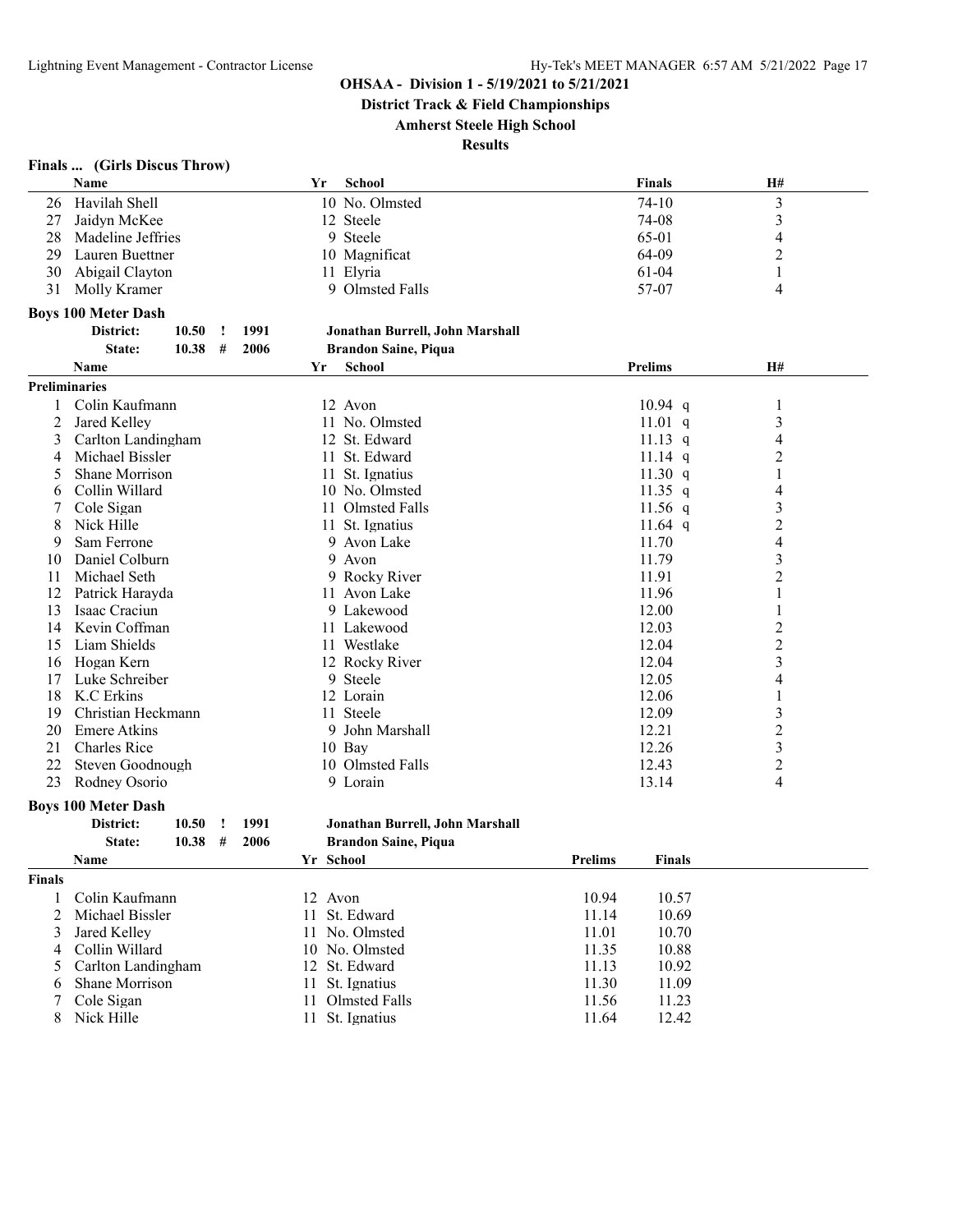**District Track & Field Championships**

**Amherst Steele High School**

| Preliminaries  (Boys 100 Meter Dash) |
|--------------------------------------|
|--------------------------------------|

|                      | <b>Name</b>                |       |   |      |    |        | Yr School                            | <b>Prelims</b> | Finals         |                |  |
|----------------------|----------------------------|-------|---|------|----|--------|--------------------------------------|----------------|----------------|----------------|--|
| <b>Preliminaries</b> |                            |       |   |      |    |        |                                      |                |                |                |  |
| 9                    | Sam Ferrone                |       |   |      | 9. |        | Avon Lake                            | 11.70          |                |                |  |
| 10                   | Daniel Colburn             |       |   |      | 9  |        | Avon                                 | 11.79          |                |                |  |
| 11                   | Michael Seth               |       |   |      | 9  |        | Rocky River                          | 11.91          |                |                |  |
| 12                   | Patrick Harayda            |       |   |      |    |        | 11 Avon Lake                         | 11.96          |                |                |  |
| 13                   | Isaac Craciun              |       |   |      |    |        | 9 Lakewood                           | 12.00          |                |                |  |
| 14                   | Kevin Coffman              |       |   |      |    |        | 11 Lakewood                          | 12.03          |                |                |  |
| 15                   | Liam Shields               |       |   |      |    |        | 11 Westlake                          | 12.04          |                |                |  |
| 16                   | Hogan Kern                 |       |   |      |    |        | 12 Rocky River                       | 12.04          |                |                |  |
| 17                   | Luke Schreiber             |       |   |      | 9  |        | Steele                               | 12.05          |                |                |  |
| 18                   | K.C Erkins                 |       |   |      |    |        | 12 Lorain                            | 12.06          |                |                |  |
| 19                   | Christian Heckmann         |       |   |      |    |        | 11 Steele                            | 12.09          |                |                |  |
| 20                   | <b>Emere Atkins</b>        |       |   |      |    |        | 9 John Marshall                      | 12.21          |                |                |  |
| 21                   | <b>Charles Rice</b>        |       |   |      |    | 10 Bay |                                      | 12.26          |                |                |  |
| 22                   | Steven Goodnough           |       |   |      |    |        | 10 Olmsted Falls                     | 12.43          |                |                |  |
| 23                   | Rodney Osorio              |       |   |      |    |        | 9 Lorain                             | 13.14          |                |                |  |
|                      | <b>Boys 200 Meter Dash</b> |       |   |      |    |        |                                      |                |                |                |  |
|                      | District:                  | 21.50 | Ţ | 1993 |    |        | Jonathon Burrell, Cle. John Marshall |                |                |                |  |
|                      | Tied:                      | 21.50 | & | 2016 |    |        | Zion Cross, Lorain                   |                |                |                |  |
|                      | State:                     | 20.47 | # | 1990 |    |        | <b>Chris Nelloms, Dayton Dunbar</b>  |                |                |                |  |
|                      | <b>Name</b>                |       |   |      | Yr |        | <b>School</b>                        |                | <b>Prelims</b> | H#             |  |
| <b>Preliminaries</b> |                            |       |   |      |    |        |                                      |                |                |                |  |
| $\mathbf{1}$         | Carlton Landingham         |       |   |      |    |        | 12 St. Edward                        |                | $22.73$ q      | 1              |  |
| 2                    | <b>Andrew Palos</b>        |       |   |      |    |        | 12 Elyria                            |                | 22.93 q        | 3              |  |
| 3                    | Colin Kaufmann             |       |   |      |    |        | 12 Avon                              |                | $23.02$ q      | $\overline{2}$ |  |
| 4                    | Peter McGreal              |       |   |      |    |        | 12 St. Ignatius                      |                | $23.33$ q      | 4              |  |
| 5                    | Edwin Abiaki               |       |   |      |    |        | 12 St. Ignatius                      |                | $23.34$ q      | 3              |  |
| 6                    | Tanner Amy                 |       |   |      |    |        | 12 Westlake                          |                | $23.62$ q      | 4              |  |
| 7                    | Travis Good                |       |   |      |    |        | 11 No. Ridgeville                    |                | $23.93$ q      | 1              |  |
| 8                    | Gabriel Scialdone          |       |   |      |    |        | 11 Bay                               |                | 24.37 q        | 1              |  |
| 9                    | Joe Weatherspoon           |       |   |      |    |        | 11 Avon                              |                | 24.39          | 4              |  |
| 10                   | Gavin Beasley              |       |   |      |    |        | 11 No. Olmsted                       |                | 24.43          | 3              |  |
| 11                   | Caleb Doup                 |       |   |      |    |        | 10 Lakewood                          |                | 24.55          | 1              |  |
| 12                   | Colin Slomka               |       |   |      |    |        | 10 Rocky River                       |                | 24.79          | 3              |  |
| 13                   | Pierdan Pepe               |       |   |      |    |        | 11 Avon Lake                         |                | 24.93          | $\overline{2}$ |  |
| 14                   | Antonio Burgett            |       |   |      |    |        | 12 Lorain                            |                | 24.94          | 3              |  |
| 15                   | Michael Seth               |       |   |      |    |        | 9 Rocky River                        |                | 25.08          | $\overline{2}$ |  |
| 16                   | Nathaniel Lee              |       |   |      |    |        | 11 Steele                            |                | 25.16          | 3              |  |
| 17                   | Alex Stacey                |       |   |      |    |        | 11 Steele                            |                | 25.30          | $\overline{2}$ |  |
| 18                   | Kevin Gray                 |       |   |      |    |        | 11 No. Olmsted                       |                | 25.71          | 1              |  |
| 19                   |                            |       |   |      |    |        |                                      |                |                |                |  |
|                      | Joey Yarham                |       |   |      |    |        | 9 Avon Lake                          |                | 25.75          | 4              |  |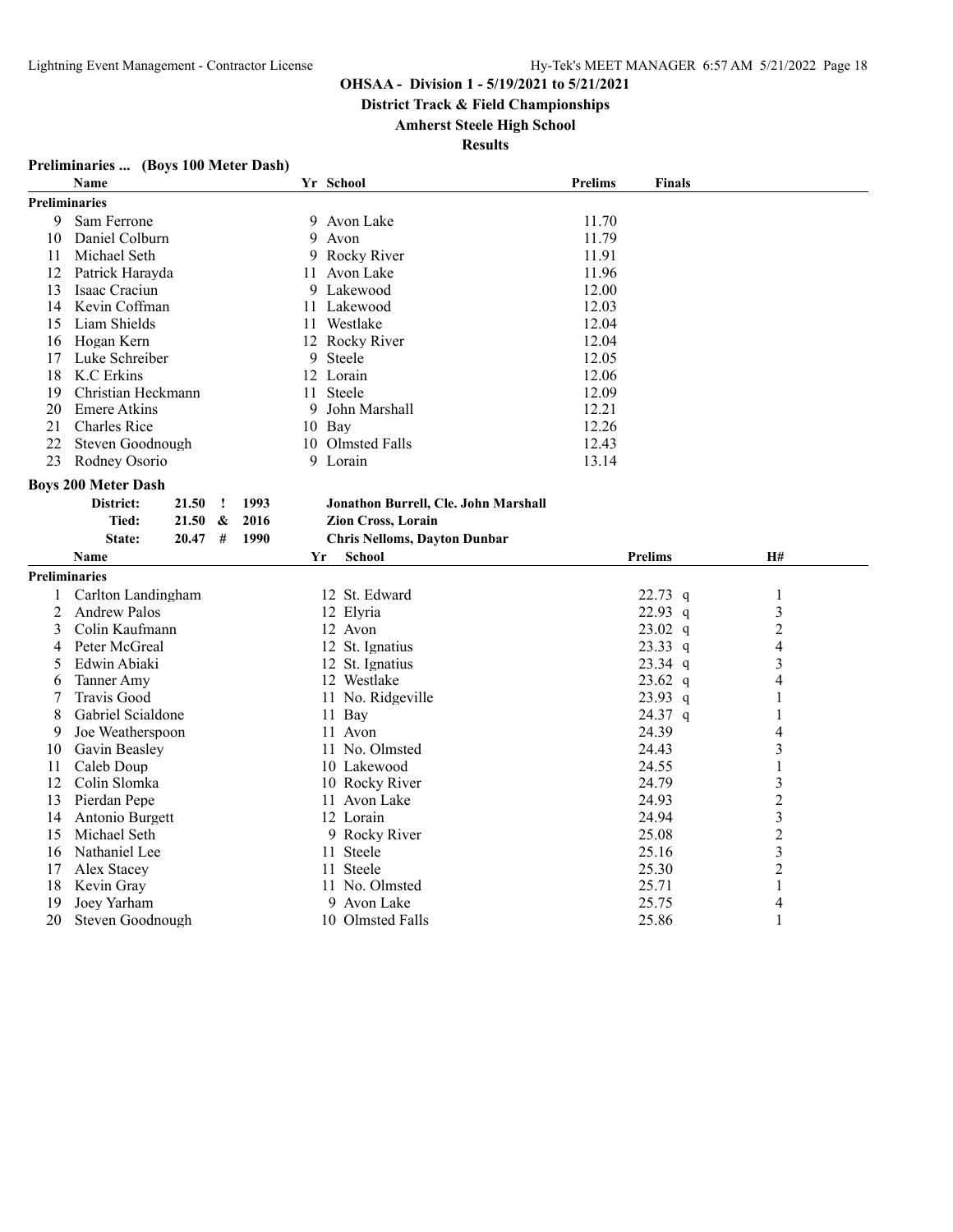**District Track & Field Championships**

**Amherst Steele High School**

**Results**

#### **Boys 200 Meter Dash**

|                      | District:                  | 21.50 | Ţ | 1993 |    | Jonathon Burrell, Cle. John Marshall |         |                |    |  |
|----------------------|----------------------------|-------|---|------|----|--------------------------------------|---------|----------------|----|--|
|                      | Tied:                      | 21.50 | & | 2016 |    | Zion Cross, Lorain                   |         |                |    |  |
|                      | State:                     | 20.47 | # | 1990 |    | <b>Chris Nelloms, Dayton Dunbar</b>  |         |                |    |  |
|                      | Name                       |       |   |      |    | Yr School                            | Prelims | <b>Finals</b>  |    |  |
| Finals               |                            |       |   |      |    |                                      |         |                |    |  |
| 1                    | Carlton Landingham         |       |   |      |    | 12 St. Edward                        | 22.73   | 21.82          |    |  |
| 2                    | Colin Kaufmann             |       |   |      |    | 12 Avon                              | 23.02   | 21.84          |    |  |
| 3                    | <b>Andrew Palos</b>        |       |   |      |    | 12 Elyria                            | 22.93   | 22.31          |    |  |
| 4                    | Tanner Amy                 |       |   |      |    | 12 Westlake                          | 23.62   | 22.55          |    |  |
| 5                    | <b>Travis Good</b>         |       |   |      |    | 11 No. Ridgeville                    | 23.93   | 22.85          |    |  |
| 6                    | Peter McGreal              |       |   |      |    | 12 St. Ignatius                      | 23.33   | 23.11          |    |  |
| 7                    | Edwin Abiaki               |       |   |      |    | 12 St. Ignatius                      | 23.34   | 23.16          |    |  |
| 8                    | Gabriel Scialdone          |       |   |      |    | 11 Bay                               | 24.37   | 23.81          |    |  |
| <b>Preliminaries</b> |                            |       |   |      |    |                                      |         |                |    |  |
| 9                    | Joe Weatherspoon           |       |   |      |    | 11 Avon                              | 24.39   |                |    |  |
|                      |                            |       |   |      |    |                                      |         |                |    |  |
| 10                   | Gavin Beasley              |       |   |      |    | 11 No. Olmsted                       | 24.43   |                |    |  |
| 11                   | Caleb Doup                 |       |   |      |    | 10 Lakewood                          | 24.55   |                |    |  |
| 12                   | Colin Slomka               |       |   |      |    | 10 Rocky River                       | 24.79   |                |    |  |
| 13                   | Pierdan Pepe               |       |   |      |    | 11 Avon Lake                         | 24.93   |                |    |  |
| 14                   | Antonio Burgett            |       |   |      |    | 12 Lorain                            | 24.94   |                |    |  |
| 15                   | Michael Seth               |       |   |      |    | 9 Rocky River                        | 25.08   |                |    |  |
| 16                   | Nathaniel Lee              |       |   |      | 11 | Steele                               | 25.16   |                |    |  |
| 17                   | Alex Stacey                |       |   |      | 11 | Steele                               | 25.30   |                |    |  |
| 18                   | Kevin Gray                 |       |   |      |    | 11 No. Olmsted                       | 25.71   |                |    |  |
| 19                   | Joey Yarham                |       |   |      |    | 9 Avon Lake                          | 25.75   |                |    |  |
| 20                   | Steven Goodnough           |       |   |      |    | 10 Olmsted Falls                     | 25.86   |                |    |  |
|                      | <b>Boys 400 Meter Dash</b> |       |   |      |    |                                      |         |                |    |  |
|                      | District:                  | 48.00 | Ţ | 1993 |    | Dorian Green, Cle. John Marshall     |         |                |    |  |
|                      | State:                     | 45.59 | # | 1990 |    | <b>Chris Nelloms, Dayton Dunbar</b>  |         |                |    |  |
|                      | Name                       |       |   |      |    | <b>School</b><br>Yr                  |         | <b>Prelims</b> | H# |  |
| <b>Preliminaries</b> |                            |       |   |      |    |                                      |         |                |    |  |
| 1                    | Max Muresan                |       |   |      |    | 12 St. Ignatius                      |         | 50.55 $q$      | 4  |  |
| 2                    | Basheer Alramahi           |       |   |      |    | 12 Westlake                          |         | 51.49 q        | 1  |  |
| 3                    | Samarri Chung              |       |   |      |    | 10 St. Ignatius                      |         | 51.92 q        | 2  |  |
| 4                    | <b>Tommy Ptacek</b>        |       |   |      |    | 11 Avon                              |         | 52.00 $q$      | 3  |  |
| 5                    | Joey Del Priore            |       |   |      |    | 11 Westlake                          |         | 52.01 $q$      | 3  |  |
| 6                    | Mateo Medina               |       |   |      |    | 10 Elyria                            |         | 52.21 q        | 2  |  |
| 7                    | Devin Ramirez              |       |   |      |    | 10 Steele                            |         | 52.87 q        | 1  |  |
| 8                    | Sean McQuate               |       |   |      |    | 11 Steele                            |         | 53.11 $q$      | 2  |  |
| 9                    | Adam Mocho                 |       |   |      |    | 12 St. Edward                        |         | 53.27          | 4  |  |
| 10                   | Travis Good                |       |   |      |    | 11 No. Ridgeville                    |         | 53.28          | 4  |  |
| 11                   | Brendan Spellman           |       |   |      |    | 10 Bay                               |         | 53.66          | 3  |  |
| 12                   | Brendan Sheehan            |       |   |      |    | 9 Avon Lake                          |         |                |    |  |
|                      |                            |       |   |      |    | 10 Rocky River                       |         | 54.11<br>54.17 | 4  |  |
| 13                   | <b>Grant Preto</b>         |       |   |      |    |                                      |         |                | 4  |  |
| 14                   | <b>Bradley Eaton</b>       |       |   |      |    | 12 St. Edward                        |         | 54.23          | 1  |  |
| 15                   | Cameron Byrd               |       |   |      |    | 12 Olmsted Falls                     |         | 54.63          | 2  |  |
| 16                   | Zak Etzel                  |       |   |      |    | 12 Midview                           |         | 55.44          | 3  |  |
| 17                   | Ethan Hazra                |       |   |      |    | 11 Rocky River                       |         | 55.55          | 1  |  |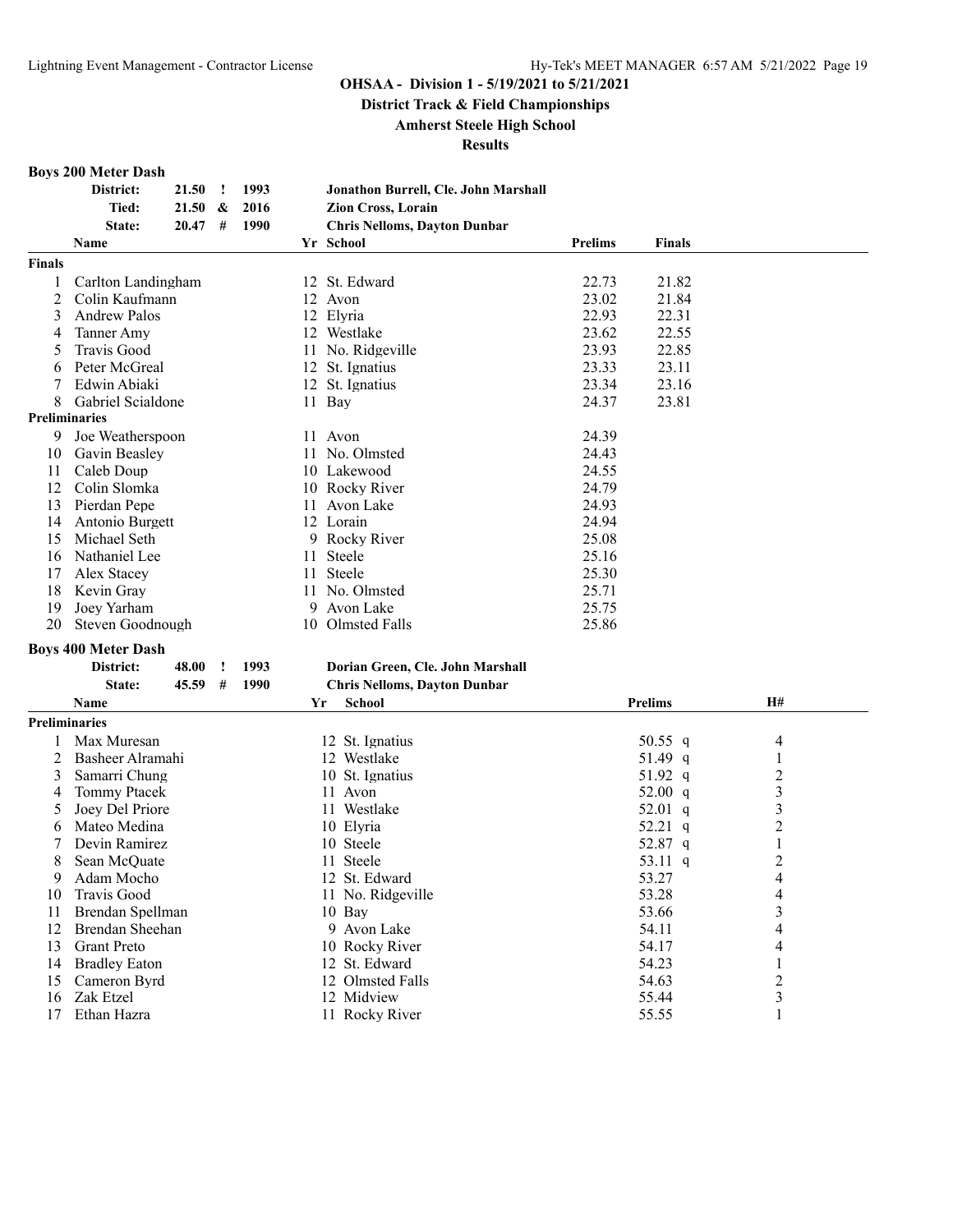**District Track & Field Championships**

#### **Amherst Steele High School**

**Results**

# **Preliminaries ... (Boys 400 Meter Dash)**

|                           | Name                            | Yr   | School                              |                | <b>Prelims</b> | H#             |  |
|---------------------------|---------------------------------|------|-------------------------------------|----------------|----------------|----------------|--|
| 18                        | Luke Schafer                    |      | 10 Avon                             |                | 55.61          | $\overline{2}$ |  |
| 19                        | Kent Albert                     |      | 11 No. Olmsted                      |                | 56.74          | 1              |  |
| 20                        | Quinn Sutliff                   |      | 9 Lakewood                          |                | 57.05          | $\overline{2}$ |  |
| 21                        | Antonio Burgett                 |      | 12 Lorain                           |                | 57.20          | 4              |  |
| 22                        | Cullen McLaughlin               |      | 11 Midview                          |                | 57.35          | 4              |  |
| 23                        | Damarion Pruchinsky             |      | 11 Lorain                           |                | 57.41          | 3              |  |
| 24                        | Michael Passafiume              |      | 9 No. Olmsted                       |                | 57.86          | $\overline{c}$ |  |
| 25                        | David Burns                     |      | 10 Lakewood                         |                | 57.94          | 3              |  |
| 26                        | Christian Okelley               |      | 12 Olmsted Falls                    |                | 1:00.47        | 1              |  |
| 27                        | Lindzell Curry                  |      | 10 John Marshall                    |                | 1:04.46        | 4              |  |
|                           | <b>Boys 400 Meter Dash</b>      |      |                                     |                |                |                |  |
|                           | 48.00<br>District:<br>$\cdot$   | 1993 | Dorian Green, Cle. John Marshall    |                |                |                |  |
|                           | #<br>State:<br>45.59            | 1990 | <b>Chris Nelloms, Dayton Dunbar</b> |                |                |                |  |
|                           | Name                            |      | Yr School                           | <b>Prelims</b> | <b>Finals</b>  |                |  |
| <b>Finals</b>             |                                 |      |                                     |                |                |                |  |
|                           | Basheer Alramahi                |      | 12 Westlake                         | 51.49          | 50.17          |                |  |
| 1                         | Max Muresan                     |      |                                     | 50.55          | 50.50          |                |  |
| 2                         |                                 | 12   | St. Ignatius                        |                |                |                |  |
| 3                         | Mateo Medina                    |      | 10 Elyria                           | 52.21<br>51.92 | 50.65          |                |  |
| 4                         | Samarri Chung                   |      | 10 St. Ignatius                     | 52.00          | 51.58          |                |  |
| 5                         | <b>Tommy Ptacek</b>             |      | 11 Avon                             |                | 52.42          |                |  |
| 6                         | Sean McQuate<br>Joey Del Priore |      | 11 Steele                           | 53.11<br>52.01 | 53.27<br>53.59 |                |  |
| 7                         | Devin Ramirez                   | 11   | Westlake<br>10 Steele               | 52.87          | 54.85          |                |  |
| 8<br><b>Preliminaries</b> |                                 |      |                                     |                |                |                |  |
| 9                         |                                 |      |                                     |                |                |                |  |
|                           | Adam Mocho                      |      | 12 St. Edward                       | 53.27          |                |                |  |
| 10                        | Travis Good                     | 11   | No. Ridgeville                      | 53.28          |                |                |  |
| 11                        | Brendan Spellman                |      | 10 Bay                              | 53.66          |                |                |  |
| 12                        | Brendan Sheehan                 | 9    | Avon Lake                           | 54.11          |                |                |  |
| 13                        | <b>Grant Preto</b>              | 10   | Rocky River                         | 54.17          |                |                |  |
| 14                        | <b>Bradley Eaton</b>            |      | 12 St. Edward                       | 54.23          |                |                |  |
| 15                        | Cameron Byrd                    |      | 12 Olmsted Falls                    | 54.63          |                |                |  |
| 16                        | Zak Etzel                       |      | 12 Midview                          | 55.44          |                |                |  |
| 17                        | Ethan Hazra                     |      | 11 Rocky River                      | 55.55          |                |                |  |
| 18                        | Luke Schafer                    | 10   | Avon                                | 55.61          |                |                |  |
| 19                        | Kent Albert                     | 11   | No. Olmsted                         | 56.74          |                |                |  |
| 20                        | Quinn Sutliff                   |      | 9 Lakewood                          | 57.05          |                |                |  |
| 21                        | Antonio Burgett                 |      | 12 Lorain                           | 57.20          |                |                |  |
| 22                        | Cullen McLaughlin               | 11   | Midview                             | 57.35          |                |                |  |
| 23                        | Damarion Pruchinsky             |      | 11 Lorain                           | 57.41          |                |                |  |
| 24                        | Michael Passafiume              | 9.   | No. Olmsted                         | 57.86          |                |                |  |
| 25                        | David Burns                     | 10   | Lakewood                            | 57.94          |                |                |  |
| 26                        | Christian Okelley               | 12   | <b>Olmsted Falls</b>                | 1:00.47        |                |                |  |
| 27                        | Lindzell Curry                  | 10   | John Marshall                       | 1:04.46        |                |                |  |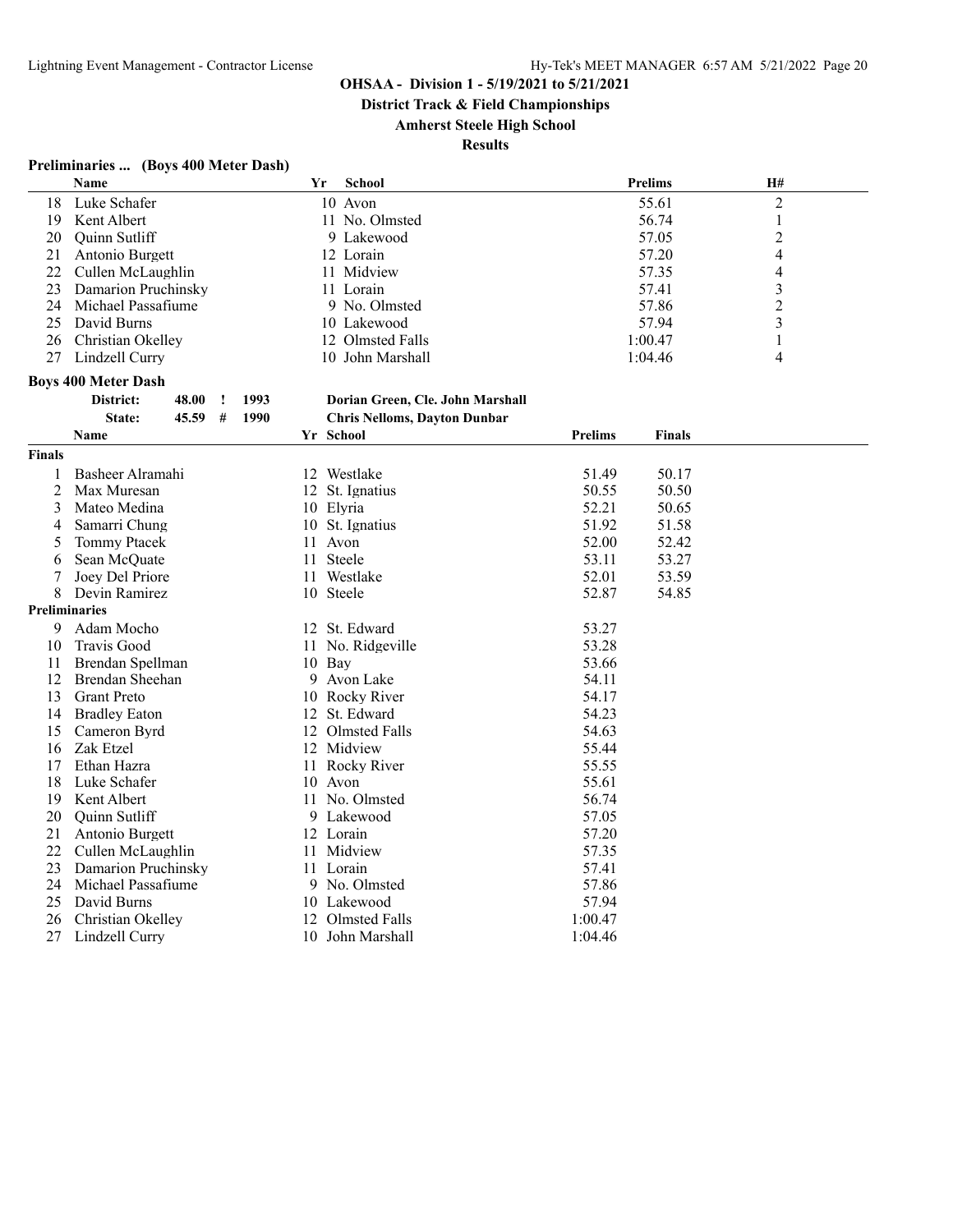**District Track & Field Championships**

#### **Amherst Steele High School**

**Results**

#### **Boys 800 Meter Run**

|                | District:                 | 1:53.25 | $\cdot$ | 2007 |    | <b>Daniel White, Brunswick</b>         |                |                |                |  |
|----------------|---------------------------|---------|---------|------|----|----------------------------------------|----------------|----------------|----------------|--|
|                | State:                    | 1:48.93 | #       | 2001 |    | Mark Sylvester, Cleveland St. Ignatius |                |                |                |  |
|                | Name                      |         |         |      | Yr | <b>School</b>                          |                | <b>Prelims</b> | H#             |  |
|                | <b>Preliminaries</b>      |         |         |      |    |                                        |                |                |                |  |
| $\mathbf{1}$   | Luke Dorenkott            |         |         |      |    | 11 Rocky River                         |                | $2:05.77$ Q    | $\overline{c}$ |  |
| 2              | Majid Abuaun              |         |         |      |    | 11 Rocky River                         |                | $2:07.79$ Q    | $\mathbf{1}$   |  |
| 3              | Ian Harrington            |         |         |      |    | 12 St. Edward                          |                | $2:07.59$ Q    | $\overline{2}$ |  |
| 4              | Evan Typpo                |         |         |      |    | 12 St. Edward                          |                | $2:10.90$ Q    | 1              |  |
| 5              | James Toole               |         |         |      |    | 12 Lakewood                            |                | $2:07.81$ Q    | $\overline{c}$ |  |
| 6              | Matt Henry                |         |         |      |    | 12 Avon Lake                           |                | $2:10.98$ Q    | $\mathbf{1}$   |  |
| 7              | Alexander Paliga          |         |         |      |    | 12 St. Ignatius                        |                | $2:08.17$ Q    | $\overline{c}$ |  |
| 8              | John Corrigan             |         |         |      |    | 11 St. Ignatius                        |                | 2:11.01 Q      | $\mathbf{1}$   |  |
| 9              | Liam Noss                 |         |         |      |    | 11 Avon Lake                           |                | $2:08.34$ Q    | $\overline{c}$ |  |
| 10             | Tayo Mclaughlin           |         |         |      |    | 11 No. Ridgeville                      |                | 2:11.28 Q      | $\mathbf{1}$   |  |
| 11             | Mort Wilson               |         |         |      |    | 9 Steele                               |                | $2:08.54$ Q    | $\overline{c}$ |  |
| 12             | Zachary Janus             |         |         |      |    | 10 Midview                             |                | $2:11.52$ Q    | $\mathbf{1}$   |  |
| 13             | Zach Varndell             |         |         |      |    | Avon<br>9                              |                | 2:09.30 Q      | $\overline{c}$ |  |
| 14             | Josh Pomfrey              |         |         |      |    | 11 Avon                                |                | $2:11.68$ Q    | $\mathbf{1}$   |  |
| 15             | Chase Jackson             |         |         |      |    | 10 Elyria                              |                | $2:09.33$ Q    | $\overline{c}$ |  |
| 16             | Luke Heierding            |         |         |      |    | 12 Westlake                            |                | $2:12.59$ Q    | $\mathbf{1}$   |  |
| 17             | Jacob Ockuly              |         |         |      |    | 12 Midview                             |                | 2:11.93        | $\overline{c}$ |  |
| 18             | Alejandro Davila          |         |         |      |    | 12 No. Ridgeville                      |                | 2:12.62        | $\overline{c}$ |  |
| 19             | Iain Ray                  |         |         |      |    | 11 Bay                                 |                | 2:13.61        | $\overline{c}$ |  |
| 20             | Jimmy Hanselman           |         |         |      |    | 12 Bay                                 |                | 2:14.62        | 1              |  |
| 21             | Ben Walker                |         |         |      |    | 10 Olmsted Falls                       |                | 2:16.75        | 1              |  |
| 22             | Owen Hall                 |         |         |      |    | 11 Westlake                            |                | 2:17.81        | $\overline{2}$ |  |
| 23             | Joseph Miller             |         |         |      |    | 10 Steele                              |                | 2:18.34        | $\mathbf{1}$   |  |
| 24             | Lucas Poole               |         |         |      |    | 10 Olmsted Falls                       |                | 2:21.57        | $\overline{2}$ |  |
| 25             | Desmond Mitchell          |         |         |      |    | 10 Elyria                              |                | 2:28.28        | $\mathbf{1}$   |  |
| 26             | Reginal Johnson           |         |         |      |    | 10 Lorain                              |                | 2:30.66        | 1              |  |
|                | <b>Boys 800 Meter Run</b> |         |         |      |    |                                        |                |                |                |  |
|                | District:                 | 1:53.25 | !       | 2007 |    | <b>Daniel White, Brunswick</b>         |                |                |                |  |
|                | State:                    | 1:48.93 | #       | 2001 |    | Mark Sylvester, Cleveland St. Ignatius |                |                |                |  |
|                | Name                      |         |         |      |    | Yr School                              | <b>Prelims</b> | <b>Finals</b>  |                |  |
| <b>Finals</b>  |                           |         |         |      |    |                                        |                |                |                |  |
| 1              | John Corrigan             |         |         |      |    | 11 St. Ignatius                        | 2:11.01        | 1:57.94        |                |  |
| $\overline{2}$ |                           |         |         |      |    | 11 Rocky River                         | 2:07.79        |                |                |  |
| 3              | Majid Abuaun              |         |         |      |    | 12 Avon Lake                           | 2:10.98        | 1:58.44        |                |  |
|                | Matt Henry                |         |         |      |    |                                        |                | 1:58.58        |                |  |
| 4              | Luke Dorenkott            |         |         |      |    | 11 Rocky River                         | 2:05.77        | 1:59.30        |                |  |
| 5              | Alexander Paliga          |         |         |      |    | 12 St. Ignatius                        | 2:08.17        | 2:00.25        |                |  |
| 6              | Liam Noss                 |         |         |      |    | 11 Avon Lake                           | 2:08.34        | 2:00.39        |                |  |
| 7              | James Toole               |         |         |      |    | 12 Lakewood                            | 2:07.81        | 2:01.30        |                |  |
| 8              | Ian Harrington            |         |         |      |    | 12 St. Edward                          | 2:07.59        | 2:02.31        |                |  |
| 9              | Evan Typpo                |         |         |      |    | 12 St. Edward                          | 2:10.90        | 2:03.70        |                |  |
| 10             | <b>Josh Pomfrey</b>       |         |         |      |    | 11 Avon                                | 2:11.68        | 2:03.85        |                |  |
| 11             | Zachary Janus             |         |         |      |    | 10 Midview                             | 2:11.52        | 2:05.85        |                |  |

12 Zach Varndell 9 Avon 2:09.30 2:07.45<br>
13 Luke Heierding 12 Westlake 2:12.59 2:08.56 Luke Heierding 12 Westlake 2:12.59 2:08.56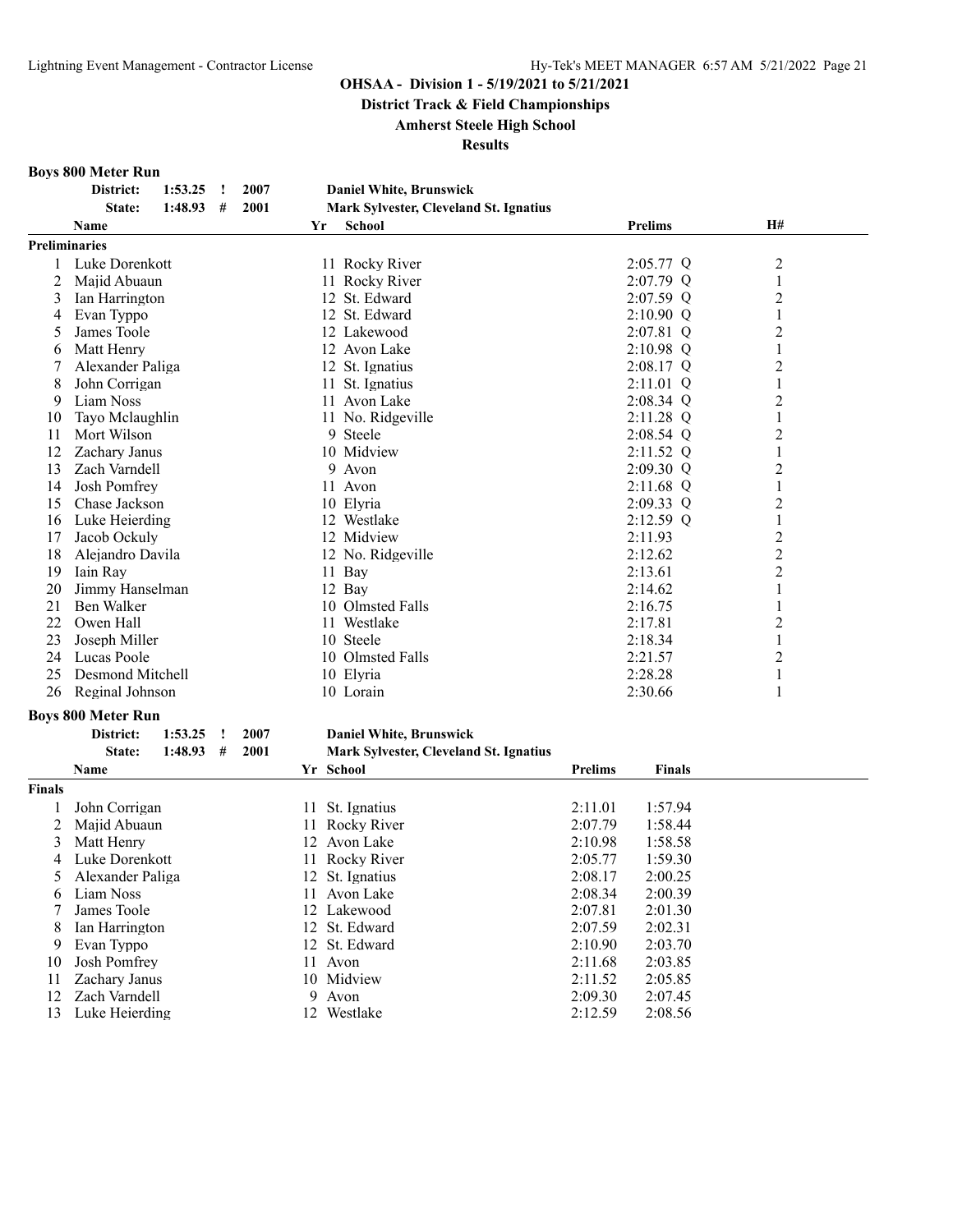**District Track & Field Championships**

**Amherst Steele High School**

| Finals  (Boys 800 Meter Run) |  |
|------------------------------|--|
|------------------------------|--|

|                      | Name                              |    | Yr School                               | <b>Prelims</b> | <b>Finals</b>      |
|----------------------|-----------------------------------|----|-----------------------------------------|----------------|--------------------|
| 14                   | Mort Wilson                       |    | 9 Steele                                | 2:08.54        | 2:10.68            |
| 15                   | Chase Jackson                     |    | 10 Elyria                               | 2:09.33        | 2:19.19            |
| <b>Preliminaries</b> |                                   |    |                                         |                |                    |
| 10                   | Tayo Mclaughlin                   |    | 11 No. Ridgeville                       | 2:11.28        |                    |
| 17                   | Jacob Ockuly                      |    | 12 Midview                              | 2:11.93        |                    |
| 18                   | Alejandro Davila                  |    | 12 No. Ridgeville                       | 2:12.62        |                    |
| 19                   | Iain Ray                          |    | 11 Bay                                  | 2:13.61        |                    |
| 20                   | Jimmy Hanselman                   |    | 12 Bay                                  | 2:14.62        |                    |
| 21                   | Ben Walker                        |    | 10 Olmsted Falls                        | 2:16.75        |                    |
| 22                   | Owen Hall                         | 11 | Westlake                                | 2:17.81        |                    |
| 23                   | Joseph Miller                     |    | 10 Steele                               | 2:18.34        |                    |
| 24                   | Lucas Poole                       |    | 10 Olmsted Falls                        | 2:21.57        |                    |
| 25                   | Desmond Mitchell                  |    | 10 Elyria                               | 2:28.28        |                    |
| 26                   | Reginal Johnson                   |    | 10 Lorain                               | 2:30.66        |                    |
|                      | <b>Boys 1600 Meter Run</b>        |    |                                         |                |                    |
|                      | District:<br>4:11.91<br>2003<br>Ţ |    | <b>Christopher Kollar, Strongsville</b> |                |                    |
|                      | 2008<br>State:<br>4:03.40<br>#    |    | <b>Dustin Horter, Lakota East</b>       |                |                    |
|                      | <b>Name</b>                       | Yr | <b>School</b>                           |                | <b>Finals</b>      |
| <b>Finals</b>        |                                   |    |                                         |                |                    |
|                      | Luka Bork                         |    | 10 St. Edward                           |                | 4:25.02            |
| 1<br>$\overline{c}$  | Thomas Hoffman                    |    | 12 St. Edward                           |                |                    |
| 3                    | Tayo Mclaughlin                   |    | 11 No. Ridgeville                       |                | 4:26.52<br>4:27.10 |
| 4                    | Luke Bowlsby                      |    | 10 Steele                               |                | 4:27.71            |
| 5                    | Colin Martens                     |    | 10 No. Olmsted                          |                | 4:27.71            |
| 6                    | Evan Holtzmeier                   |    | 12 Avon                                 |                | 4:30.44            |
| 7                    | Aiden Walter                      |    | 9<br>St. Ignatius                       |                | 4:35.60            |
| 8                    | Bradan Schnabel                   |    | 11 Avon Lake                            |                | 4:36.60            |
| 9                    | Charles Payne                     |    | 10 Lakewood                             |                | 4:37.06            |
| 10                   | Danny Becker                      |    | 12 St. Ignatius                         |                | 4:38.75            |
| 11                   | K.J Mueller                       |    | 12 Westlake                             |                | 4:41.20            |
| 12                   | Henry Lange                       |    | 9 Rocky River                           |                | 4:43.58            |
| 13                   | James Chilton                     |    | 11 Bay                                  |                | 4:45.55            |
| 14                   | Jimmy Bement                      |    | 12 Olmsted Falls                        |                | 4:46.88            |
| 15                   | Jacob Grode                       |    | 12 Avon Lake                            |                | 4:48.44            |
| 16                   | James O'Donnell                   |    | 12 Lakewood                             |                | 4:49.24            |
| 17                   | Jared Robinson                    |    | 10 Midview                              |                | 4:52.70            |
| 18                   | Jack Phillips                     |    | 10 Olmsted Falls                        |                | 4:55.38            |
| 19                   | Iain Ray                          |    | 11 Bay                                  |                | 4:55.53            |
| 20                   | Jack Miller                       |    | 12 Rocky River                          |                | 4:56.82            |
| 21                   | Chase Jackson                     |    | 10 Elyria                               |                | 5:06.79            |
| 22                   | Brogan Hartup                     |    | 9 Westlake                              |                | 5:11.56            |
| 23                   | Samson Arnold                     |    | 10 Avon                                 |                | 5:12.28            |
| 24                   | Andrew Hamilton                   |    | 11 Elyria                               |                | 5:13.03            |
| 25                   | Joseph Miller                     |    | 10 Steele                               |                | 5:16.77            |
| 26                   | John Haskell                      |    | 10 Lorain                               |                | 5:27.90            |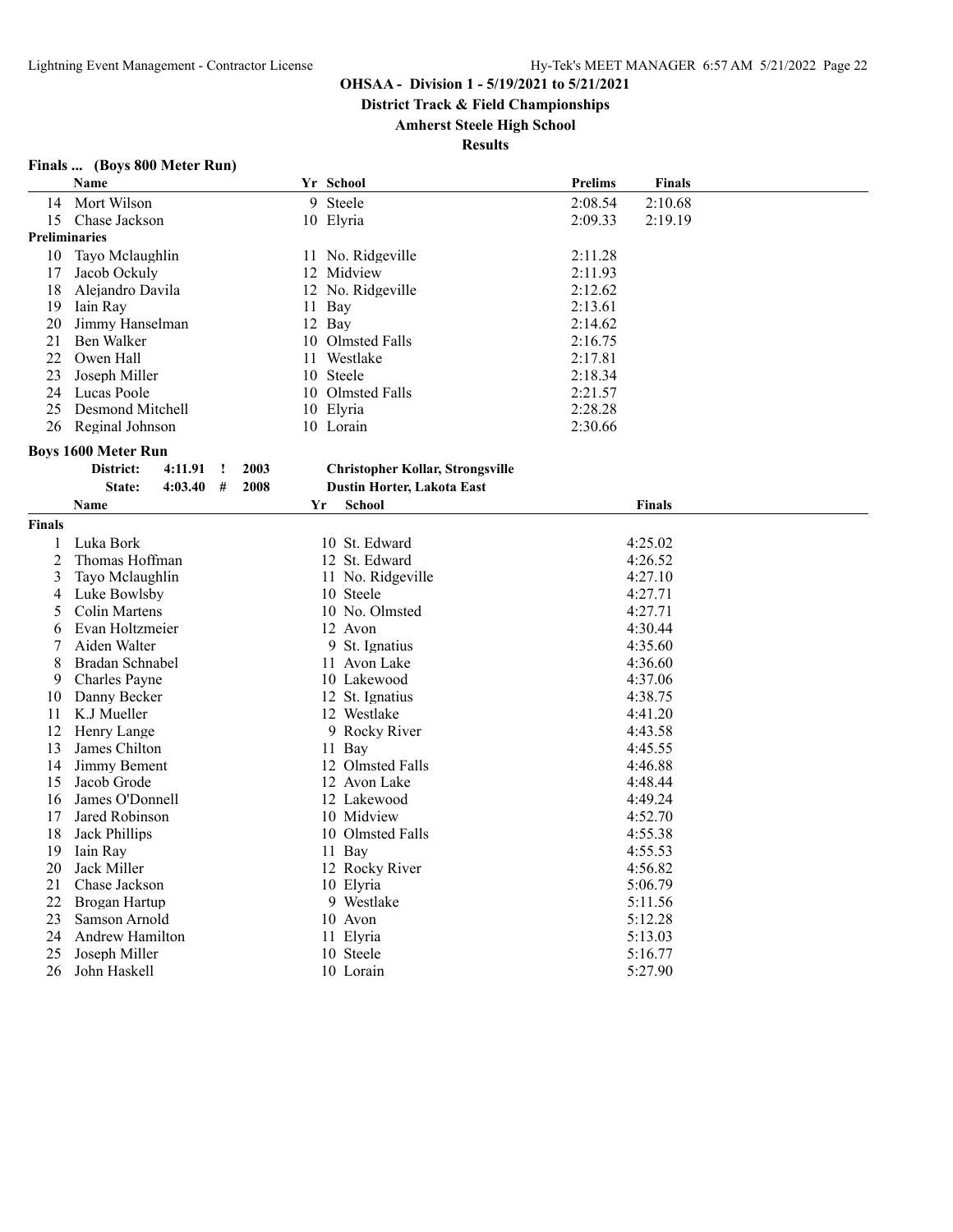**District Track & Field Championships**

**Amherst Steele High School**

#### **Results**

#### **Boys 3200 Meter Run**

|               | District:<br>9:15.04<br>$\cdot$    | 2018 | Josh Hill, Steele                    |                |                         |
|---------------|------------------------------------|------|--------------------------------------|----------------|-------------------------|
|               | State:<br>8:54.96<br>#             | 2016 | Andrew Jordan, Pat. Watkins Memorial |                |                         |
|               | Name                               | Yr   | School                               | <b>Finals</b>  |                         |
| <b>Finals</b> |                                    |      |                                      |                |                         |
| 1             | Evan Bork                          |      | 12 St. Edward                        | 9:43.42        |                         |
| 2             | Michael Muccio                     |      | 12 Bay                               | 9:46.21        |                         |
| 3             | Sean Uhran                         |      | 12 St. Ignatius                      | 9:50.17        |                         |
| 4             | Matt Kelly                         |      | 12 St. Ignatius                      | 9:55.93        |                         |
| 5             | Matthew Bowman                     |      | 12 No. Ridgeville                    | 10:06.39       |                         |
| 6             | Greg Ganor                         |      | 11 Rocky River                       | 10:07.31       |                         |
| 7             | Adam Dixon                         |      | 12 Avon Lake                         | 10:08.32       |                         |
| 8             | Max Hoelker                        |      | 12 St. Edward                        | 10:09.53       |                         |
| 9             | Ty Perez                           |      | 10 Steele                            | 10:15.02       |                         |
| 10            | Ruairi Zuercher                    |      | 10 Rocky River                       | 10:15.56       |                         |
| 11            | Luke Bowlsby                       |      | 10 Steele                            | 10:24.94       |                         |
| 12            | Michael Hanselman                  |      | 9 Bay                                | 10:29.04       |                         |
| 13            | Evan Haemmerle                     |      | 12 Avon                              | 10:35.68       |                         |
| 14            | Gustavo Imbacuan                   |      | 11 No. Ridgeville                    | 10:43.42       |                         |
| 15            | Jeremy Snyder                      |      | 9 Westlake                           | 10:45.33       |                         |
| 16            | Tyler Schmitz                      |      | 11 Westlake                          | 10:47.23       |                         |
| 17            | Lucas Edgell                       |      | 9 Midview                            | 10:52.91       |                         |
| 18            | Colin Plunkett                     |      | 11 Avon Lake                         | 10:57.87       |                         |
| 19            | Michael Taylor                     |      | 10 Elyria                            | 10:59.72       |                         |
| 20            | Gavin Smith                        |      | 9 Elyria                             | 11:09.46       |                         |
| 21            | Hayden Coughanour                  |      | 9 Olmsted Falls                      | 11:10.89       |                         |
| 22            | Andrew Jernejcic                   |      | 9 Olmsted Falls                      | 11:13.66       |                         |
| 23            | Henry Lochbihler                   |      | 10 Avon                              | 11:15.87       |                         |
| 24            | John Haskell                       |      | 10 Lorain                            | 12:13.31       |                         |
| 25            | Jeffrey Dutko                      |      | 12 No. Olmsted                       | 12:21.28       |                         |
| 26            | Ryan Smith                         |      | 12 Lakewood                          | 12:21.63       |                         |
| 27            | Hutch Reed                         |      | 10 Lakewood                          | 12:28.26       |                         |
|               |                                    |      |                                      |                |                         |
|               | <b>Boys 110 Meter Hurdles</b>      |      |                                      |                |                         |
|               | District:<br>13.49<br>$\mathbf{I}$ | 2012 | <b>Donovan Robertson, Berea</b>      |                |                         |
|               | #<br>State:<br>13.30               | 1990 | <b>Chris Nelloms, Dayton Dunbar</b>  |                |                         |
|               | Name                               | Yr   | School                               | <b>Prelims</b> | H#                      |
|               | <b>Preliminaries</b>               |      |                                      |                |                         |
| 1             | Damon Frabotta                     |      | 12 St. Ignatius                      | 14.75 $q$      | 1                       |
| 2             | Drew Lindsay                       |      | 11 Avon                              | $15.55$ q      | $\overline{\mathbf{c}}$ |
| 3             | Ryan Sanborn                       |      | 12 No. Olmsted                       | $16.05$ q      | $\overline{c}$          |
| 4             | Austin Olinger                     |      | 11 Avon Lake                         | $16.14$ q      | $\overline{4}$          |
| 5             | Owen Kleckner                      |      | 10 Rocky River                       | 16.15 $q$      | 4                       |
| 6             | Kyan Mason                         |      | 10 St. Edward                        | $16.56$ q      | $\mathfrak{Z}$          |
| 7             | <b>Bob Starck</b>                  |      | 11 St. Ignatius                      | 16.69 $q$      | $\overline{c}$          |
| 8             | Nyqueze Ortiz                      |      | 10 Avon                              | 16.82 $q$      | 3                       |
| 9             | Eric Barber                        |      | 11 Lakewood                          | 16.94          | 4                       |
| 10            | Mesoud Allan                       |      | 10 Olmsted Falls                     | 16.94          | 1                       |
| 11            | Dustin Knipper                     |      | 11 Midview                           | 16.94          | 4                       |
| 12            | Kayden Tackett                     |      | 11 Steele                            | 16.97          | 1                       |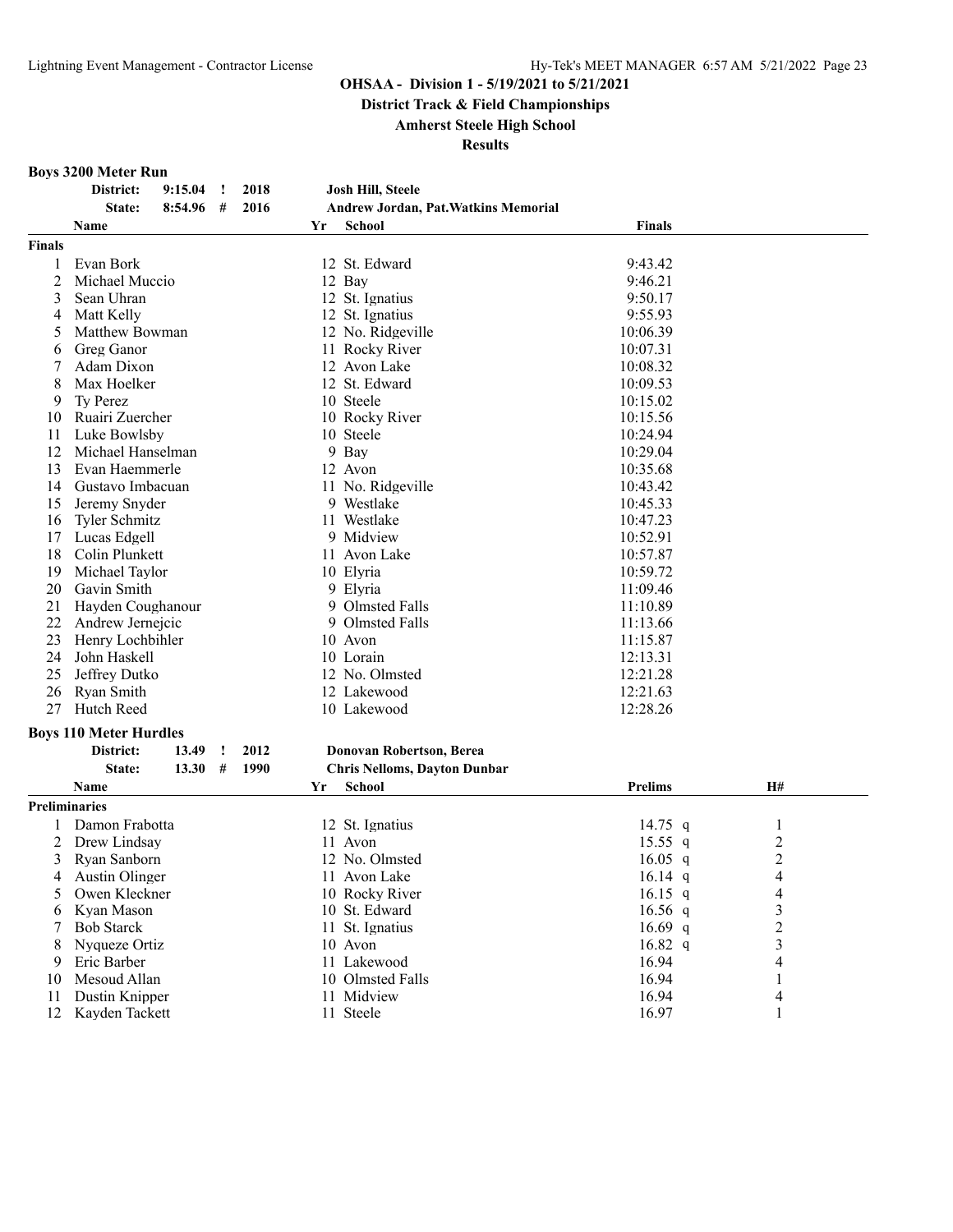**District Track & Field Championships**

# **Amherst Steele High School**

| Preliminaries  (Boys 110 Meter Hurdles) |  |  |
|-----------------------------------------|--|--|
|-----------------------------------------|--|--|

|                     | Name                          |   |      | Yr | <b>School</b>                       |                | <b>Prelims</b> | H#             |  |
|---------------------|-------------------------------|---|------|----|-------------------------------------|----------------|----------------|----------------|--|
| 13                  | Marc Jones                    |   |      |    | 9 Avon Lake                         |                | 17.07          | $\overline{c}$ |  |
| 14                  | Quentiin Smith                |   |      |    | 12 No. Olmsted                      |                | 17.51          | $\mathbf{1}$   |  |
| 15                  | Adonis Shelby                 |   |      |    | 12 Westlake                         |                | 17.62          | 3              |  |
| 16                  | <b>Brandon DiMare</b>         |   |      |    | 11 Bay                              |                | 18.16          | $\overline{c}$ |  |
| 17                  | Michael Allen                 |   |      |    | 10 Rocky River                      |                | 18.19          | $\overline{c}$ |  |
| 18                  | Henry Cislo                   |   |      |    | 9 Steele                            |                | 18.21          | $\overline{4}$ |  |
| 19                  | Austin DeShazo                |   |      |    | 9 No. Ridgeville                    |                | 18.34          | 3              |  |
| 20                  | Erick Tavitas                 |   |      |    | 9 Westlake                          |                | 18.58          | 1              |  |
| 21                  |                               |   |      |    | 10 Olmsted Falls                    |                | 18.75          |                |  |
|                     | <b>Anthony Budak</b>          |   |      |    |                                     |                |                | 4              |  |
| 22                  | Jermaine Childs Jr            |   |      |    | 12 Lorain                           |                | 18.80          | $\mathfrak{Z}$ |  |
| 23                  | <b>Elliott Trefz</b>          |   |      |    | 9 Bay                               |                | 19.60          | 1              |  |
|                     | <b>Boys 110 Meter Hurdles</b> |   |      |    |                                     |                |                |                |  |
|                     | District:<br>13.49            | ÷ | 2012 |    | Donovan Robertson, Berea            |                |                |                |  |
|                     | State:<br>13.30               | # | 1990 |    | <b>Chris Nelloms, Dayton Dunbar</b> |                |                |                |  |
|                     | Name                          |   |      |    | Yr School                           | <b>Prelims</b> | Finals         |                |  |
| <b>Finals</b>       |                               |   |      |    |                                     |                |                |                |  |
| 1                   | Damon Frabotta                |   |      |    | 12 St. Ignatius                     | 14.75          | 14.32          |                |  |
| 2                   | Drew Lindsay                  |   |      |    | 11 Avon                             | 15.55          | 15.01          |                |  |
|                     |                               |   |      |    |                                     |                |                |                |  |
| 3                   | Austin Olinger                |   |      |    | 11 Avon Lake                        | 16.14          | 15.41          |                |  |
| 4                   | Ryan Sanborn                  |   |      |    | 12 No. Olmsted                      | 16.05          | 15.46          |                |  |
| 5                   | Owen Kleckner                 |   |      |    | 10 Rocky River                      | 16.15          | 15.48          |                |  |
| 6                   | Nyqueze Ortiz                 |   |      |    | 10 Avon                             | 16.82          | 16.10          |                |  |
| 7                   | <b>Bob Starck</b>             |   |      | 11 | St. Ignatius                        | 16.69          | 18.74          |                |  |
| $\qquad \qquad - -$ | Kyan Mason                    |   |      |    | 10 St. Edward                       | 16.56          | DQ             |                |  |
| Preliminaries       |                               |   |      |    |                                     |                |                |                |  |
| 9                   | Eric Barber                   |   |      |    | 11 Lakewood                         | 16.94          |                |                |  |
| 10                  | Mesoud Allan                  |   |      |    | 10 Olmsted Falls                    | 16.94          |                |                |  |
| 11                  | Dustin Knipper                |   |      |    | 11 Midview                          | 16.94          |                |                |  |
| 12                  | Kayden Tackett                |   |      | 11 | Steele                              | 16.97          |                |                |  |
| 13                  | Marc Jones                    |   |      |    | 9 Avon Lake                         | 17.07          |                |                |  |
| 14                  | Quentiin Smith                |   |      |    | 12 No. Olmsted                      | 17.51          |                |                |  |
| 15                  | Adonis Shelby                 |   |      |    | 12 Westlake                         | 17.62          |                |                |  |
| 16                  | <b>Brandon DiMare</b>         |   |      | 11 | Bay                                 | 18.16          |                |                |  |
| 17                  | Michael Allen                 |   |      |    | 10 Rocky River                      | 18.19          |                |                |  |
| 18                  | Henry Cislo                   |   |      | 9  | Steele                              | 18.21          |                |                |  |
| 19                  | Austin DeShazo                |   |      | 9  | No. Ridgeville                      | 18.34          |                |                |  |
| 20                  | Erick Tavitas                 |   |      |    | 9 Westlake                          | 18.58          |                |                |  |
| 21                  | <b>Anthony Budak</b>          |   |      |    | 10 Olmsted Falls                    | 18.75          |                |                |  |
| 22                  | Jermaine Childs Jr            |   |      |    | 12 Lorain                           | 18.80          |                |                |  |
|                     | 23 Elliott Trefz              |   |      |    | 9 Bay                               | 19.60          |                |                |  |
|                     |                               |   |      |    |                                     |                |                |                |  |
|                     | <b>Boys 300 Meter Hurdles</b> |   |      |    |                                     |                |                |                |  |
|                     | District:<br>36.86            |   | 2012 |    | Donovan Robertson, Berea            |                |                |                |  |
|                     | State:<br>35.96               | # | 2012 |    | Donovan Robertson, Berea            |                |                |                |  |
|                     | Name                          |   |      | Yr | <b>School</b>                       |                | <b>Prelims</b> | Н#             |  |
| Preliminaries       |                               |   |      |    |                                     |                |                |                |  |
| 1                   | Damon Frabotta                |   |      |    | 12 St. Ignatius                     |                | 38.81 q        | 1              |  |
| 2                   | Drew Lindsay                  |   |      |    | 11 Avon                             |                | 41.36 $q$      | 2              |  |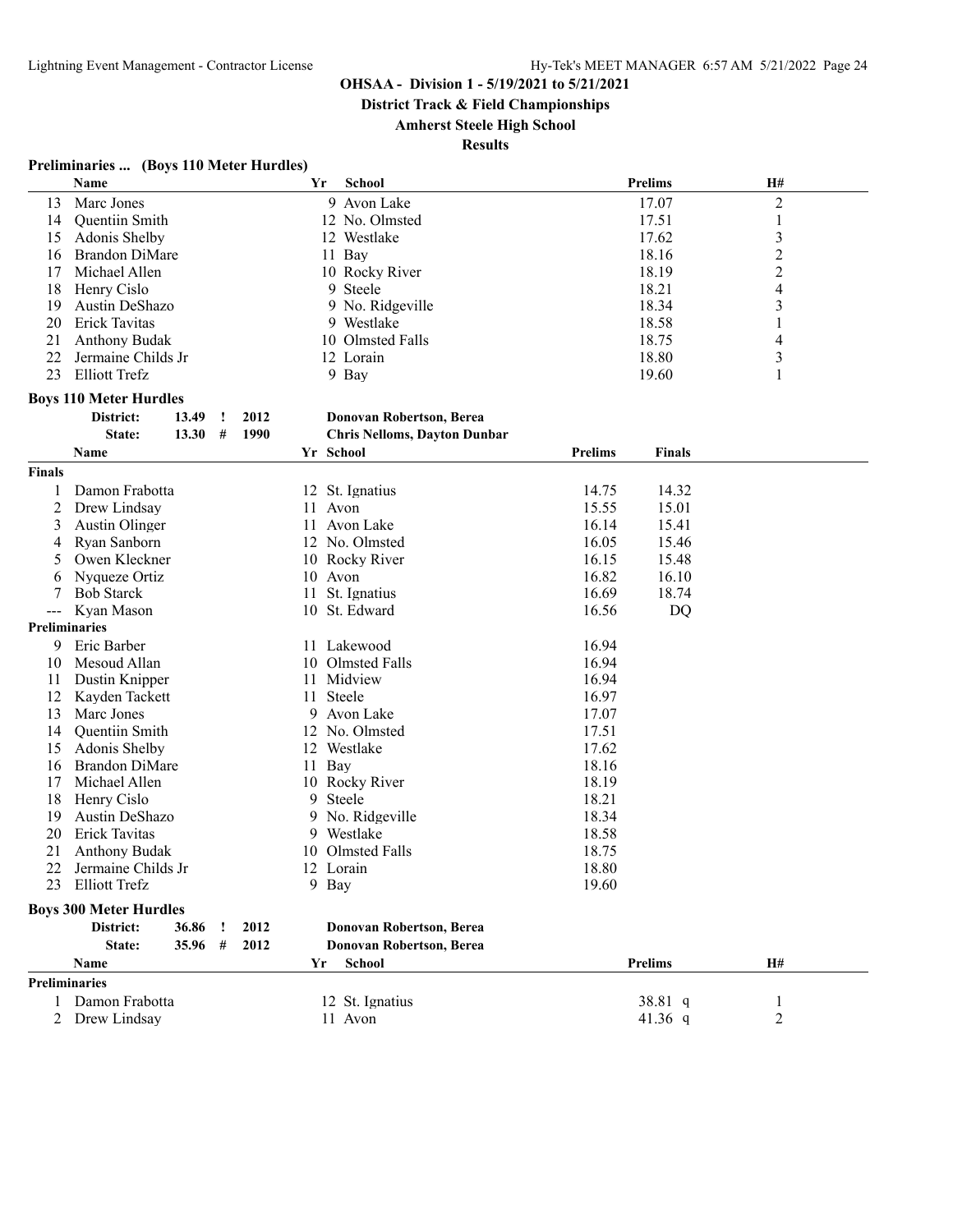**District Track & Field Championships**

### **Amherst Steele High School**

**Results**

# **Preliminaries ... (Boys 300 Meter Hurdles)**

|                      | Name                            | Yr        | <b>School</b>                   |                | <b>Prelims</b> | H#                      |  |
|----------------------|---------------------------------|-----------|---------------------------------|----------------|----------------|-------------------------|--|
| 3                    | <b>Bob Starck</b>               |           | 11 St. Ignatius                 |                | 42.55 q        | $\overline{2}$          |  |
| 4                    | Ryan Sanborn                    |           | 12 No. Olmsted                  |                | 42.92 q        | $\overline{c}$          |  |
| 5                    | Kayden Tackett                  |           | 11 Steele                       |                | 43.54 q        | 1                       |  |
| 6                    | Owen Bier                       |           | 11 Midview                      |                | 43.56 q        | $\mathfrak{Z}$          |  |
| 7                    | Nyqueze Ortiz                   |           | 10 Avon                         |                | 43.65 q        | 1                       |  |
| 8                    | Austin Olinger                  |           | 11 Avon Lake                    |                | 43.83 q        | 3                       |  |
| 9                    | Owen Kleckner                   |           | 10 Rocky River                  |                | 44.66          | $\overline{c}$          |  |
| 10                   | Henry Cislo                     |           | 9 Steele                        |                | 44.85          | $\overline{\mathbf{3}}$ |  |
| 11                   | Ryan Eddy                       |           | 10 Westlake                     |                | 45.94          | $\overline{\mathbf{3}}$ |  |
| 12                   | Quentiin Smith                  |           | 12 No. Olmsted                  |                | 46.80          | $\overline{\mathbf{3}}$ |  |
| 13                   | Michael Allen                   |           | 10 Rocky River                  |                | 46.84          | 1                       |  |
| 14                   | Austin DeShazo                  |           | 9 No. Ridgeville                |                | 46.96          | 2                       |  |
| 15                   | Mesoud Allan                    |           | 10 Olmsted Falls                |                | 48.04          | 2                       |  |
| 16                   | Eric Barber                     |           | 11 Lakewood                     |                | 48.11          | $\overline{c}$          |  |
| 17                   | Jermaine Childs Jr              |           | 12 Lorain                       |                | 49.45          | $\mathfrak{Z}$          |  |
| 18                   | Elliott Trefz                   |           | 9 Bay                           |                | 49.77          | $\mathfrak{Z}$          |  |
| 19                   | Aidan Smith                     |           | 9 Lakewood                      |                | 50.01          | 3                       |  |
|                      | <b>Boys 300 Meter Hurdles</b>   |           |                                 |                |                |                         |  |
|                      | District:<br>36.86<br>2012<br>ı |           | Donovan Robertson, Berea        |                |                |                         |  |
|                      | 2012<br>State:<br>35.96<br>#    |           | <b>Donovan Robertson, Berea</b> |                |                |                         |  |
|                      | Name                            | Yr School |                                 | <b>Prelims</b> | <b>Finals</b>  |                         |  |
| <b>Finals</b>        |                                 |           |                                 |                |                |                         |  |
| 1                    | Damon Frabotta                  |           | 12 St. Ignatius                 | 38.81          | 38.79          |                         |  |
| 2                    | Drew Lindsay                    | 11 Avon   |                                 | 41.36          | 40.41          |                         |  |
| 3                    | Ryan Sanborn                    |           | 12 No. Olmsted                  | 42.92          | 40.84          |                         |  |
| 4                    | Kayden Tackett                  | 11        | <b>Steele</b>                   | 43.54          | 41.37          |                         |  |
| 5                    | <b>Bob Starck</b>               |           | 11 St. Ignatius                 | 42.55          | 41.49          |                         |  |
| 6                    | Austin Olinger                  | 11        | Avon Lake                       | 43.83          | 41.74          |                         |  |
| 7                    | Owen Bier                       |           | 11 Midview                      | 43.56          | 41.86          |                         |  |
| 8                    | Nyqueze Ortiz                   | 10 Avon   |                                 | 43.65          | 42.56          |                         |  |
| <b>Preliminaries</b> |                                 |           |                                 |                |                |                         |  |
| 9                    | Owen Kleckner                   |           | 10 Rocky River                  | 44.66          |                |                         |  |
| 10                   | Henry Cislo                     | 9         | Steele                          | 44.85          |                |                         |  |
| 11                   | Ryan Eddy                       |           | 10 Westlake                     | 45.94          |                |                         |  |
| 12                   | Quentiin Smith                  |           | 12 No. Olmsted                  | 46.80          |                |                         |  |
| 13                   | Michael Allen                   |           | 10 Rocky River                  | 46.84          |                |                         |  |
| 14                   | Austin DeShazo                  |           | 9 No. Ridgeville                | 46.96          |                |                         |  |
| 15                   | Mesoud Allan                    | 10        | Olmsted Falls                   | 48.04          |                |                         |  |
| 16                   | Eric Barber                     | 11        | Lakewood                        | 48.11          |                |                         |  |
| 17                   | Jermaine Childs Jr              |           | 12 Lorain                       | 49.45          |                |                         |  |
| 18                   | <b>Elliott Trefz</b>            | 9         | Bay                             | 49.77          |                |                         |  |
| 19                   | Aidan Smith                     |           | 9 Lakewood                      | 50.01          |                |                         |  |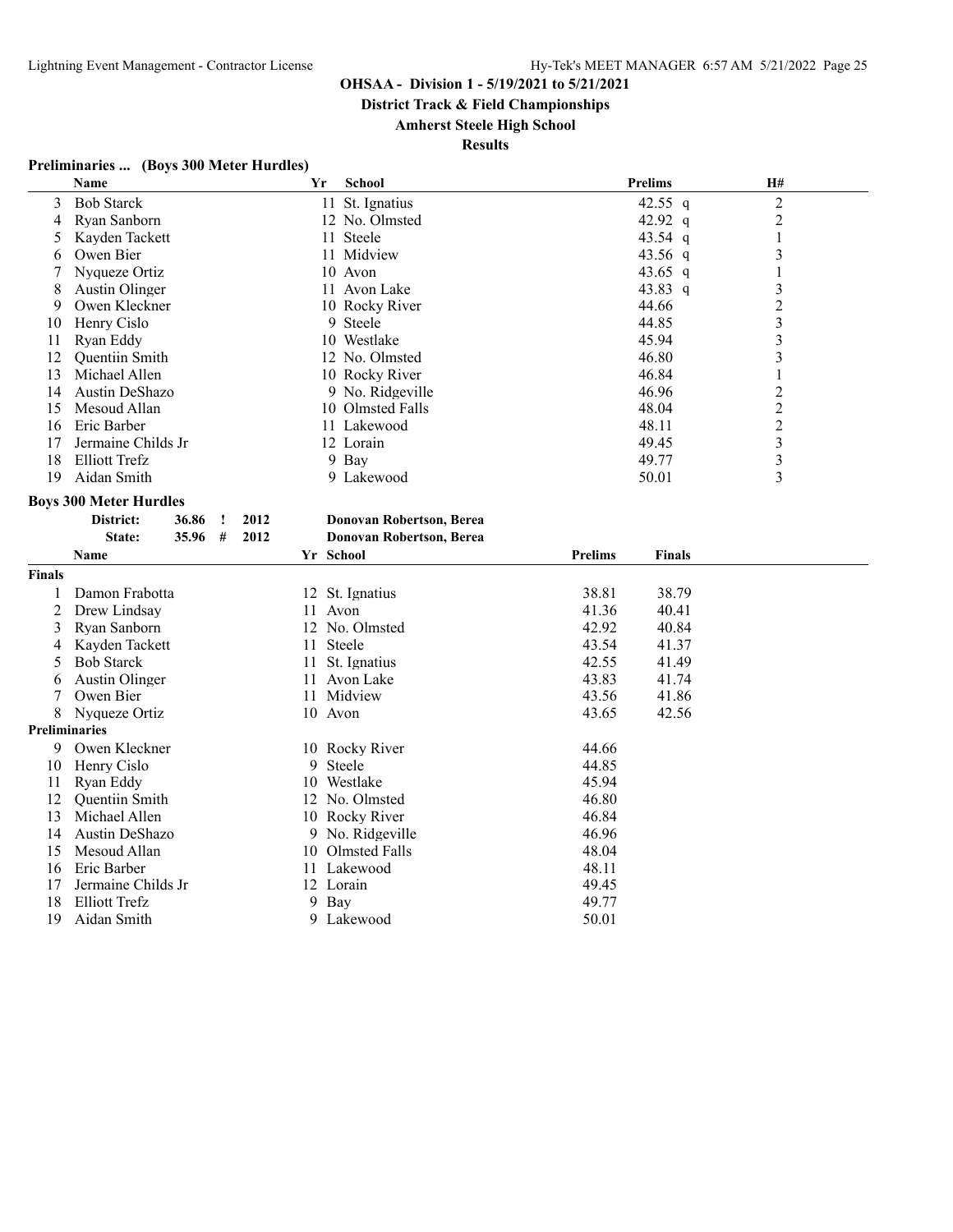**District Track & Field Championships**

#### **Amherst Steele High School**

#### **Results**

#### **Boys 4x100 Meter Relay**

|    | District:                                    | 42.00 | Ţ                    | 1993              | <b>Cle. John Marshall</b> |                                          |                   |                                      |  |  |  |  |
|----|----------------------------------------------|-------|----------------------|-------------------|---------------------------|------------------------------------------|-------------------|--------------------------------------|--|--|--|--|
|    | State:                                       | 40.79 | #                    | 2002              | Middletown, Middletown    |                                          |                   |                                      |  |  |  |  |
|    |                                              |       |                      |                   |                           | T Thompson, N Ahmad, M Johnson, D Hunter |                   |                                      |  |  |  |  |
|    | <b>Prelims</b><br>H#<br><b>Team</b><br>Relay |       |                      |                   |                           |                                          |                   |                                      |  |  |  |  |
|    | <b>Preliminaries</b>                         |       |                      |                   |                           |                                          |                   |                                      |  |  |  |  |
|    | 1 Avon                                       |       |                      |                   |                           |                                          | 43.29 q           | $\overline{2}$                       |  |  |  |  |
|    | 1) Tommy Ptacek 11                           |       |                      |                   | 2) Colin Kaufmann 12      | 3) Tim Conwell 12                        |                   | 4) Drew Lindsay 11                   |  |  |  |  |
|    | 2 Elvria                                     |       |                      |                   |                           |                                          | $43.68$ q         |                                      |  |  |  |  |
|    | 1) Jaden Gilbert 11                          |       |                      |                   | 2) Mateo Medina 10        | 3) Isaiah Johnson 11                     |                   | 4) Andrew Palos 12                   |  |  |  |  |
| 3  | St. Ignatius<br>1) Peter McGreal 12          |       |                      |                   | 2) Edwin Abiaki 12        | 3) Shane Morrison 11                     | 44.09 q           | $\mathfrak{D}$<br>4) Ryan Kennedy 11 |  |  |  |  |
|    | St. Edward                                   |       |                      |                   |                           |                                          |                   |                                      |  |  |  |  |
| 4  |                                              |       |                      |                   | 2) Michael Bissler 11     | 3) Jayson Morris 12                      | 44.31 q           | 4) Carlton Landingham 12             |  |  |  |  |
| 5  | 1) Kyan Mason 10<br>Midview                  |       |                      |                   |                           |                                          | 44.91 q           |                                      |  |  |  |  |
|    | 1) Trent Roose 12                            |       |                      |                   | 2) Mason Kucera 11        | 3) Connor Awad 12                        |                   | 4) Michael Hazzard 12                |  |  |  |  |
|    | 6 No. Olmsted                                |       |                      |                   |                           |                                          | $45.17$ q         | $\mathfrak{D}$                       |  |  |  |  |
|    | 1) Gavin Beasley 11                          |       | 2) Collin Willard 10 | 3) Adam Glazer 11 |                           | 4) Jared Kelley 11                       |                   |                                      |  |  |  |  |
|    | No. Ridgeville                               |       |                      |                   |                           |                                          | $45.28$ q         |                                      |  |  |  |  |
|    | 1) Alexander Reese 9                         |       |                      |                   | 2) Connor Costin 11       | 3) Andrew Ennis 10                       | 4) Mark Pierce 11 |                                      |  |  |  |  |
|    | Westlake                                     |       |                      |                   |                           |                                          | 45.35 q           |                                      |  |  |  |  |
|    | 1) Liam Shields 11                           |       |                      |                   | 2) Adonis Shelby 12       | 3) Lucas Sanchez 12                      |                   | 4) Jordeyn Mitchell 12               |  |  |  |  |
| 9  | Avon Lake                                    |       |                      |                   |                           |                                          | 45.49             | 2                                    |  |  |  |  |
|    | 1) Jason Krukowski 11                        |       |                      |                   | 2) Wade Nelson 10         | 3) Jeremy Dzik 11                        |                   | 4) Sam Ferrone 9                     |  |  |  |  |
|    | 10 Rocky River                               |       |                      |                   |                           |                                          | 46.94             | 2                                    |  |  |  |  |
|    | 1) Charles Russell 11                        |       |                      |                   | 2) Hogan Kern 12          | 3) Laith Wattar 12                       |                   | 4) Michael Seth 9                    |  |  |  |  |
| 11 | Lakewood                                     |       |                      |                   |                           |                                          | 47.32             |                                      |  |  |  |  |
|    | 1) Marshall Vargas 11                        |       |                      |                   | 2) Isaac Craciun 9        | 3) Caleb Doup 10                         |                   | 4) Kevin Coffman 11                  |  |  |  |  |
| 12 | Olmsted Falls                                |       |                      |                   |                           |                                          | 47.41             |                                      |  |  |  |  |
|    | 1) Caden Vasquez 11                          |       |                      |                   | 2) Brody Potts 10         | 3) Caleb Ellis 10                        |                   | 4) Devontae Boyd 12                  |  |  |  |  |
| 13 | Steele                                       |       |                      |                   |                           |                                          | 47.72             |                                      |  |  |  |  |
|    | 1) Alex Stacey 11                            |       |                      |                   | 2) Christian Heckmann 11  | 3) Nathaniel Lee 11                      |                   | 4) Luke Schreiber 9                  |  |  |  |  |
| 14 | Lorain                                       |       |                      |                   |                           |                                          | 47.79             |                                      |  |  |  |  |
|    | 1) Martice Hermon 10                         |       |                      |                   | 2) Paul Robertson 12      | 3) K.C Erkins 12                         |                   | 4) Llanos Tariel 9                   |  |  |  |  |
|    | 15 Bay                                       |       |                      |                   |                           |                                          | 47.82             |                                      |  |  |  |  |
|    | 1) Liam O'Leary 10                           |       |                      |                   | 2) Charles Rice 10        | 3) Jace Knapp 10                         |                   | 4) Cooper Mendelow 12                |  |  |  |  |
|    | <b>Boys 4x100 Meter Relay</b>                |       |                      |                   |                           |                                          |                   |                                      |  |  |  |  |
|    | District:                                    | 42.00 | I.                   | 1993              | <b>Cle. John Marshall</b> |                                          |                   |                                      |  |  |  |  |

**District: 42.00 ! 1993 Cle. John Marshall**

| <b>State:</b> | 40.79# | 2002 | Middletown, Middletown |
|---------------|--------|------|------------------------|
|               |        |      |                        |

|               | T Thompson, N Ahmad, M Johnson, D Hunter |                       |                      |                          |  |  |  |  |  |
|---------------|------------------------------------------|-----------------------|----------------------|--------------------------|--|--|--|--|--|
|               | Team                                     | Relay                 | <b>Prelims</b>       | <b>Finals</b>            |  |  |  |  |  |
| <b>Finals</b> |                                          |                       |                      |                          |  |  |  |  |  |
|               | Avon                                     |                       | 43.29                | 42.32                    |  |  |  |  |  |
|               | 1) Tommy Ptacek 11                       | 2) Colin Kaufmann 12  | 3) Tim Conwell 12    | 4) Drew Lindsay 11       |  |  |  |  |  |
|               | 2 Elyria                                 |                       | 43.68                | 42.46                    |  |  |  |  |  |
|               | 1) Jaden Gilbert 11                      | 2) Mateo Medina 10    | 3) Isaiah Johnson 11 | 4) Andrew Palos 12       |  |  |  |  |  |
|               | 3 St. Edward                             |                       | 44.31                | 42.96                    |  |  |  |  |  |
|               | 1) Kyan Mason 10                         | 2) Michael Bissler 11 | 3) Jayson Morris 12  | 4) Carlton Landingham 12 |  |  |  |  |  |
| 4             | St. Ignatius                             |                       | 44.09                | 43.05                    |  |  |  |  |  |
|               | 1) Peter McGreal 12                      | 2) Edwin Abiaki 12    | 3) Shane Morrison 11 | 4) Frankie Pike 12       |  |  |  |  |  |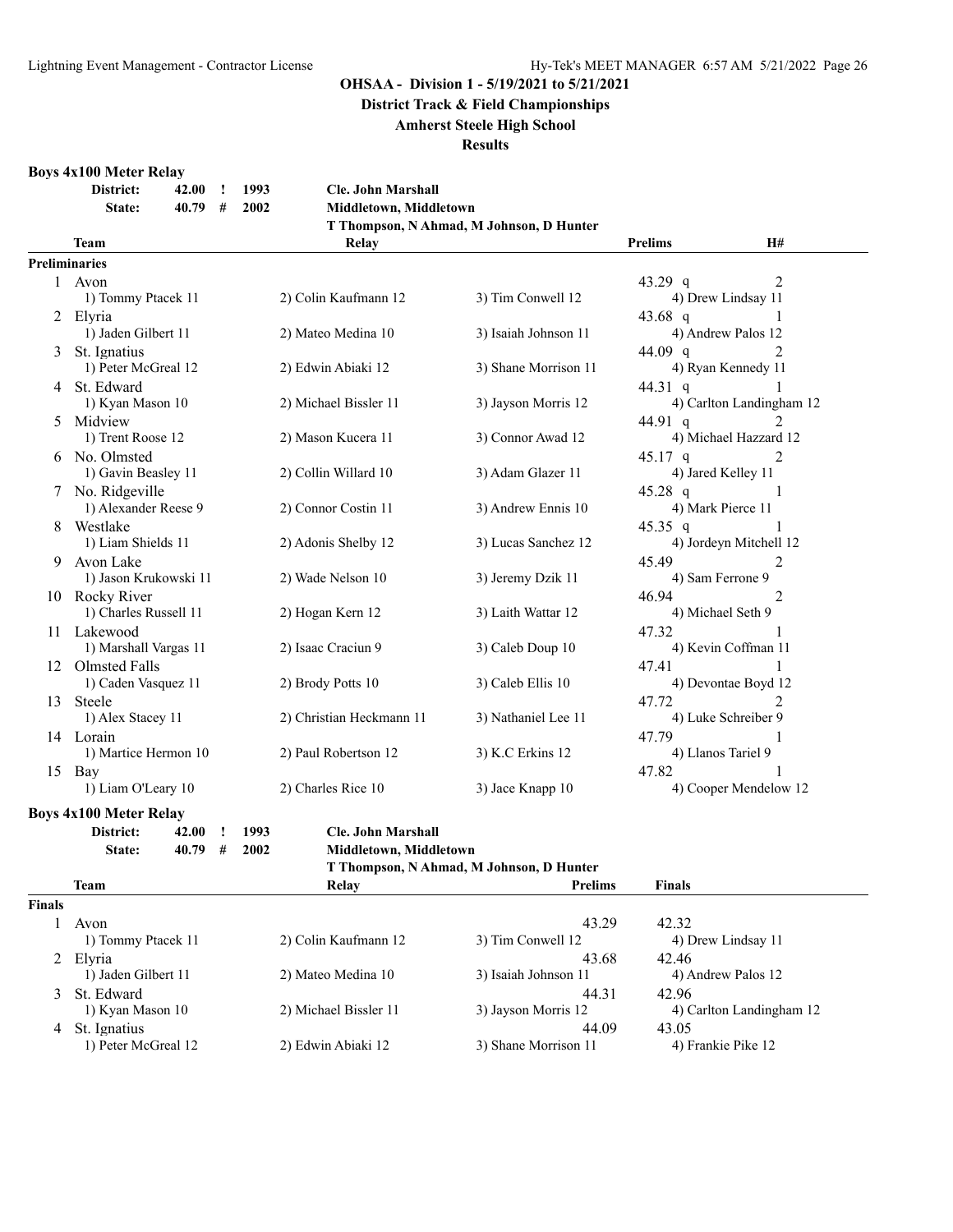**District Track & Field Championships**

#### **Amherst Steele High School**

| Finals  (Boys 4x100 Meter Relay) |
|----------------------------------|
|----------------------------------|

|                      | <b>Team</b>                   | Relay                                               | <b>Prelims</b>                             | <b>Finals</b>               |
|----------------------|-------------------------------|-----------------------------------------------------|--------------------------------------------|-----------------------------|
| 5                    | No. Ridgeville                |                                                     | 45.28                                      | 43.49                       |
|                      | 1) Alexander Reese 9          | 2) Connor Costin 11                                 | 3) Andrew Ennis 10                         | 4) Mark Pierce 11           |
| 6                    | Westlake                      |                                                     | 45.35                                      | 43.69                       |
|                      | 1) Liam Shields 11            | 2) Adonis Shelby 12                                 | 3) Lucas Sanchez 12                        | 4) Jordeyn Mitchell 12      |
|                      | Midview                       |                                                     | 44.91                                      | 43.69                       |
|                      | 1) Trent Roose 12             | 2) Mason Kucera 11                                  | 3) Connor Awad 12                          | 4) Michael Hazzard 12       |
|                      | No. Olmsted                   |                                                     | 45.17                                      | 44.92                       |
|                      | 1) Gavin Beasley 11           | 2) Collin Willard 10                                | 3) Adam Glazer 11                          | 4) Jared Kelley 11          |
| <b>Preliminaries</b> |                               |                                                     |                                            |                             |
|                      | 9 Avon Lake                   |                                                     | 45.49                                      |                             |
| 10                   | Rocky River                   |                                                     | 46.94                                      |                             |
| 11                   | Lakewood                      |                                                     | 47.32                                      |                             |
| 12                   | Olmsted Falls                 |                                                     | 47.41                                      |                             |
| 13                   | Steele                        |                                                     | 47.72                                      |                             |
| 14                   | Lorain                        |                                                     | 47.79                                      |                             |
| 15                   | Bay                           |                                                     | 47.82                                      |                             |
|                      | <b>Boys 4x200 Meter Relay</b> |                                                     |                                            |                             |
|                      | District:<br>1:27.95          | 2014<br>Berea-Midpark, Berea-Midpar<br>$\mathbf{I}$ |                                            |                             |
|                      |                               |                                                     | C Samol, A Myers, M Robertson, C Neumann   |                             |
|                      | $1:24.42$ #<br>State:         | 2019                                                | Pickerington Central, Pickerington Central |                             |
|                      |                               |                                                     | L Styles, E Matthews, T Simuel, D Feagin   |                             |
|                      | <b>Team</b>                   | Relay                                               |                                            | <b>Prelims</b><br><b>H#</b> |
| <b>Preliminaries</b> |                               |                                                     |                                            |                             |
|                      | St. Edward                    |                                                     |                                            | $\mathbf{1}$<br>1:31.09 q   |
|                      | 1) Kyan Mason 10              | 2) Michael Bissler 11                               | 3) Jayson Morris 12                        | 4) Carlton Landingham 12    |
|                      | 2 Avon                        |                                                     |                                            | 1:32.02 $q$<br>2            |
|                      | 1) Tommy Ptacek 11            | 2) Joe Weatherspoon 11                              | 3) Tim Conwell 12                          | 4) Colin Kaufmann 12        |
| 3                    | Elyria                        |                                                     |                                            | 1:32.18 $q$                 |
|                      | 1) Jaden Gilbert 11           | 2) Mateo Medina 10                                  | 3) Isaiah Johnson 11                       | 4) Andrew Palos 12          |
|                      | 4 No. Ridgeville              |                                                     |                                            | 1:32.56 $q$<br>2            |
|                      | 1) Travis Good 11             | 2) Connor Costin 11                                 | 3) Alexander Reese 9                       | 4) Mark Pierce 11           |
| 5                    | Westlake                      |                                                     |                                            | 1:33.75 q                   |
|                      | 1) Jordeyn Mitchell 12        | 2) Lucas Sanchez 12                                 | 3) Tanner Amy 12                           | 4) Basheer Alramahi 12      |
| 6                    | Midview                       |                                                     |                                            | 2<br>1:33.84 q              |
|                      | 1) Connor Awad 12             | 2) Mason Kucera 11                                  | 3) Trent Roose 12                          | 4) Dane West 10             |
| 7                    | St. Ignatius                  |                                                     |                                            | 1:34.44 q<br>2              |
|                      | 1) Ryan Kennedy 11            | 2) Cody Haddad 9                                    | 3) Chris Cupp 11                           | 4) Frankie Pike 12          |
| 8                    | Olmsted Falls                 |                                                     |                                            | 1:35.33 q<br>1              |
|                      | 1) Brian Hoyett 12            | 2) Sean Hollenbeck 12                               | 3) Cameron Byrd 12                         | 4) Cole Sigan 11            |
| 9                    | Steele                        |                                                     |                                            | 1:37.38<br>-1               |
|                      | 1) Evan Draga 10              | 2) Alex Stacey 11                                   | 3) Austin Lugar 9                          | 4) Nathaniel Lee 11         |
|                      | 10 Rocky River                |                                                     |                                            | 1:38.32                     |
|                      | 1) Charles Russell 11         | 2) Colin Slomka 10                                  | 3) Isaac Linville 11                       | 4) Braden Devorace 12       |
| 11.                  | Lakewood                      |                                                     |                                            | 2<br>1:38.38                |
|                      | 1) Marshall Vargas 11         | 2) Isaac Craciun 9                                  | 3) Caleb Doup 10                           | 4) Kevin Coffman 11         |
| 12                   | Avon Lake                     |                                                     |                                            | 1:38.44<br>2                |
|                      | 1) Isaac Dotson 12            | 2) Connor King 12                                   | 3) Ian Walsh 10                            | 4) Nick Hurd 10             |
| 13                   | Lorain                        |                                                     |                                            | 1:40.64<br>1                |
|                      | 1) Martice Hermon 10          | 2) Paul Robertson 12                                | 3) Reginal Johnson 10                      | 4) K.C Erkins 12            |
|                      |                               |                                                     |                                            |                             |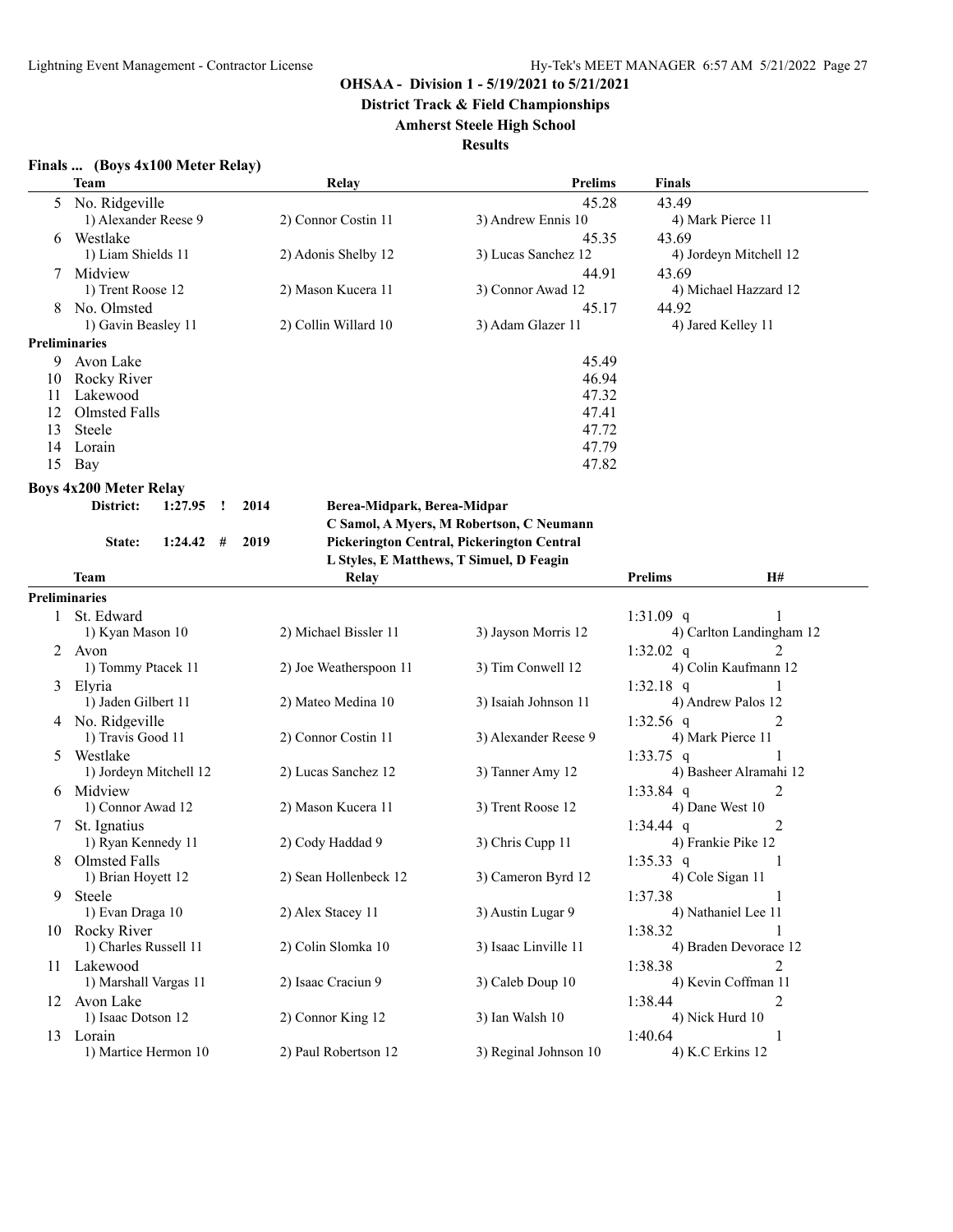**District Track & Field Championships**

#### **Amherst Steele High School**

|                   | Preliminaries  (Boys 4x200 Meter Relay)<br>Team |      | Relay                       |                                            | <b>Prelims</b>   | H#                       |
|-------------------|-------------------------------------------------|------|-----------------------------|--------------------------------------------|------------------|--------------------------|
|                   | No. Olmsted                                     |      |                             |                                            | <b>DNF</b>       | $\overline{2}$           |
|                   | 1) Kent Albert 11                               |      | 2) Xavier Balson 11         | 3) Adam Glazer 11                          |                  | 4) Gavin Beasley 11      |
|                   | <b>Boys 4x200 Meter Relay</b>                   |      |                             |                                            |                  |                          |
|                   | District:<br>1:27.95<br>Ţ                       | 2014 | Berea-Midpark, Berea-Midpar |                                            |                  |                          |
|                   |                                                 |      |                             | C Samol, A Myers, M Robertson, C Neumann   |                  |                          |
|                   | 1:24.42<br>#<br>State:                          | 2019 |                             | Pickerington Central, Pickerington Central |                  |                          |
|                   |                                                 |      |                             | L Styles, E Matthews, T Simuel, D Feagin   |                  |                          |
|                   | Team                                            |      | Relay                       | <b>Prelims</b>                             | Finals           |                          |
| <b>Finals</b>     |                                                 |      |                             |                                            |                  |                          |
|                   |                                                 |      |                             |                                            |                  |                          |
| 1                 | St. Edward                                      |      |                             | 1:31.09                                    | 1:29.45          |                          |
|                   | 1) Kyan Mason 10                                |      | 2) Michael Bissler 11       | 3) Jayson Morris 12                        |                  | 4) Carlton Landingham 12 |
| 2                 | Elvria                                          |      |                             | 1:32.18                                    | 1:29.96          |                          |
|                   | 1) Jaden Gilbert 11                             |      | 2) Mateo Medina 10          | 3) Isaiah Johnson 11                       |                  | 4) Andrew Palos 12       |
| 3                 | No. Ridgeville                                  |      |                             | 1:32.56                                    | 1:30.10          |                          |
|                   | 1) Travis Good 11                               |      | 2) Connor Costin 11         | 3) Alexander Reese 9                       |                  | 4) Mark Pierce 11        |
| 4                 | Avon                                            |      |                             | 1:32.02                                    | 1:30.92          |                          |
|                   | 1) Tommy Ptacek 11                              |      | 2) Joe Weatherspoon 11      | 3) Tim Conwell 12                          |                  | 4) Colin Kaufmann 12     |
| 5                 | Westlake                                        |      |                             | 1:33.75                                    | 1:31.62          |                          |
|                   | 1) Jordeyn Mitchell 12                          |      | 2) Lucas Sanchez 12         | 3) Tanner Amy 12                           |                  | 4) Basheer Alramahi 12   |
|                   | 6 Olmsted Falls                                 |      |                             | 1:35.33                                    | 1:31.86          |                          |
|                   | 1) Brian Hoyett 12                              |      | 2) Sean Hollenbeck 12       | 3) Cameron Byrd 12                         | 4) Cole Sigan 11 |                          |
| 7                 | Midview                                         |      |                             | 1:33.84                                    | 1:32.15          |                          |
|                   | 1) Connor Awad 12                               |      | 2) Mason Kucera 11          | 3) Trent Roose 12                          | 4) Dane West 10  |                          |
| 8                 | St. Ignatius                                    |      |                             | 1:34.44                                    | 1:33.02          |                          |
|                   | 1) Ryan Kennedy 11                              |      | 2) Cody Haddad 9            | 3) Chris Cupp 11                           |                  | 4) Frankie Pike 12       |
|                   |                                                 |      |                             |                                            |                  |                          |
|                   | <b>Preliminaries</b>                            |      |                             |                                            |                  |                          |
| 9                 | Steele                                          |      |                             | 1:37.38                                    |                  |                          |
| 10                | Rocky River                                     |      |                             | 1:38.32                                    |                  |                          |
| 11                | Lakewood                                        |      |                             | 1:38.38                                    |                  |                          |
| 12                | Avon Lake                                       |      |                             | 1:38.44                                    |                  |                          |
| 13                | Lorain                                          |      |                             | 1:40.64                                    |                  |                          |
| $\qquad \qquad -$ | No. Olmsted                                     |      |                             | <b>DNF</b>                                 |                  |                          |
|                   | <b>Boys 4x400 Meter Relay</b>                   |      |                             |                                            |                  |                          |
|                   | District:<br>3:20.10                            | 1993 | <b>Cle. John Marshall</b>   |                                            |                  |                          |
|                   | State:<br>3:13.05<br>#                          | 2010 |                             | Trotwood-Madison, Trotwood-Madison         |                  |                          |
|                   |                                                 |      |                             | J Ruby, J Paschal, R Lorenzo, W Henry      |                  |                          |
|                   | <b>Team</b>                                     |      |                             |                                            |                  | <b>H#</b>                |
|                   |                                                 |      | Relay                       |                                            | <b>Prelims</b>   |                          |
|                   | <b>Preliminaries</b>                            |      |                             |                                            |                  |                          |
| $\mathbf{1}$      | St. Ignatius                                    |      |                             |                                            | $3:26.16$ q      | 1                        |
|                   | 1) Damon Frabotta 12                            |      | 2) Ben Showman 11           | 3) Samarri Chung 10                        |                  | 4) Max Muresan 12        |
| 2                 | Westlake                                        |      |                             |                                            | $3:32.20$ q      | 2                        |
|                   | 1) Casey Bowman 11                              |      | 2) Ryan Eddy 10             | 3) Lucas Sanchez 12                        |                  | 4) Basheer Alramahi 12   |
| 3                 | Rocky River                                     |      |                             |                                            | $3:34.67$ q      | 2                        |
|                   | 1) Braden Devorace 12                           |      | 2) Isaac Linville 11        | 3) Grant Preto 10                          |                  | 4) Ethan Hazra 11        |
| 4                 | St. Edward                                      |      |                             |                                            | $3:34.83$ q      |                          |
|                   | 1) Adam Mocho 12                                |      | 2) Bradley Eaton 12         | 3) Evan Typpo 12                           |                  | 4) Thomas Hoffman 12     |
| 5                 | <b>Olmsted Falls</b>                            |      |                             |                                            | $3:35.68$ q      | $\overline{2}$           |
|                   | 1) Sean Hollenbeck 12                           |      | 2) Caleb Ellis 10           | 3) Cole Sigan 11                           |                  | 4) Cameron Byrd 12       |
|                   |                                                 |      |                             |                                            |                  |                          |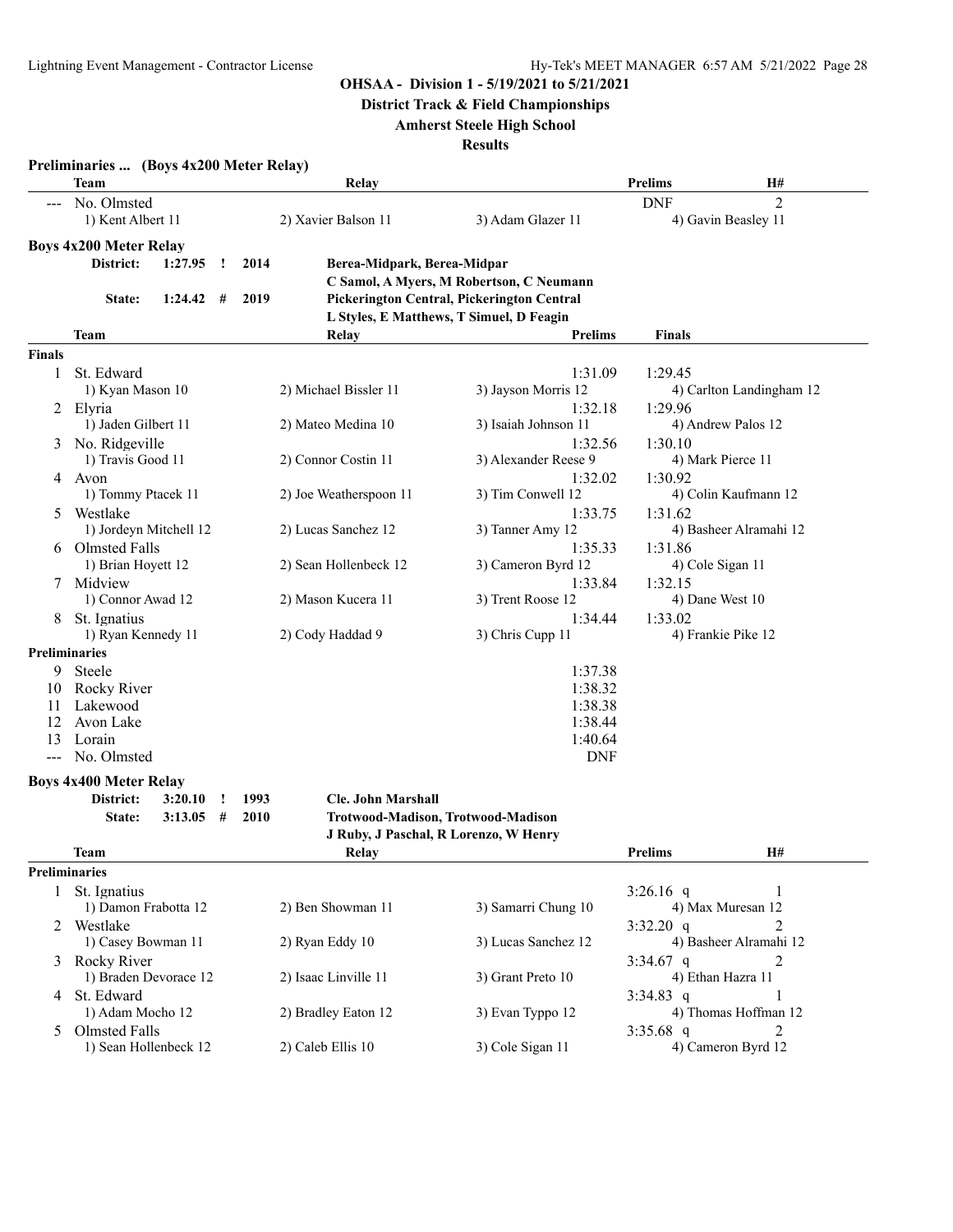**District Track & Field Championships**

#### **Amherst Steele High School**

**Results**

| Preliminaries  (Boys 4x400 Meter Relay) |  |  |
|-----------------------------------------|--|--|
|                                         |  |  |

|    | <b>Team</b>           | Relay                |                         | <b>Prelims</b>      | <b>H#</b> |
|----|-----------------------|----------------------|-------------------------|---------------------|-----------|
| 6  | Steele                |                      |                         | $3:38.11$ q         |           |
|    | 1) Evan Draga 10      | 2) Nicholas Glahn 12 | 3) Sean McQuate 11      | 4) Devin Ramirez 10 |           |
|    | Lakewood              |                      |                         | 3:40.00 $q$         |           |
|    | 1) James O'Donnell 12 | $2)$ Caleb Doup 10   | 3) Ryan Sterling 9      | 4) James Toole 12   |           |
| 8  | Avon                  |                      |                         | $3:40.74$ q         |           |
|    | 1) Tim Conwell 12     | 2) Mike Yeager 11    | 3) Jack Farney 10       | 4) Nyqueze Ortiz 10 |           |
| 9  | Midview               |                      |                         | 3:45.12             |           |
|    | 1) Zachary Janus 10   | 2) Zak Etzel 12      | 3) Cullen McLaughlin 11 | 4) Lucas Edgell 9   |           |
| 10 | Avon Lake             |                      |                         | 3:46.15             |           |
|    | 1) Isaac Dotson 12    | 2) Matthew Kuban 12  | 3) Brendan Sheehan 9    | 4) Ryan Forsyth 9   |           |

**Boys 4x400 Meter Relay**

**District: 3:20.10 ! 1993 Cle. John Marshall**

**State: 3:13.05 # 2010 Trotwood-Madison, Trotwood-Madison**

**J Ruby, J Paschal, R Lorenzo, W Henry**

|               | <b>Team</b>                   | Relay                                | <b>Prelims</b>                               | <b>Finals</b>        |
|---------------|-------------------------------|--------------------------------------|----------------------------------------------|----------------------|
| <b>Finals</b> |                               |                                      |                                              |                      |
| 1             | St. Ignatius                  |                                      | 3:26.16                                      | 3:21.82              |
|               | 1) Damon Frabotta 12          | 2) Ben Showman 11                    | 3) Samarri Chung 10                          | 4) Max Muresan 12    |
| 2             | Westlake                      |                                      | 3:32.20                                      | 3:28.64              |
|               | 1) Casey Bowman 11            | 2) Lucas Sanchez 12                  | 3) Basheer Alramahi 12                       | 4) Tanner Amy 12     |
| 3             | St. Edward                    |                                      | 3:34.83                                      | 3:28.81              |
|               | 1) Adam Mocho 12              | 2) Bradley Eaton 12                  | 3) Evan Typpo 12                             | 4) Thomas Hoffman 12 |
| 4             | Olmsted Falls                 |                                      | 3:35.68                                      | 3:31.18              |
|               | 1) Sean Hollenbeck 12         | 2) Caleb Ellis 10                    | 3) Cole Sigan 11                             | 4) Cameron Byrd 12   |
| 5.            | Avon                          |                                      | 3:40.74                                      | 3:33.76              |
|               | 1) Tim Conwell 12             | 2) Mike Yeager 11                    | 3) Jack Farney 10                            | 4) Drew Lindsay 11   |
| 6             | Rocky River                   |                                      | 3:34.67                                      | 3:34.32              |
|               | 1) Braden Devorace 12         | 2) Isaac Linville 11                 | 3) Grant Preto 10                            | 4) Ethan Hazra 11    |
|               | Steele                        |                                      | 3:38.11                                      | 3:35.41              |
|               | 1) Evan Draga 10              | 2) Nicholas Glahn 12                 | 3) Sean McQuate 11                           | 4) Devin Ramirez 10  |
|               | Lakewood                      |                                      | 3:40.00                                      | 3:38.42              |
|               | 1) James O'Donnell 12         | 2) Caleb Doup 10                     | 3) Ryan Sterling 9                           | 4) James Toole 12    |
|               | <b>Preliminaries</b>          |                                      |                                              |                      |
| 9             | Midview                       |                                      | 3:45.12                                      |                      |
| 10            | Avon Lake                     |                                      | 3:46.15                                      |                      |
|               |                               |                                      |                                              |                      |
|               | <b>Boys 4x800 Meter Relay</b> |                                      |                                              |                      |
|               | District:<br>7:53.2h          | 1982<br><b>Lorain Admiral King</b>   |                                              |                      |
|               | $7:36.33$ #<br>State:         | 2014                                 | Cincinnati St. Xavier, Cincinnati St. Xavier |                      |
|               |                               | M.Hall, B.Eagan, E.Stifel, M.Vitucci |                                              |                      |
|               | <b>Team</b>                   | Relay                                |                                              | <b>Finals</b>        |
| <b>Finals</b> |                               |                                      |                                              |                      |
|               | St. Edward                    |                                      |                                              | 7:59.30              |
|               | 1) Ian Harrington 12          | 2) Bradley Eaton 12                  | 3) Evan Typpo 12                             | 4) Thomas Hoffman 12 |
| 2             | St. Ignatius                  |                                      |                                              | 8:01.55              |
|               | 1) Ben Showman 11             | 2) Alexander Paliga 12               | 3) Sean Urhan 12                             | 4) John Corrigan 11  |
| 3             | Avon Lake                     |                                      |                                              | 8:09.09              |
|               | 1) Bradan Schnabel 11         | 2) Matt Henry 12                     | 3) Matthew Kuban 12                          | 4) Liam Noss 11      |
| 4             | Rocky River                   |                                      |                                              | 8:16.51              |
|               | 1) Luke Dorenkott 11          | 2) Guillaume Carroll 11              | 3) Grant Preto 10                            | 4) Majid Abuaun 11   |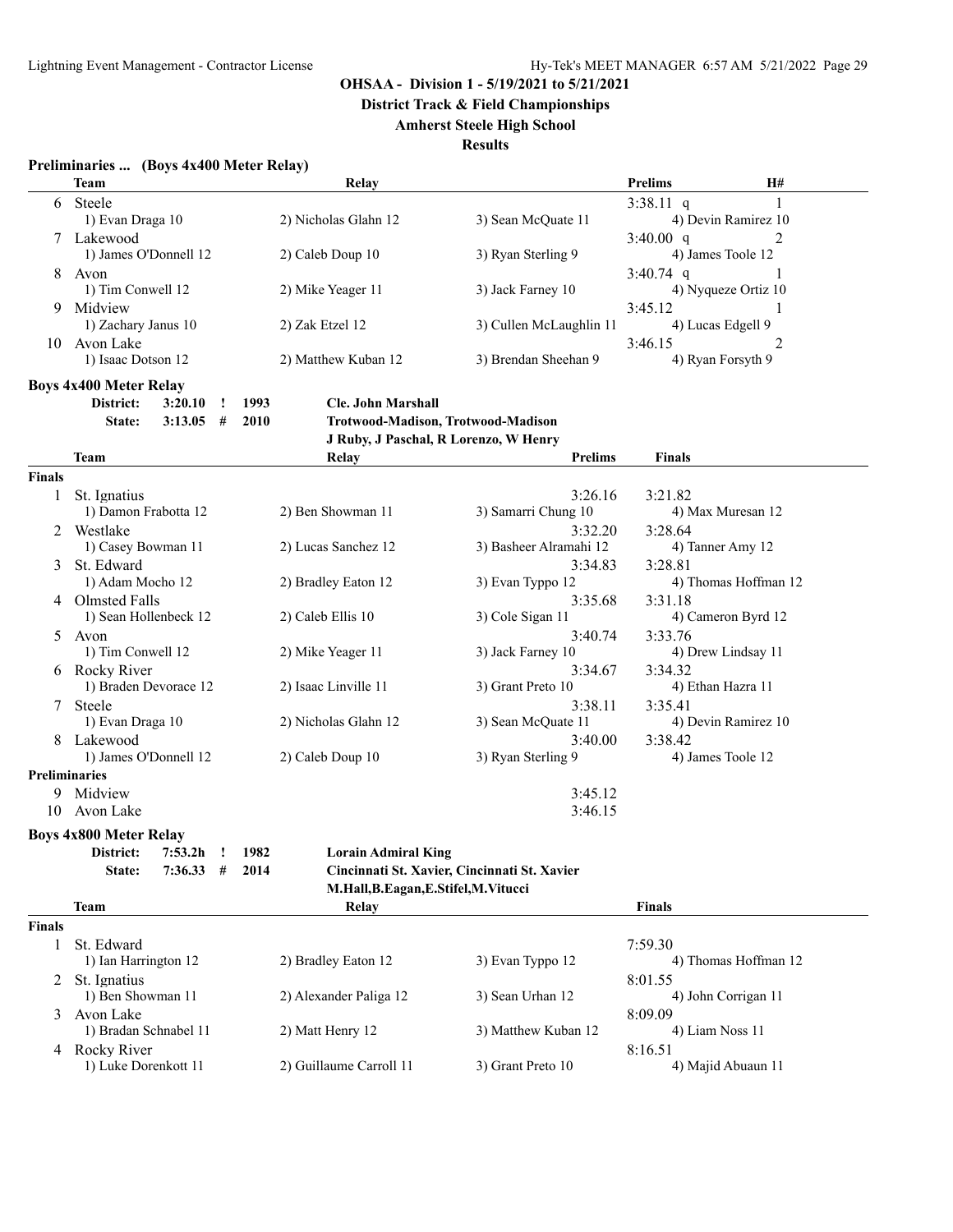**District Track & Field Championships**

#### **Amherst Steele High School**

#### **Results**

| <b>Finals</b><br>(Boys 4x800 Meter Relay) |  |  |
|-------------------------------------------|--|--|
|-------------------------------------------|--|--|

|        | <b>Team</b>                | Relay                                        | Finals                                         |  |  |  |
|--------|----------------------------|----------------------------------------------|------------------------------------------------|--|--|--|
| 5      | Bay                        |                                              | 8:24.71                                        |  |  |  |
|        | 1) Brendan Spellman 10     | 2) Michael Muccio 12                         | 3) Jimmy Hanselman 12<br>4) James Chilton 11   |  |  |  |
|        | No. Ridgeville             |                                              | 8:26.73                                        |  |  |  |
|        | 1) Tayo Mclaughlin 11      | 2) Gustavo Imbacuan 11                       | 3) Alejandro Davila 12<br>4) Matthew Bowman 12 |  |  |  |
| 7      | Avon                       |                                              | 8:27.65                                        |  |  |  |
|        | 1) Josh Pomfrey 11         | 2) Zach Varndell 9                           | 4) Cooper Tanski 9<br>3) Evan Holtzmeier 12    |  |  |  |
| 8      | Midview                    |                                              | 8:41.28                                        |  |  |  |
|        | 1) Zachary Janus 10        | 2) Lucas Edgell 9                            | 3) Jared Robinson 10<br>4) Dylan Robinson 10   |  |  |  |
| 9      | Lakewood                   |                                              | 8:43.99                                        |  |  |  |
|        | 1) James O'Donnell 12      | 2) Charles Payne 10                          | 3) James Toole 12<br>4) Michael Muzychenko 11  |  |  |  |
|        | 10 Westlake                |                                              | 8:45.62                                        |  |  |  |
|        | 1) Luke Heierding 12       | 2) Alex Dzurec 12                            | 3) Tyler Schmitz 11<br>4) K.J Mueller 12       |  |  |  |
| 11.    | Olmsted Falls              |                                              | 8:46.88                                        |  |  |  |
|        | 1) Ben Walker 10           | 2) Jack Phillips 10                          | 3) Lucas Poole 10<br>4) Jimmy Bement 12        |  |  |  |
|        | 12 Steele                  |                                              | 8:54.93                                        |  |  |  |
|        | 1) Nicholas Glahn 12       | 2) Joseph Miller 10                          | 4) Manuel Trevino 10<br>3) Nathan Stewart 9    |  |  |  |
|        | Boys High Jump             |                                              |                                                |  |  |  |
|        | $6 - 10.50$<br>District:   | <b>Dean Coticchia, Olmsted Falls</b><br>1999 |                                                |  |  |  |
|        | $7 - 03.50$<br>State:<br># | 2009<br>Erik Kynard Jr., Toledo Rogers       |                                                |  |  |  |
|        | <b>Name</b>                | <b>School</b><br>Yr                          | <b>Finals</b>                                  |  |  |  |
| Finals |                            |                                              |                                                |  |  |  |
| 1      | Ryan Sanborn               | 12 No. Olmsted                               | $5 - 10.00$                                    |  |  |  |
| 2      | Jair Knight                | 12 St. Edward                                | $J5-10.00$                                     |  |  |  |
| 2      | Jordan Rodman              | 10 St. Ignatius                              | $J5-10.00$                                     |  |  |  |
| 4      | Nathan Seman               | 11 St. Edward                                | $J5-10.00$                                     |  |  |  |
| 5      | Nick Geraci                | 11 No. Ridgeville                            | $J5-10.00$                                     |  |  |  |
| 6      | Andy Shoaff                | 11 Lakewood                                  | 5-08.00                                        |  |  |  |
| 6      | Charlie Lobozzo            | 11 Lakewood                                  | 5-08.00                                        |  |  |  |
| 6      | Mike Yeager                | 11 Avon                                      | 5-08.00                                        |  |  |  |
| 9      | Chris Cupp                 | 11 St. Ignatius                              | J5-08.00                                       |  |  |  |
| 10     | Colin Slomka               | 10 Rocky River                               | J5-08.00                                       |  |  |  |
| 10     | Evan Difranco              | 10 Midview                                   | J5-08.00                                       |  |  |  |
| 12     | Aidan Covender             | 9 Midview                                    | J5-08.00                                       |  |  |  |
| 13     | Isaac Richardson           | 11 Avon Lake                                 | J5-08.00                                       |  |  |  |
| 14     | Jason Houk                 | 11 Bav                                       | $5 - 06.00$                                    |  |  |  |

12 Olmsted Falls J5-06.00<br>11 Avon 5-03.00

14 Jason Houk 11 Bay 5-06.00<br>14 Isaac Linville 11 Rocky River 5-06.00<br>5-06.00 14 Isaac Linville 11 Rocky River 5-06.00<br>16 Brian Hoyett 12 Olmsted Falls 15-06.00

17 Austin Douzos 11 Avon 5-03.00<br>18 Nathan Stewart 9 Steele 155-03.00

19 Anthony Budak 10 Olmsted Falls J5-03.00<br>19 Martice Hermon 10 Lorain J5-03.00 19 Martice Hermon 10 Lorain 10 Lorain J5-03.00<br>
--- Daniel Shipman 12 Elyria NH --- Daniel Shipman 12 Elyria 12 Elyria NH<br>--- Jacob Strong 10 No. Olmsted NH

18 Nathan Stewart 9 Steele<br>
19 Anthony Budak<br>
10 Olmsted Falls

--- Jacob Strong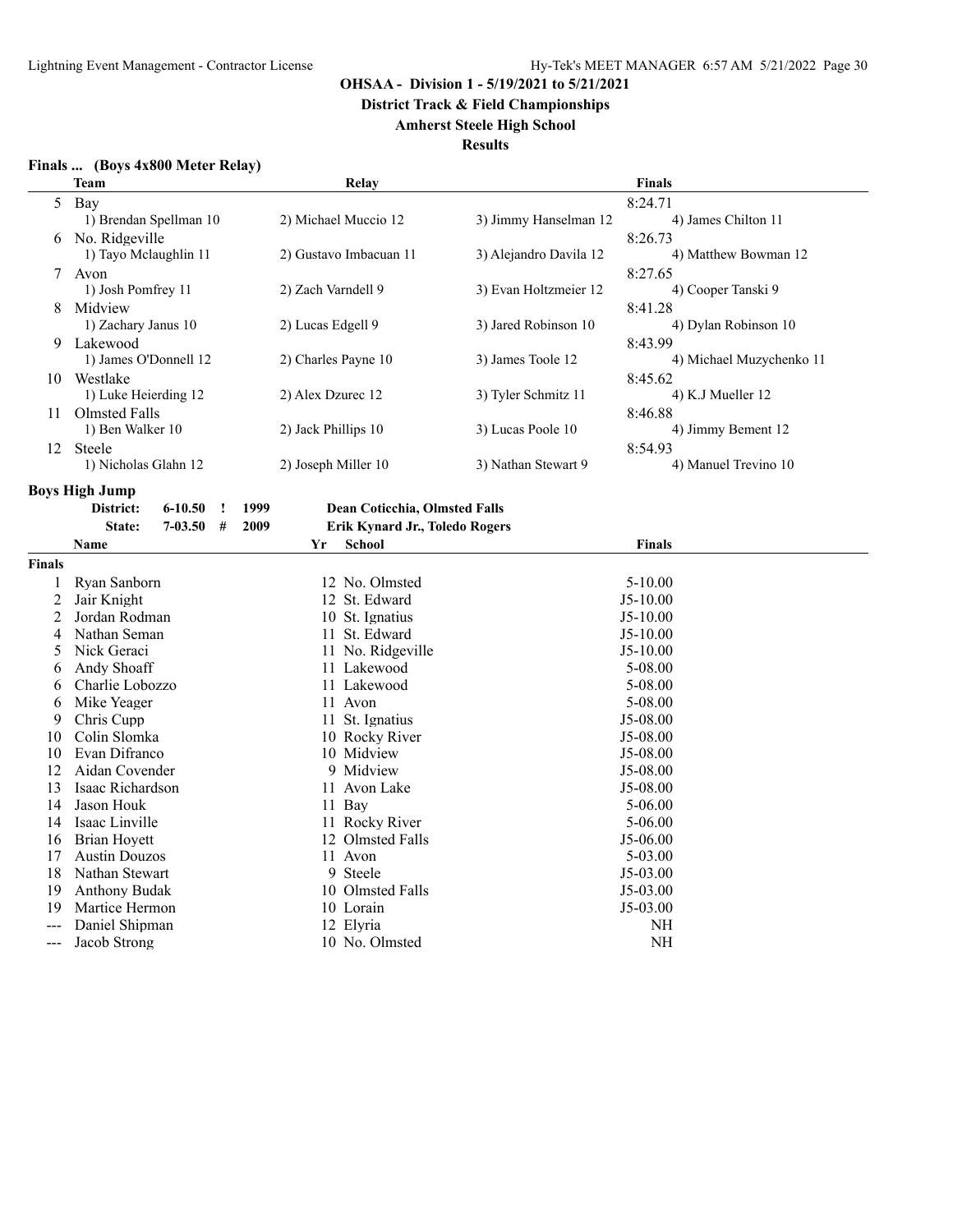**District Track & Field Championships**

#### **Amherst Steele High School**

| <b>Boys Pole Vault</b> |  |  |  |
|------------------------|--|--|--|
|------------------------|--|--|--|

|               | District:             | 16-00     | $\cdot$      | 2013 |    | <b>Aaron Owens, Midpark</b>          |               |                         |  |
|---------------|-----------------------|-----------|--------------|------|----|--------------------------------------|---------------|-------------------------|--|
|               | State:                | $17 - 03$ | #            | 2021 |    | <b>Connor McClure, Green</b>         |               |                         |  |
|               | Name                  |           |              |      | Yr | <b>School</b>                        | <b>Finals</b> |                         |  |
| <b>Finals</b> |                       |           |              |      |    |                                      |               |                         |  |
| 1             | Quinn Kroneker        |           |              |      |    | 11 Avon Lake                         | 14-06.00      |                         |  |
| 2             | Hunter Maxey          |           |              |      |    | 11 Avon                              | 14-03.00      |                         |  |
| 3             | Cullen Oleary         |           |              |      |    | 12 Avon                              | 13-00.00      |                         |  |
| 4             | Simon Miedza          |           |              |      |    | 12 Bay                               | 12-06.00      |                         |  |
| 5             | Chris Kondas          |           |              |      |    | 12 St. Ignatius                      | 12-00.00      |                         |  |
| 6             | Griffin Sawyer        |           |              |      |    | 12 Rocky River                       | J12-00.00     |                         |  |
| 7             | Alan Ritvo            |           |              |      |    | 10 Rocky River                       | $11 - 00.00$  |                         |  |
| 8             | Nicholas Cwiklinski   |           |              |      |    | 9 Westlake                           | J11-00.00     |                         |  |
| 9             | Sam Gioia             |           |              |      |    | 12 No. Olmsted                       | J11-00.00     |                         |  |
| 10            | Andre Jakubowicz      |           |              |      |    | 11 St. Ignatius                      | $J11-00.00$   |                         |  |
| 11            | Evan Draga            |           |              |      |    | 10 Steele                            | J11-00.00     |                         |  |
| 11            | Austin Lugar          |           |              |      |    | 9 Steele                             | J11-00.00     |                         |  |
| 13            |                       |           |              |      |    | 12 Bay                               |               |                         |  |
|               | Matt Rosler           |           |              |      |    |                                      | $10 - 00.00$  |                         |  |
| 13            | <b>Brendon VO</b>     |           |              |      |    | 10 No. Olmsted                       | 10-00.00      |                         |  |
| 13            | Clayton Kowalski      |           |              |      |    | 12 Midview                           | 10-00.00      |                         |  |
| 13            | Kent Butler           |           |              |      |    | 11 Avon Lake                         | $10 - 00.00$  |                         |  |
| 17            | Cole Winslow          |           |              |      |    | 11 Midview                           | J10-00.00     |                         |  |
| 18            | Caden Vasquez         |           |              |      |    | 11 Olmsted Falls                     | J10-00.00     |                         |  |
| 19            | <b>Brody Potts</b>    |           |              |      |    | 10 Olmsted Falls                     | $9 - 00.00$   |                         |  |
| 20            | Vincent Farago        |           |              |      |    | 10 No. Ridgeville                    | J9-00.00      |                         |  |
| $\frac{1}{2}$ | Braedon McMillan      |           |              |      |    | 9 Westlake                           | NH            |                         |  |
|               | <b>Boys Long Jump</b> |           |              |      |    |                                      |               |                         |  |
|               | District:             | $22 - 11$ | $\mathbf{I}$ | 2009 |    | <b>Josh Price, North Olmsted</b>     |               |                         |  |
|               | State:                | 25-09.50  | #            | 1996 |    | Ra'Mon Johnson, Warrensville Heights |               |                         |  |
|               | Name                  |           |              |      | Yr | <b>School</b>                        | <b>Finals</b> | H#                      |  |
| <b>Finals</b> |                       |           |              |      |    |                                      |               |                         |  |
| 1             | Frankie Pike          |           |              |      |    | 12 St. Ignatius                      | 21-05.00      | 2                       |  |
| 2             | Adonis Shelby         |           |              |      |    | 12 Westlake                          | $21 - 02.00$  | $\overline{\mathbf{c}}$ |  |
| 3             | <b>Steven Hawkins</b> |           |              |      |    | 12 Midview                           | 20-10.50      | 2                       |  |
| 4             | Mike Yeager           |           |              |      |    | 11 Avon                              | 20-09.50      | 1                       |  |
| 5             | Jace Knapp            |           |              |      |    | 10 Bay                               | 20-02.50      | 1                       |  |
| 6             | Wade Nelson           |           |              |      |    | 10 Avon Lake                         | 19-11.00      | 2                       |  |
| 7             | Tanner Amy            |           |              |      |    | 12 Westlake                          | 19-08.50      | 4                       |  |
| 8             | Isaiah Johnson        |           |              |      |    | 11 Elyria                            | 19-08.00      | 4                       |  |
| 9             | <b>Brian Hoyett</b>   |           |              |      |    | 12 Olmsted Falls                     | 19-07.50      | $\overline{c}$          |  |
|               |                       |           |              |      |    |                                      |               | 3                       |  |
| 10            | Ryan Ptacek           |           |              |      |    | 12 Avon                              | 19-06.50      |                         |  |
| 11            | Chris Cupp            |           |              |      |    | 11 St. Ignatius                      | 19-04.75      | 4                       |  |
| 12            | Paul Robertson        |           |              |      |    | 12 Lorain                            | 19-04.25      | 3                       |  |
| 13            | Michael Bissler       |           |              |      |    | 11 St. Edward                        | 19-03.00      | 2                       |  |
| 14            | <b>Grant Preto</b>    |           |              |      |    | 10 Rocky River                       | 19-02.00      | 1                       |  |
| 15            | Gabriel Scialdone     |           |              |      |    | 11 Bay                               | J19-02.00     | 4                       |  |
| 16            | Michael Hazzard       |           |              |      |    | 12 Midview                           | 18-07.00      | 3                       |  |
| 17            | Fenton Dougher        |           |              |      |    | 10 No. Ridgeville                    | 18-06.00      | 3                       |  |
| 18            | Alex Symons           |           |              |      |    | 10 Lakewood                          | 18-01.50      |                         |  |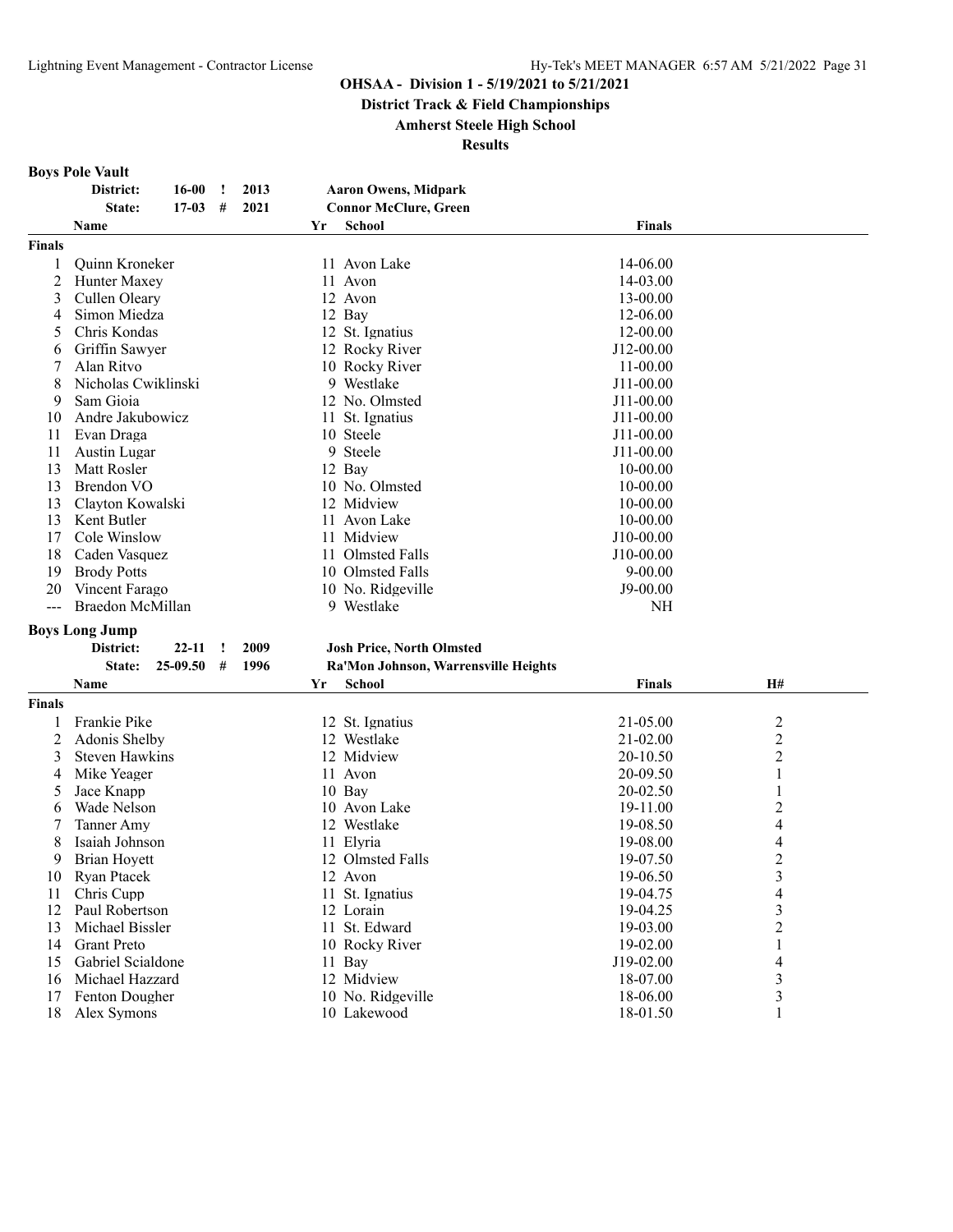**District Track & Field Championships**

**Amherst Steele High School**

**Results**

# **Finals ... (Boys Long Jump)**

|               | <b>Name</b>                          | Yr | <b>School</b>                 | <b>Finals</b>        | H#                      |  |
|---------------|--------------------------------------|----|-------------------------------|----------------------|-------------------------|--|
| 19            | Jesse Kilgore                        |    | 10 No. Ridgeville             | 18-01.25             | 1                       |  |
| 20            | David Burns                          |    | 10 Lakewood                   | 17-09.25             | 4                       |  |
| 21            | Michael Passafiume                   |    | 9 No. Olmsted                 | 17-08.00             | $\overline{c}$          |  |
| 22            | Owen Walsh                           |    | 9 Rocky River                 | J17-08.00            | 4                       |  |
| 23            | Luke Schreiber                       |    | 9 Steele                      | 16-11.00             | 3                       |  |
| 24            | Charlie Webb                         |    | 10 John Marshall              | J16-11.00            | 3                       |  |
| 25            | Andrew Giurbino                      |    | 11 Steele                     | 16-10.00             | 1                       |  |
| 26            | Christian Okelley                    |    | 12 Olmsted Falls              | 16-08.00             | $\overline{4}$          |  |
|               | <b>Boys Shot Put</b>                 |    |                               |                      |                         |  |
|               | 2002<br>District:<br>$65-03$<br>1    |    | Mike D'Andrea, Avon Lake      |                      |                         |  |
|               | 71-07.50<br>#<br>2010<br>State:      |    | <b>Dustin Brode, Canfield</b> |                      |                         |  |
|               | Name                                 | Yr | <b>School</b>                 | <b>Finals</b>        | H#                      |  |
| <b>Finals</b> |                                      |    |                               |                      |                         |  |
| 1             | Luke Hamilton                        |    | 10 Avon                       | 53-10.50             | 3                       |  |
| 2             | Evan Schakel                         |    | 12 Avon                       | 52-09.00             | 1                       |  |
| 3             | Arrington Taylor                     |    | 11 Westlake                   | 49-02.75             | 3                       |  |
| 4             | Will Robinson                        |    | 11 St. Ignatius               | 48-01.50             | 3                       |  |
| 5             | Clay Broadhurst                      |    | 10 Avon Lake                  | 47-11.75             | 3                       |  |
| 6             | <b>Braeden Quigley</b>               |    | 11 Avon Lake                  | 47-06.75             | $\overline{c}$          |  |
| 7             | Brandon Knaack                       |    | 11 Bay                        | 46-03.25             | $\overline{c}$          |  |
| 8             | Nick Skolnicki                       |    | 12 Midview                    | 45-08.00             | $\overline{c}$          |  |
| 9             | Will Wytalis                         |    | 12 St. Ignatius               | 44-09.25             | 4                       |  |
| 10            | Andrew Augustine                     |    | 12 St. Edward                 | 43-08.75             | 1                       |  |
| 11            | Colin Thompson                       |    | 11 Midview                    | 42-08.00             |                         |  |
| 12            | Jacob Clayton                        |    | 12 Elyria                     | 42-03.00             | 4                       |  |
| 13            | Samuel George                        |    | 11 Steele                     | 41-05.00             | 4                       |  |
| 14            | Benjamin Roebuck                     |    | 10 St. Edward                 | 41-00.00             | 3                       |  |
| 15            | Danny Reiser                         |    | 11 Olmsted Falls              | 40-11.25             | 1                       |  |
| 16            | Jacob Addis                          |    | 12 Lorain                     | $40 - 02.25$         | $\overline{2}$          |  |
|               | Angel Jiminian                       |    | 12 Westlake                   |                      |                         |  |
| 17<br>18      | Caden Henry                          |    | 11 Steele                     | 39-11.50<br>39-10.00 | 4<br>$\overline{c}$     |  |
| 19            | Aiden Andrako                        |    | 11 Rocky River                | 39-02.75             | 4                       |  |
| 20            | Daniel Furdui                        |    | 11 No. Olmsted                | 39-01.50             | 3                       |  |
| 21            | Matt Hein                            |    | 11 Bay                        | 39-00.25             | $\overline{\mathbf{3}}$ |  |
| 22            | Samuel Grigsby                       |    | 10 No. Ridgeville             | 38-02.00             | $\overline{c}$          |  |
| 23            |                                      |    | 12 No. Ridgeville             |                      |                         |  |
| 24            | <b>Bradley Dudek</b><br>Markhi Boone |    | 9 Elyria                      | 37-06.50             | 4                       |  |
| 25            |                                      |    |                               | 35-10.00             | 1<br>4                  |  |
|               | Ian Heckerman                        |    | 11 Olmsted Falls              | 35-07.25             |                         |  |
| 26            | Adam Maroon                          |    | 12 Rocky River                | 35-06.25             | $\overline{2}$          |  |
| 27<br>28      | Owen Murray                          |    | 12 Lakewood<br>11 Lorain      | 33-08.50             | 3                       |  |
|               | <b>Brandon Ammons</b>                |    |                               | 33-06.50             | $\mathbf{1}$            |  |
| 29            | Ed Horton                            |    | 10 Lakewood                   | 30-07.50             | 1<br>1                  |  |
| 30            | Hunter Long                          |    | 11 No. Olmsted                | 29-08.50             |                         |  |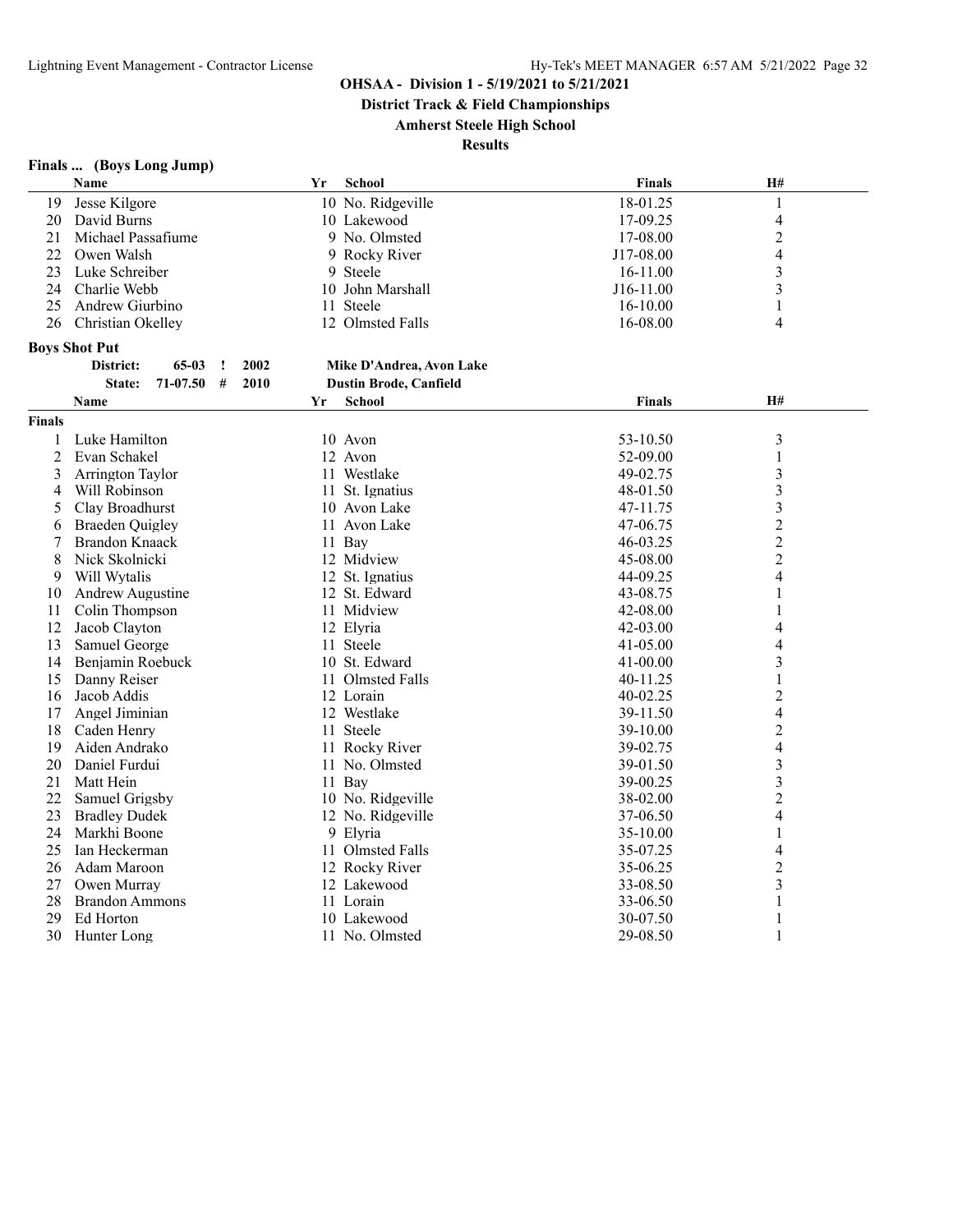**District Track & Field Championships**

**Amherst Steele High School**

**Results**

#### **Boys Discus Throw**

| District: | 188-04 ! 2010 |           |  |
|-----------|---------------|-----------|--|
| State:    | 206-04        | $\#$ 2012 |  |

#### **District: 188-04 ! 2010 Conner Neu, Middleburg Hts Midpark State: 206-04 # 2012 Macklin Tudor, Mt. Orab Western Brown**

|               | Name                        | Yr | School                                   |    |                   | <b>Finals</b>  | <b>H#</b>        |      |
|---------------|-----------------------------|----|------------------------------------------|----|-------------------|----------------|------------------|------|
| <b>Finals</b> |                             |    |                                          |    |                   |                |                  |      |
| 1             | Luke Hamilton               |    | 10 Avon                                  |    |                   | 162-01         | 4                |      |
| 2             | Evan Schakel                |    | 12 Avon                                  |    |                   | 154-10         | 1                |      |
| 3             | Abel Sereika                |    | 10 Rocky River                           |    |                   | 136-11         | $\overline{c}$   |      |
| 4             | <b>Timothy Kemer</b>        |    | 9 Avon Lake                              |    |                   | 130-11         | 3                |      |
| 5             | <b>Brandon Knaack</b>       |    | 11 Bay                                   |    |                   | 129-08         | $\overline{c}$   |      |
| 6             | Adam Maroon                 |    | 12 Rocky River                           |    |                   | 126-10         | 1                |      |
| 7             | <b>Braeden Quigley</b>      |    | 11 Avon Lake                             |    |                   | 126-07         | 1                |      |
| 8             | Andrew Augustine            |    | 12 St. Edward                            |    |                   | 126-01         | 3                |      |
| 9             | Daniel Furdui               |    | 11 No. Olmsted                           |    |                   | 125-03         | 4                |      |
| 10            | Will Wytalis                |    | 12 St. Ignatius                          |    |                   | 121-05         | 4                |      |
| 11            | Nick Skolnicki              |    | 12 Midview                               |    |                   | 120-08         | 1                |      |
| 12            | Jerry Martin                |    | 12 Lorain                                |    |                   | 118-05         | 1                |      |
| 13            | Jericho Samide              |    | 11 Westlake                              |    |                   | 118-04         | $\overline{c}$   |      |
| 14            | Samuel Grigsby              |    | 10 No. Ridgeville                        |    |                   | 117-10         | 3                |      |
| 15            | Jacob Clayton               |    | 12 Elyria                                |    |                   | 116-08         | $\boldsymbol{2}$ |      |
| 16            | <b>Dylan Butts</b>          |    | 11 Midview                               |    |                   | J116-08        | $\overline{c}$   |      |
| 17            | Desmond Brown               |    | 11 John Marshall                         |    |                   | 112-09         | 3                |      |
| 18            | Joe Kause                   |    | 12 St. Ignatius                          |    |                   | 109-07         | 4                |      |
| 19            | Jeremy Michael              |    | 10 No. Ridgeville                        |    |                   | 108-05         | 4                |      |
| 20            | Avery Miller                |    | 9 Olmsted Falls                          |    |                   | 101-02         | 3                |      |
| 21            | Sean Anthony                |    | 11 Bay                                   |    |                   | 98-04          | 4                |      |
| 22            | Owen Murray                 |    | 12 Lakewood                              |    |                   | 96-09          | 1                |      |
| 23            | Brendan Bonham              |    | 9 No. Olmsted                            |    |                   | $95-10$        | 1                |      |
| 24            | Chris Hager                 |    | 11 Steele                                |    |                   | 87-04          | 3                |      |
| 25            | Benjamin Roebuck            |    | 10 St. Edward                            |    |                   | 84-06          | $\overline{c}$   |      |
| 26            | Ed Horton                   |    | 10 Lakewood                              |    |                   | 82-08<br>80-06 | $\mathbf{2}$     |      |
| 27            | <b>Brandon Ammons</b>       |    | 11 Lorain<br>9 Steele                    |    |                   | <b>FOUL</b>    | 3                |      |
|               | Cole Mayer<br>Devontae Boyd |    | 12 Olmsted Falls                         |    |                   | <b>FOUL</b>    | 1                |      |
| ---           | Markhi Boone                |    | 9 Elyria                                 |    |                   | <b>FOUL</b>    | 4<br>4           |      |
| ---           |                             |    |                                          |    |                   |                |                  |      |
|               |                             |    | Women - Team Rankings - 17 Events Scored |    |                   |                |                  |      |
|               | 1) Westlake                 |    | 89                                       |    | 2) Rocky River    |                |                  | 78.7 |
|               | 3) Avon Lake                |    | 76.9                                     |    | 4) Magnificat     |                |                  | 72.5 |
|               | 5) Avon                     |    | 60                                       | 6) | Steele            |                |                  | 58.5 |
| 7)            | Olmsted Falls               |    | 51                                       |    | 8) No. Ridgeville |                |                  | 42   |
|               | 9) Lakewood                 |    | 39                                       |    | 10) Lorain        |                |                  | 26   |
|               |                             |    |                                          |    |                   |                |                  |      |
|               | $11)$ Bay                   |    | 24                                       |    | 12) Midview       |                |                  | 22   |
|               | 13) Elyria                  |    | 17                                       |    | 14) John Marshall |                |                  | 3    |
|               | 15) Cle. St. Jos            |    | 2.4                                      |    |                   |                |                  |      |
|               |                             |    | Men - Team Rankings - 17 Events Scored   |    |                   |                |                  |      |
|               | 1) St. Ignatius             |    | 125                                      |    | 2) Avon           |                |                  | 123  |